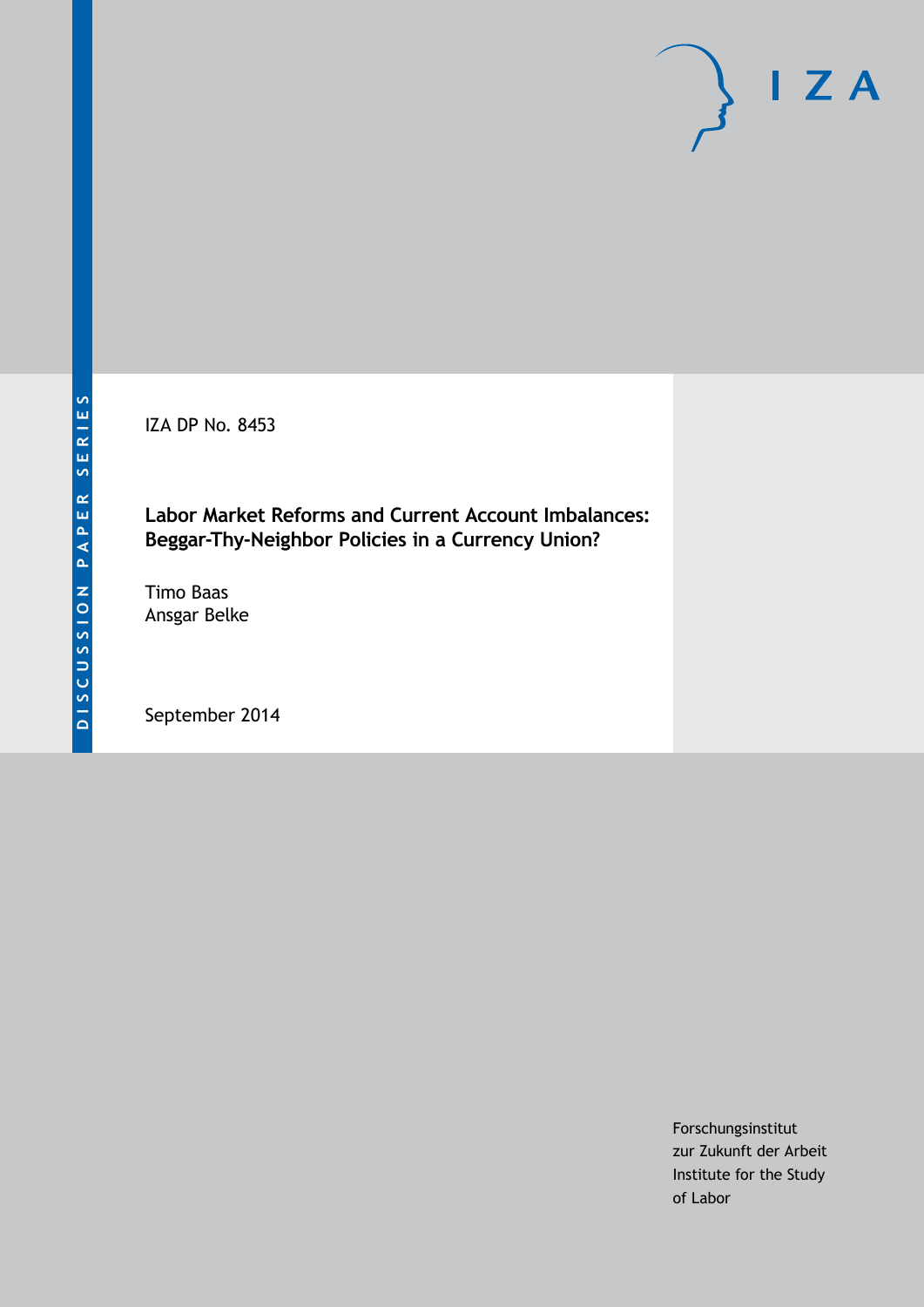# **Labor Market Reforms and Current Account Imbalances: Beggar-Thy-Neighbor Policies in a Currency Union?**

### **Timo Baas**

*University of Duisburg-Essen*

## **Ansgar Belke**

*University of Duisburg-Essen and IZA*

### Discussion Paper No. 8453 September 2014

IZA

P.O. Box 7240 53072 Bonn Germany

Phone: +49-228-3894-0 Fax: +49-228-3894-180 E-mail: [iza@iza.org](mailto:iza@iza.org)

Any opinions expressed here are those of the author(s) and not those of IZA. Research published in this series may include views on policy, but the institute itself takes no institutional policy positions. The IZA research network is committed to the IZA Guiding Principles of Research Integrity.

The Institute for the Study of Labor (IZA) in Bonn is a local and virtual international research center and a place of communication between science, politics and business. IZA is an independent nonprofit organization supported by Deutsche Post Foundation. The center is associated with the University of Bonn and offers a stimulating research environment through its international network, workshops and conferences, data service, project support, research visits and doctoral program. IZA engages in (i) original and internationally competitive research in all fields of labor economics, (ii) development of policy concepts, and (iii) dissemination of research results and concepts to the interested public.

IZA Discussion Papers often represent preliminary work and are circulated to encourage discussion. Citation of such a paper should account for its provisional character. A revised version may be available directly from the author.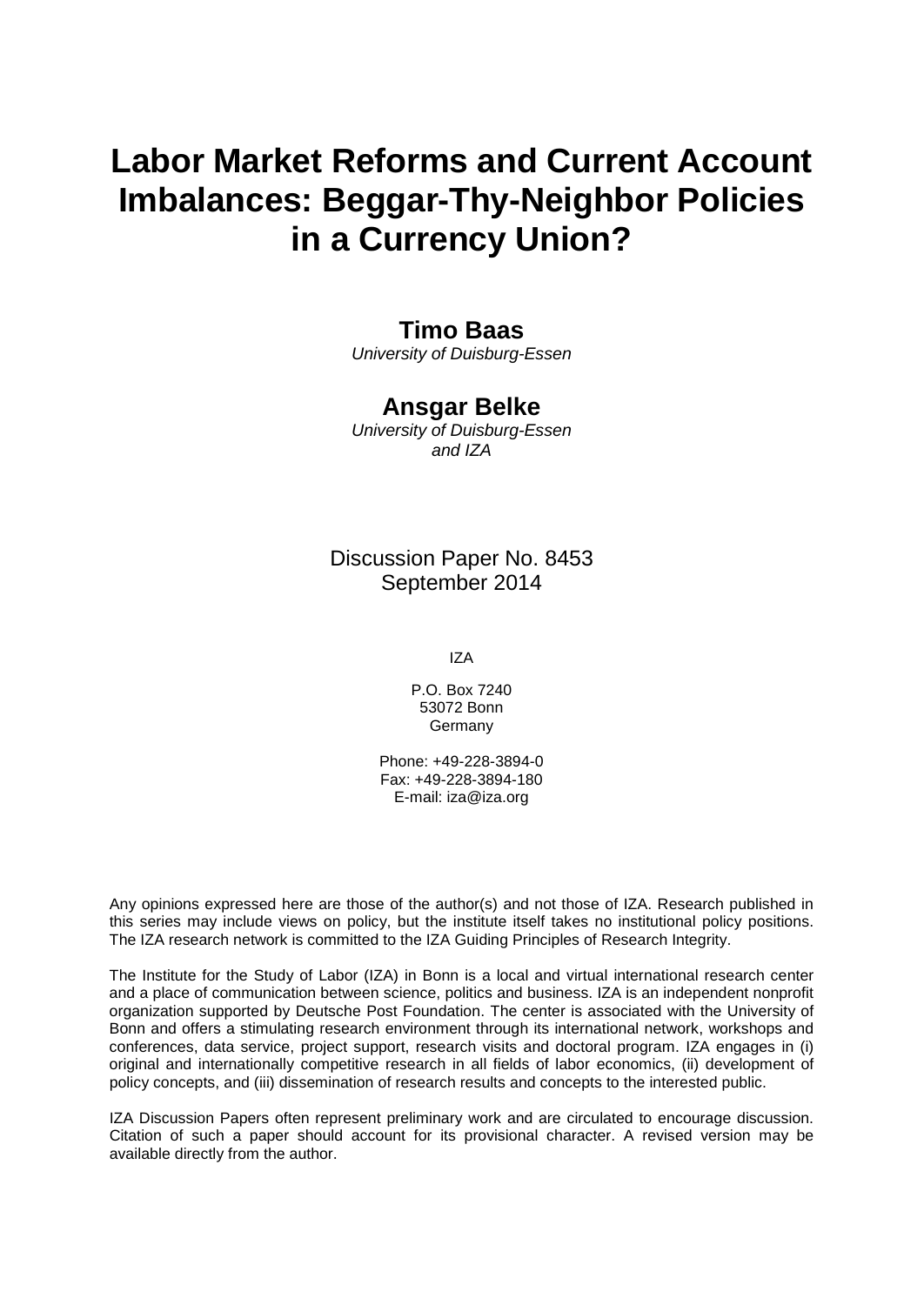IZA Discussion Paper No. 8453 September 2014

## **ABSTRACT**

## **Labor Market Reforms and Current Account Imbalances: Beggar-Thy-Neighbor Policies in a Currency Union?**

Member countries of the European Monetary Union (EMU) initiated wide-ranging labor market reforms in the last decade. This process is ongoing as countries that are faced with serious labor market imbalances perceive reforms as the fastest way to restore competitiveness within a currency union. This fosters fears among observers about a beggarthy-neighbor policy that leaves non-reforming countries with a loss in competitiveness and an increase in foreign debt. Using a two-country, two-sector search and matching DSGE model, we analyze the impact of labor market reforms on the transmission of macroeconomic shocks in both, non-reforming and reforming countries. By analyzing the impact of reforms on foreign debt, we contribute to the debate on whether labor market reforms increase or reduce current account imbalances.

JEL Classification: E24, E32, J64, F32

Keywords: current account deficit, labor market reforms, DSGE models, search and matching labor market

Corresponding author:

Timo Baas Department of Economics University of Duisburg-Essen Universitätsstraße 2 45117 Essen Germany E-mail: [timo.baas@wiwinf.uni-due.de](mailto:timo.baas@wiwinf.uni-due.de)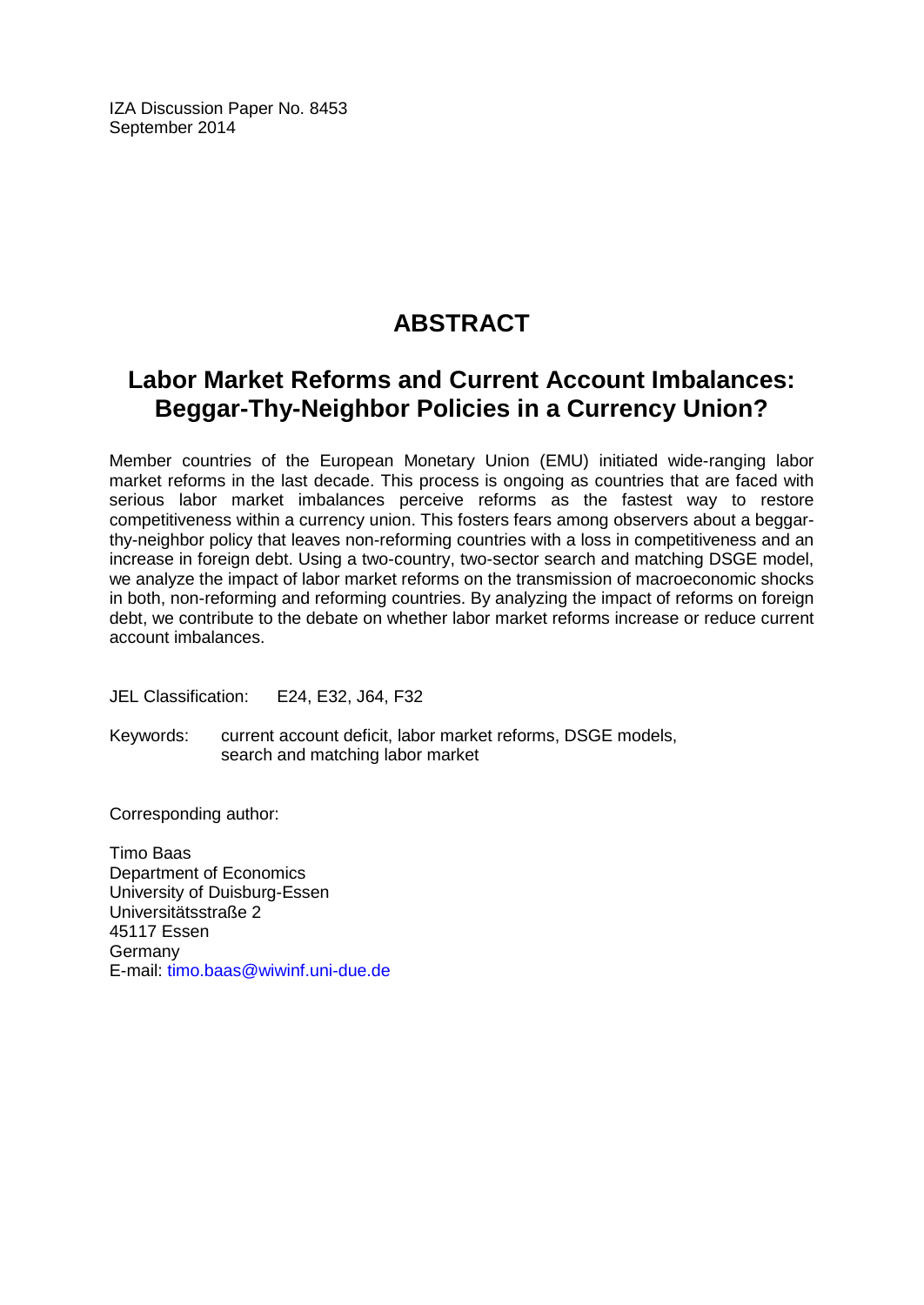#### 1. Introduction

During the first decade after the creation of the European Monetary Union (EMU), a number of member states initiated wide-ranging labor market reforms. These reforms tend to have stabilized output and employment during the economic and financial crises. For this reason, countries that are faced with serious labor market imbalances, perceive reforms as the fastest way to restore competitiveness. Some observers, nevertheless, see labor market reforms embodying a beggar-thy-neighbor-policy<sup>1</sup> leaving non-reforming countries with reduced competitiveness and increasing foreign debt exacerbating macroeconomic imbalances within the currency union. Using a two-country, two-sector DSGE model with search and matching frictions, we derive the impact of labor market reforms not only for steady state output, employment and average real wages but also for the transmission of macroeconomic shocks and the appearance of foreign debt in non-reforming countries. This should contribute to the debate on whether labor market reforms embody a beggar-thy-neighbor policy or add to macroeconomic stability within the union.

The major problem faced by some of today's EMU member states in the 1990s was encompassed in the double-digit unemployment rates (Dreze and Malinvaud, 1994; Bean, 1994; Layard et al., 1994; Lindbeck, 1996; Phelps, 1994). Because of labor market inflexibility, an increase in growth no longer contributed to a strong increase in employment (Salvatore, 1998). Labor market reforms should, therefore, increase flexibility towards job-rich growth. By the mid 2000s, a number of the EMU members had begun implementing these reforms. Austria, Germany, Greece, France and Slovakia reduced the replacement rate<sup>2</sup> significantly (by between 12.7 and 22.3 percentage points). Some countries like Germany shifted resources from passive to active labor market policies, intending to increase the eciency of the labor market matching process. Furthermore, a signicant number of countries trimmed down regulations for temporary agency work, which then doubled in the following years in Austria, Germany and Denmark and tripled in Italy and Finland in the last decade.<sup>3</sup> As some countries that imposed reforms in the 2000s were now experiencing less unemployment, higher output stability and less foreign debt, as compared with their non-reforming counterparts, the contribution of labor market reforms to competitiveness and the current account was a controversial subject of discussion.

In principle, there are two different approaches which can be used to analyze the link between labor market reforms and the current account balance. Most

<sup>&</sup>lt;sup>1</sup>Felbermayr et al. (2012) demonstrate the economic rationale of this debate using traditional trade models and provide arguments for why this must not hold in modern trade theory.

<sup>2</sup>The replacement rate is the percentage of a workers pre-unemployment income paid out by an unemployment insurance company or as welfare upon the transition from work to unemployment.

<sup>3</sup>Carone et al. (2009)provide an excellent overview of labor market reforms in Europe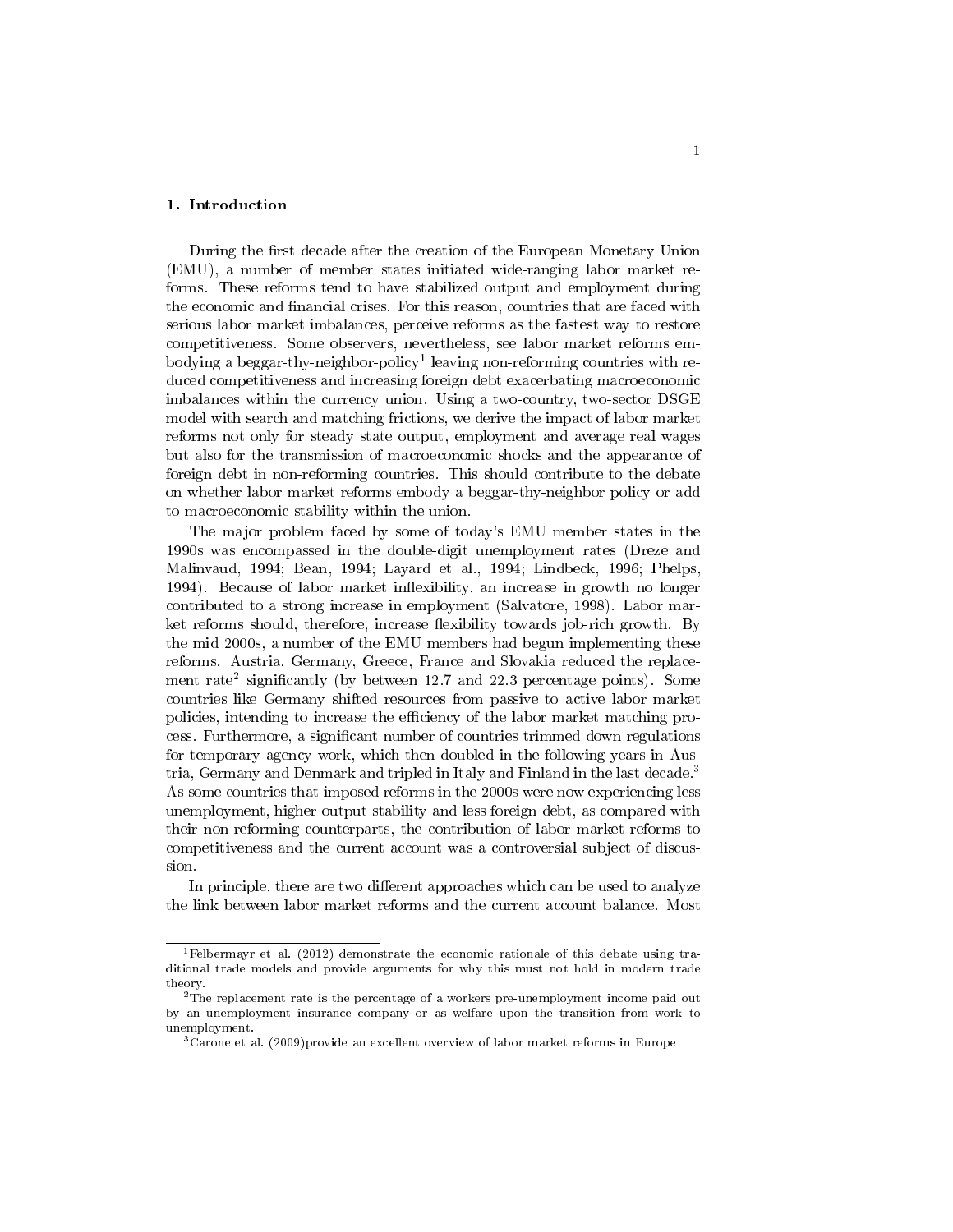papers follow a direct approach that treats structural reforms as macroeconomic shocks. There are at least three competing theories which explain why structural reforms, in particular labor market reforms, influence the current account directly. The first one sees structural reforms as to be painful today but to promise future gains (Obstfeld and Rogoff, 1995). It would, therefore, be rational for countries to borrow today in order to be compensated for the current pain of structural reforms. Hence, the current account balance should decline in the short run. However, since future gains of structural reforms will be used to pay back the loans in the future, we should observe a reversal and a positive change of the current account in the future. However, returns of reforms in the future are uncertain. Another argument concerning the impact of structural reforms on current account balances has been propagated by Kennedy and Slok (2005). They argue that, in a first step, wages and prices decline as result of structural reforms. Hence, the country receives a price advantage and exports increase and imports decline. As a result, the current account balance improves in the short run. Profitability increases with a time lag and the internal interest rate increases. Investment goes up and foreign capital is attracted which, in turn, tends to reduce capital exports and, therefore, goods exports. In the long run, the current account surplus should thus decline. Bertola and Lo Prete (2009) analyze the effects of rising income growth and income risk as a result of labor market deregulation. They argue in the same vein as Kennedy and Slok (2005) that labor market deregulation should improve the current account balance of the reforming country without much delay, since forward-looking individuals increase their precautionary savings because of higher uninsurable risk. Another explanation for rising current account balances is that purchasing power shifts towards individuals with higher saving propensities. Hence, the impact of structural reforms on the current account balance is a priori not clear and disputed in the empirical literature. In this context, Kennedy and Slok (2005) analyze the role of structural policy reforms for the solution of global current account imbalances for 14 OECD countries. They find a significant but small contribution of structural policy indicators to explain current account positions. Chen et al. (2013), however, doubts a strong contribution of labor market reforms, arguing that the presence of asymmetric shocks results in strong current account imbalances.

In this paper we follow an indirect approach that treats structural reforms as a change in institutional settings rather than a shock. This adds to an already growing literature analyzing the impact of labor markets reforms on macroeconomic stability. In a closed economy model, Zanetti (2011) shows the impact of decreasing replacement rates and firing costs on the stability of the economy and Krause and Uhlig (2012) discuss the effect of labor market reforms in the presence of shocks to the discount factor. Mussa (2005) argues that structural reforms affect the adjustment capacity of the currency union as a whole. Therefore, external balances will more easily readjust in the wake of shocks in general such as the introduction of the single currency or of asymmetric shocks manifesting themselves in diverging country-specific competitiveness positions. This view goes far back to the seminal paper by Mundell (1961) on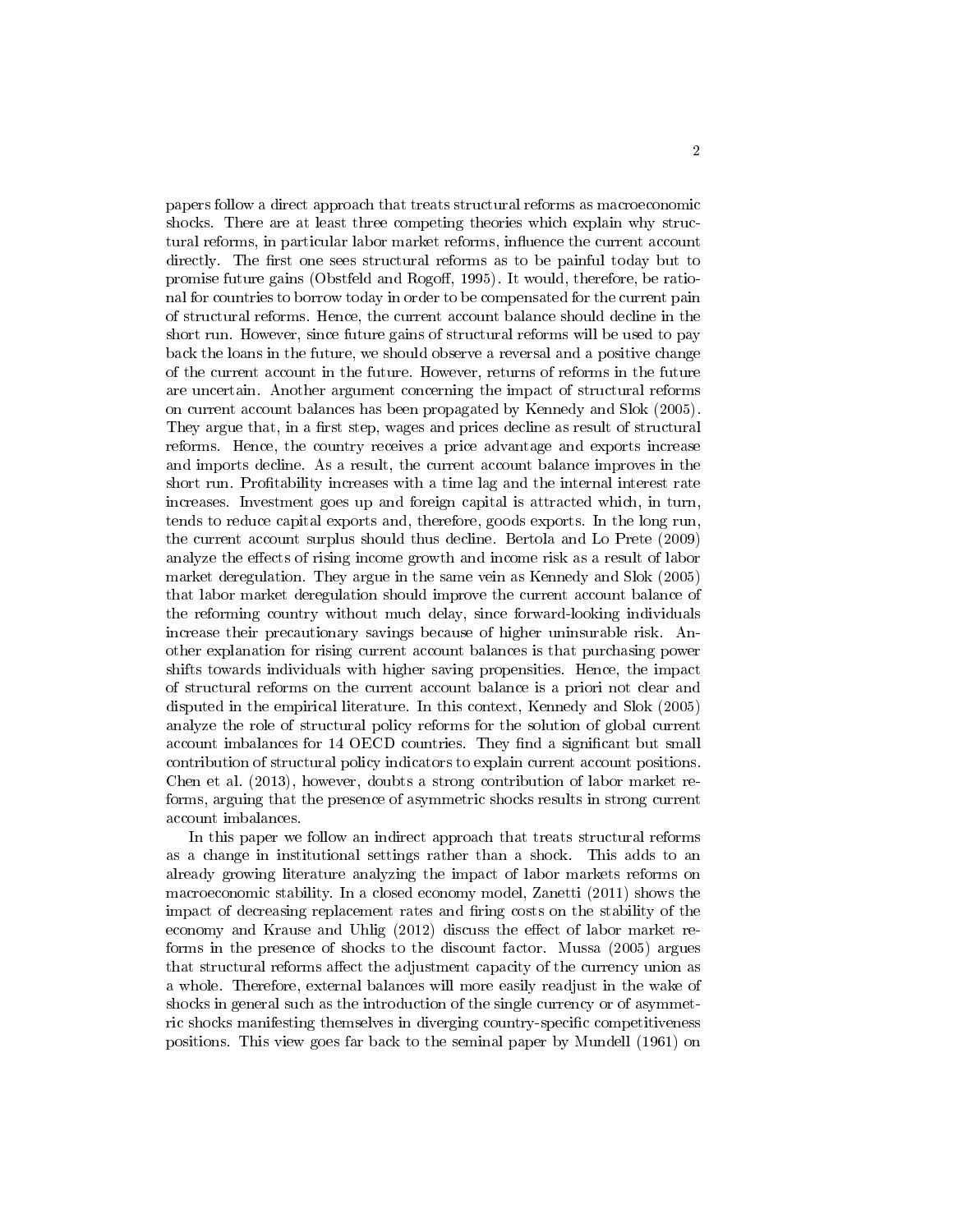optimum currency areas as well as to more recent research, such as Pissarides (1997) or Blanchard (2007). In this context, the application of supply-side oriented measures (which directly lower the natural rate of unemployment) lowers the magnitude of the demand shock necessary to reverse the effect of an adverse shock in the past ("coercive power" in the language of ferromagnetics, Blanchard and Summers  $(1987)$ . Positive demand shocks lower the "remanence" of past shocks. In other words, institutions which can be modified by reforms serve as propagation mechanisms for shocks (Blanchard and Wolfers, 2000). While the impact of labor market reforms in the context of macroeconomic shocks receives increasing attention, up to now, research on the influence of labor market reforms on the current account is scarce. In this context and relating to EMU, we see essentially two open questions. Do labor market reforms, in the presence of macroeconomic shocks, raise the current account deficit of non-reforming countries, as a faster adjustment in some countries weakens the competitiveness of others? Or do flexible labor markets, in general, help to absorb shocks more swifty which benefits also non-reforming countries?

The contribution of this paper is to provide a two-county two-sector DSGE model with search and matching frictions. This allows us to identify the contribution of different labor market reform measures to the current account deficit of non-reforming countries. Naturally, our model is not the first one addressing labor market frictions in a DSGE framework. Zanetti (2011) and Walsh (2005) use a similar approach to include labor markets while Krause and Uhlig (2012) analyze the German reduction of the replacement rate by using a model with different skill groups to focus on the impact of labor market reforms on high versus low skilled workers. Krause and Lubik (2007), instead, introduce real wage rigidities into a New Keynesian modeling framework distinguishing between sectors with high and low productivity. In addition to previous models, we follow Obstfeld and Rogoff  $(2007)$  and Ferrero et al.  $(2008)$  and include trade, international borrowing and preferences for the consumption of home tradables into a DSGE model with search and matching frictions. In this setting, households adjust consumption according to differences in the terms of trade so that international borrowing gives rise to a current account deficit or surplus. As the labor market stance has an influence on prices and productivity, reforms can have an impact on net exports and the current account. The remainder of this paper is organized as follows. The next section introduces the model, the third section describes the calibration of the model to a typical EMU member state, the fourth section presents the steady state results, the reaction of the model to different shocks and some robustness checks. The fifth section, finally, concludes.

#### 2. The model

We build a two-country, two-sector currency union model with search and matching frictions in which a representative household maximizes lifetime utility according to the rational expectations hypothesis. In each period the household faces the decision whether to buy tradables from the domestic or the foreign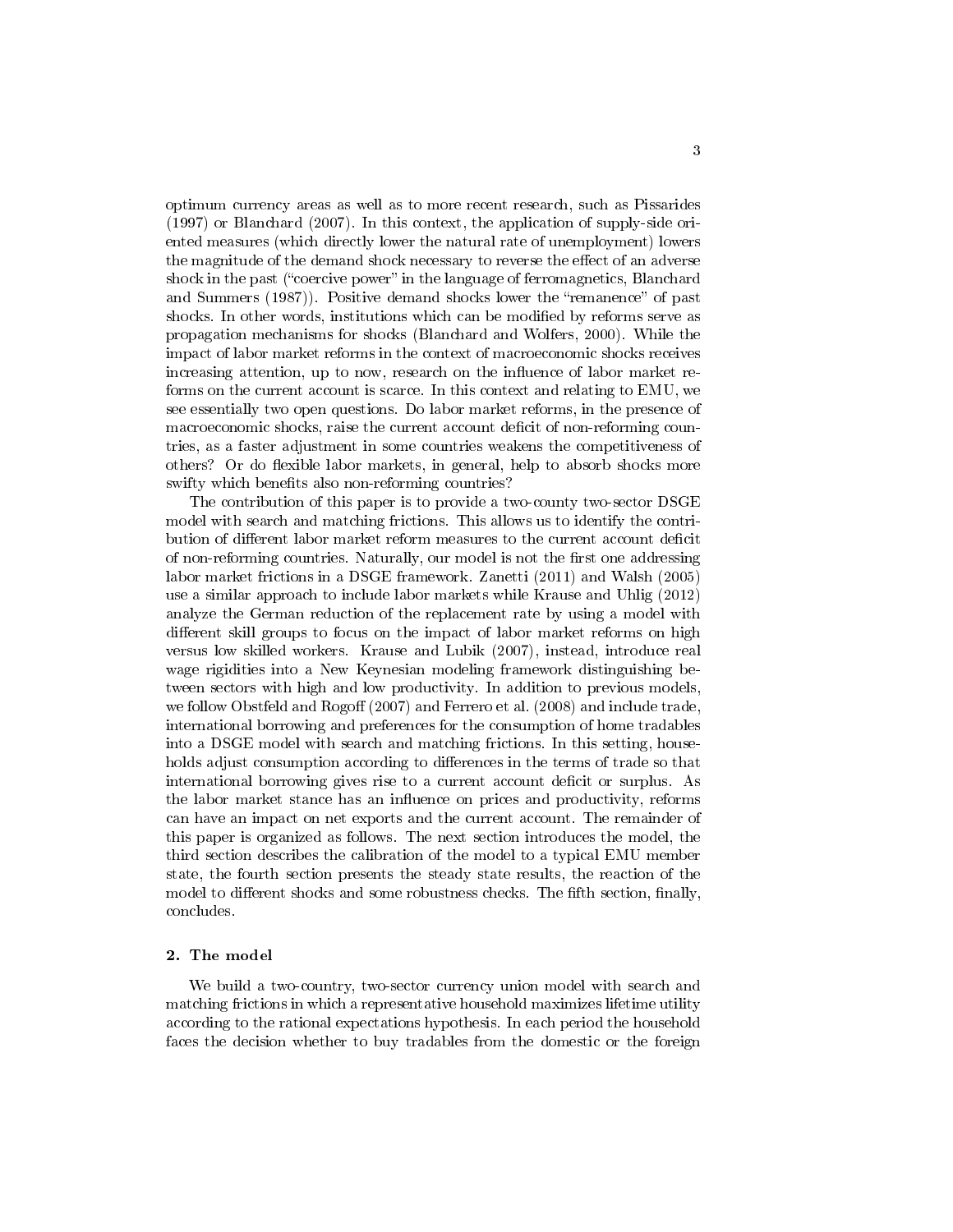economy, to buy non-tradables, to hold real money balances or to postpone consumption until later by buying bonds. Foreign and domestic tradable as well as non-tradable consumption goods sold by retailers are subject to staggered price setting (Calvo, 1983). Following Andolfatto (1996) and Merz (1995), we include the assumption of perfect risk sharing of households in a given economy to be able to use a representative household setting. There are two sectors of production in each country. For each sector, firms can be separated into intermediate-goods producing firms and retailers. The trade specification of the model resembles that of Obstfeld and Rogoff  $(2007)$  and, more specifically, Ferrero et al. (2008), with the exception that we impose staggered price setting on the level of the retailers (Bernanke et al., 1999) rather than on the level of intermediate good firms and that we assume a search and matching labor market rather than staggered wage setting<sup>4</sup> .

Preferences of households are expressed by a nested utility function combining, on the one hand, non-tradables and tradables using a Cobb-Douglas function and, on the other hand, tradables from the domestic and foreign economy using a CES specification. This setting is specified in a way which reflects the fact that households have a preference for domestically produced products. Additionally, the assumption of a home bias gives rise to a "transfer effect" as Obstfeld and Rogoff  $(2007)$  call it, according to which a countries sees a deterioration in its terms of trade if national expenditures decline.

In both sectors of the economy, we have nominal price rigidities. Given irrevocably fixed exchange rates due to our currency union setting, prices for tradable goods are identical in both countries. In a steady state equilibrium, trade is always balanced. During adjustments following macroeconomic shocks, it might be, nevertheless, favorable for households of a given country to increase imports and to run up debt. Financial markets are assumed to be imperfect in the sense that only the bond of the domestic country is internationally tradable.

In our model, physical capital and labor are, at least in the short run, not mobile between the two countries. As a result, the imbalances shown in our model are more persistent than they would be in a model with factor mobility. Within the European Monetary Union, labor markets are by no means closed. We believe, nevertheless, that there is still a long road to go until we will have full factor mobility materialized (Krause et al., 2014) so that, given the scope of this paper, closed labor markets might be a not too bad approximation.

More specifically, the labor markets in our model build on the search and matching model with endogenous job destruction developed by Mortensen and Pissarides  $(1994)$  in which a worker and a firm in each period have to decide whether to preserve or to terminate their relationship. Following Zanetti (2011), Krause and Lubik (2007) and Walsh (2005), we embed the labor market speci fication of the Mortensen-Pissarides model by den Haan et al. (2000) in a New Keynesian setting.

<sup>4</sup>Both deviations enable us to analyze labor market reforms as we include search and matching frictions and endogenous job-separations.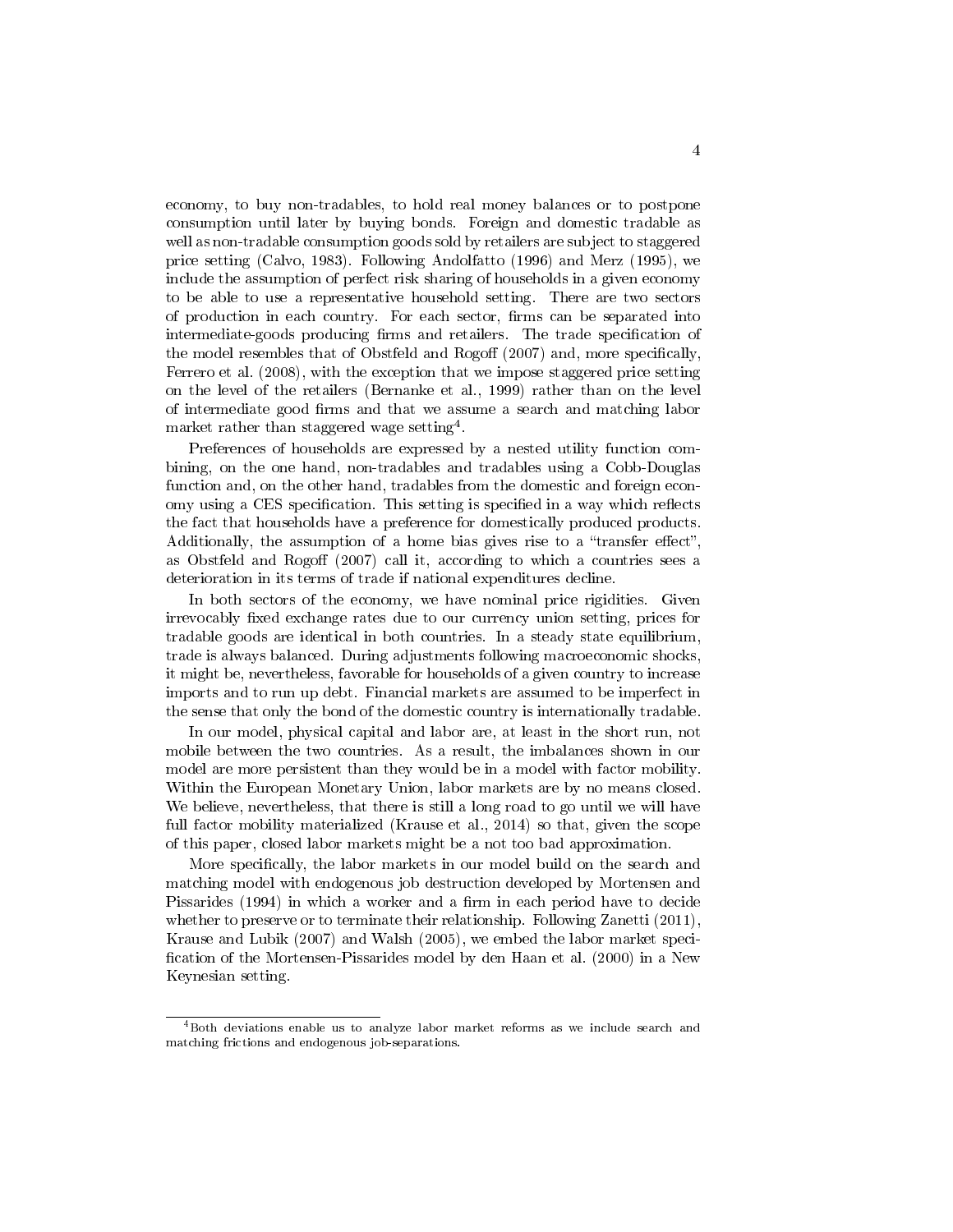#### 2.1 The representative household 5

In each period, unemployed workers search for a job and intermediate goodsproducing firms want to fill their vacancies. The matching function describes the process of generating job matches by combining unemployed workers with open vacancies. In contrast to Krause and Uhlig (2012), where a new match can have a idiosyncratic productivity below the threshold level<sup>5</sup>, we assume that the productivity of a new worker is always higher than the threshold. After a match is generated, wage bargaining starts. After the firm and the worker have agreed on a specific wage, training starts enabling the match to become productive in the next period. At the beginning of each period, firm and workers are forced to separate with a given probability due to disturbances exogenous to the model. If a match survives exogenous separations, the firm is still able to choose to post a vacancy or to keep the employee. As there are vacancy posting and firing costs for firms as well as search costs for workers, continuing a match might generate a surplus. This surplus occurs if firms and workers observe a productivity of the match that is above a threshold level at which the surplus is zero. Firms that have an open position post vacancies as long as the value of the vacancy is greater than zero. If the number of vacancies increases, however, the probability of finding a convenient match decreases. This results in a reduction of the expected value of an open position. In equilibrium, free market entry ensures that the value of a vacancy is always zero.

In sum, the model economy is characterized by nominal rigidities in the goods market and search and matching frictions in the labor markets. It consists of a representative household, a production sector comprised of representative intermediate goods-producing firms and a continuum of retail firms, indexed by i, with  $i \in [0, 1]$  as well as a central bank for the monetary union.

#### 2.1. The representative household

Our economy is inhabited by a large number of infinitive living identical households that are consuming Dixit and Stiglitz (1975) aggregates of domestic and imported goods. Due to labor markets with search frictions, a household is either employed or unemployed. In general, labor is supplied inelastically. As a second source of income, households own shares of domestic firms and receive dividends  $D_t$  from it. We assume that households in the domestic economy and in the foreign country have the same preferences and endowments, defined over a composite consumption good  $C_t$  and real money holdings  $M_t/P_t$ . As described by Merz (1995), we assume a perfect insurance system where households can insure themselves against variations in income. This assumption removes heterogeneity among households within a given country and enables us to consider the optimization problem of a representative household maximizing expected lifetime utility. During each period  $t = 0, 1, 2, \ldots$ , the expected lifetime utility function is given by

 $5$ The threshold productivity defines a specific idiosyncratic productivity, where a firm is indifferent between continuing or separating a match.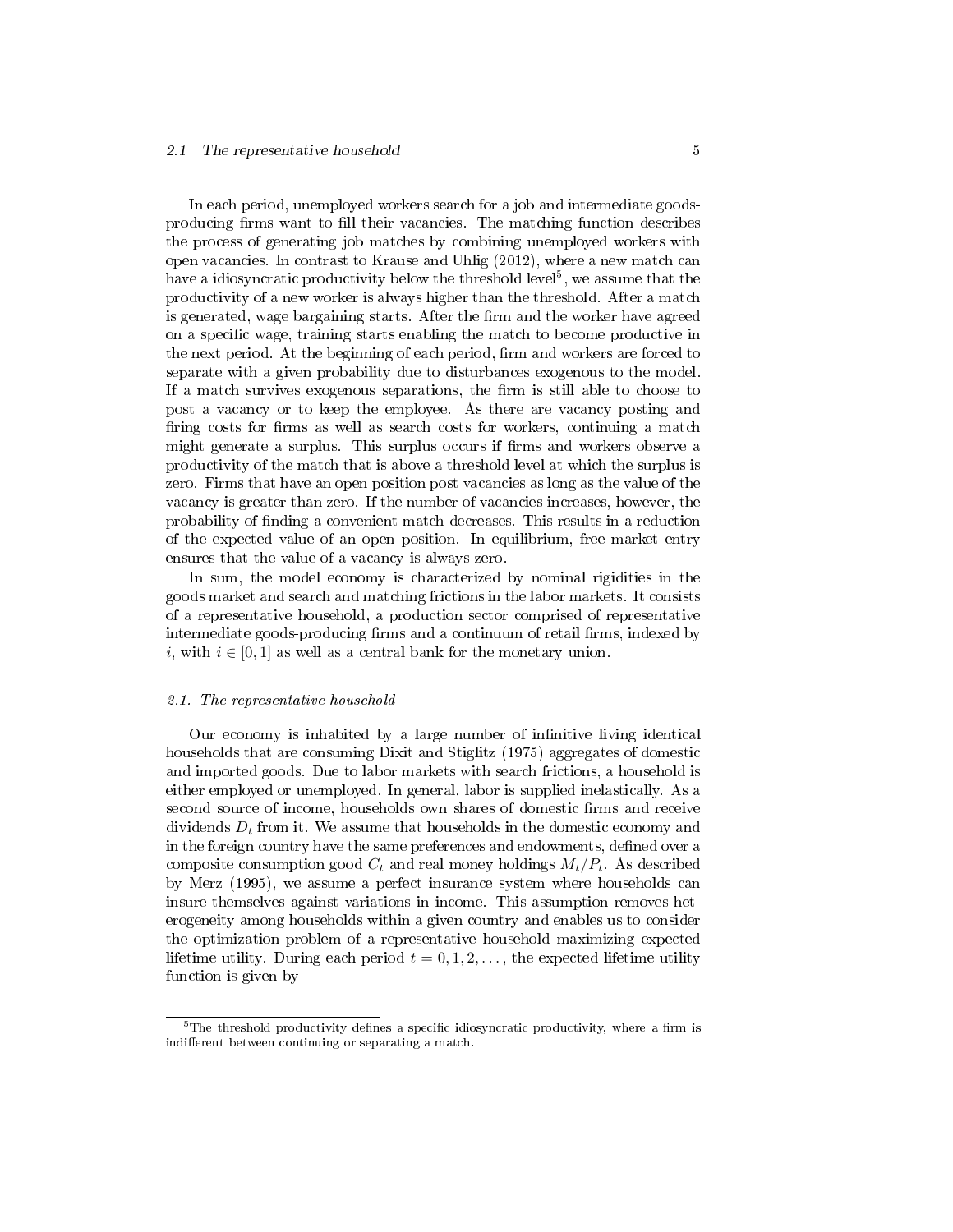#### 2.1 The representative household 6

$$
E\sum_{t=0}^{\infty} \beta^t \left[ \ln C_t + \kappa_m \ln \left( \frac{M_t}{P_t} \right) \right],\tag{1}
$$

where  $\beta$  with  $0 < \beta < 1$  represents the discount factor and  $\kappa_m$  denotes a scaling parameter for utility from real money holdings with  $\kappa_m > 0$ . The consumption index  $C_t$  is defined as

$$
C_t \equiv \frac{C_{Tt}^{\iota} C_{Nt}^{1-\iota}}{\iota (1-\iota)}.\tag{2}
$$

Tradable goods  $C_{Tt}$  can be obtained from the domestic  $C_{Ht}$  or from the foreign economy  $C_{Ft}$  while non-tradables  $C_{Nt}$  are produced at home, only.

$$
C_{Tt} = \left[ (1 - \alpha)^{\frac{1}{\gamma}} C_{Ht} + \alpha^{\frac{1}{\gamma}} C_{Ft}^{\frac{\gamma - 1}{\gamma}} \right]^{\frac{\gamma}{\gamma - 1}}
$$
(3)

 $C_{Ht}, C_{Ft}, C_{Nt}$  are themselves consumption bundles containing varieties i produced by retailers at home or abroad.

$$
C_{Ht} = \left(\int_0^1 C_{Ht}(i)^{\frac{\epsilon - 1}{\epsilon}} di\right)^{\frac{\epsilon}{\epsilon - 1}} C_{Ft} = \left(\int_0^1 C_{Ft}(i)^{\frac{\epsilon - 1}{\epsilon}} di\right)^{\frac{\epsilon}{\epsilon - 1}}
$$
(4)  

$$
C_{Nt} = \left(\int_0^1 C_{N,t}(i)^{\frac{\epsilon - 1}{\epsilon}} di\right)^{\frac{\epsilon}{\epsilon - 1}}
$$

In this specification,  $\gamma$  measures the elasticity of substitution between home and foreign goods, while  $\epsilon$  denotes the elasticity of substitution between varieties and  $\tau$  stands for the elasticity of substitution between tradable and non-tradable goods. The household chooses consumption, nominal money and bond holdings, subject to the budget constraint

$$
P_t C_t + B_t / R_t + M_t = B_{t-1} + P_t Y_t + D_t + \varrho_t + M_{t-1}.
$$
 (5)

for  $t = 0, 1, 2, \ldots$ , where  $P_t$  denotes the price of a bundle of domestic tradable and non-tradable and foreign tradable goods. At the beginning of period  $t$ , the household receives a lump-sum transfer  $\rho_t$  from the central bank and dividends  $D_t$  from the representative intermediate goods-producing firm. Total income amounts to  $Y_t$ . The household enters period t with bonds  $B_{t-1}$  and  $M_{t-1}$  units of money. Furthermore, the bonds mature providing additional  $B_{t-1}$  units of money which are used to purchase  $B_t$  new bonds at the nominal cost  $B_t/R_t$ .  $R_t$ denotes the nominal interest rate between t and  $t+1$ . Solving the intertemporal optimization problem we derive the following first-order conditions: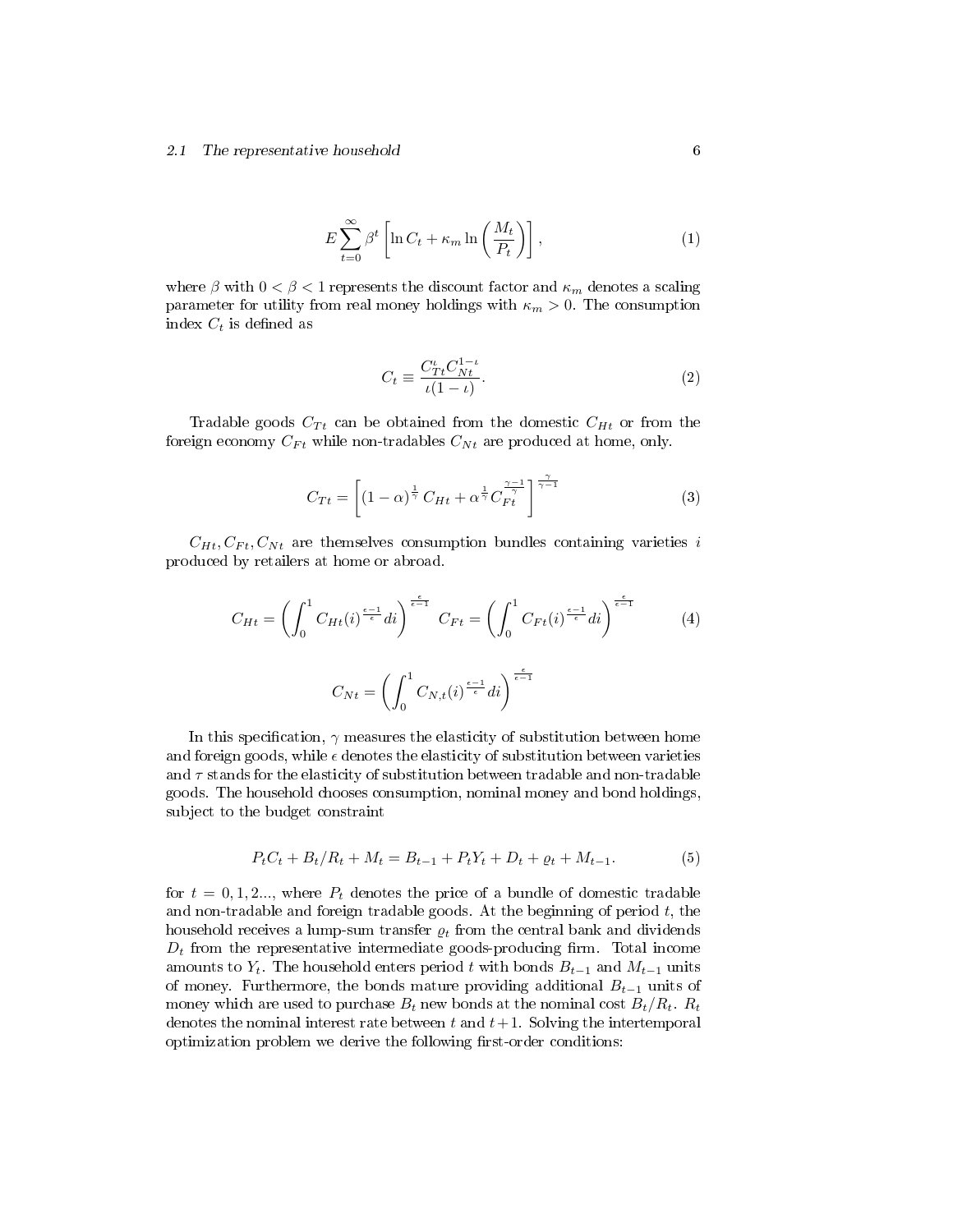2.2 labor 7

$$
\Lambda_t = C_t^{-1} \tag{6}
$$

$$
E_t \beta_{t,t+1} = E_t \frac{\pi_{t+1}}{R_t} \tag{7}
$$

$$
\frac{\kappa_m}{m_t} = \Lambda_t - \beta E_t \frac{\Lambda_t}{\pi_{t+1}},\tag{8}
$$

where  $\beta_{t,t+1} = \overset{\circ}{\beta}_t \Lambda_{t+1} / \Lambda_t$  is the stochastic discount factor with  $\overset{\circ}{\beta}_t = \frac{\varsigma_t}{\psi \beta C_{tt}}$  as an endogenous adjustment process that depends on consumption. The parameter  $\psi$  is assumed to be small, the steady state discount factor is $\beta$  and the shock term is  $s_t$ . Real money holdings are defined as  $m_t = M_t/P_t$ . Combining the first-order conditions with respect to  $C_t$  and  $B_t$ , (6) and (7), yields the standard consumption Euler equation:

$$
\beta E_t \left( \frac{C_{t+1}}{C_t} \right)^{-1} = E_t \frac{P_{t+1}}{R_t P_t}.
$$
\n(9)

2.2. labor

We distinguish three different employment statuses of the representative household: Let  $U_t$ ,  $W_t^N$  and  $W_t(a_t)$  denote the present-discounted value of an unemployed, newly employed and continuously employed worker. In case of unemployment, the worker enjoys real return  $b$  and expects to move into employment with probability  $\rho_i(\theta_{it})$  and becomes employed either in the tradable or in the non-tradable sector. Therefore, the present-discounted income stream of an unemployed worker is

$$
U_t = b + E_t \beta_{t,t+1} \left[ \sum_{j=1}^2 \rho_j(\theta_{jt}) W_{j,t+1}^N + (1 - \sum_{j=1}^2 \rho_j(\theta_{jt})) U_{t+1} \right].
$$
 (10)

Following Pissarides (2000), the flow value of being unemployed,  $b = h + \rho_w w$ , consists of the value of home production or leisure  $h$  and unemployment benefits  $\rho_w w$ , where  $\rho_w$  represents the replacement ratio with  $0 < \rho_w < 1$  and w the steady state average wage. The second part of equation (10) describes the expected capital gain from a change of state.

The worker's value from holding a job with match productivity  $a_t$  is given by

$$
W_{jt}(a_{jt}) = w_{jt}(a_{jt}) + E_{jt}\beta_{t,t+1} \left[ (1 - \rho^x) \int_{\aa_{j,t+1}}^{\infty} W_{j,t+1} dF(a_{j,t+1}) + \rho_{j,t+1} U_{t+1} \right].
$$
\n(11)

Equation  $(11)$  states that an employed worker is paid a sector-specific wage  $w_{it}(a_{it})$  and that if the worker survives exogenous and endogenous job destruction, which happens with a total probability of  $\rho_{t+1}$ , the match will start to produce goods.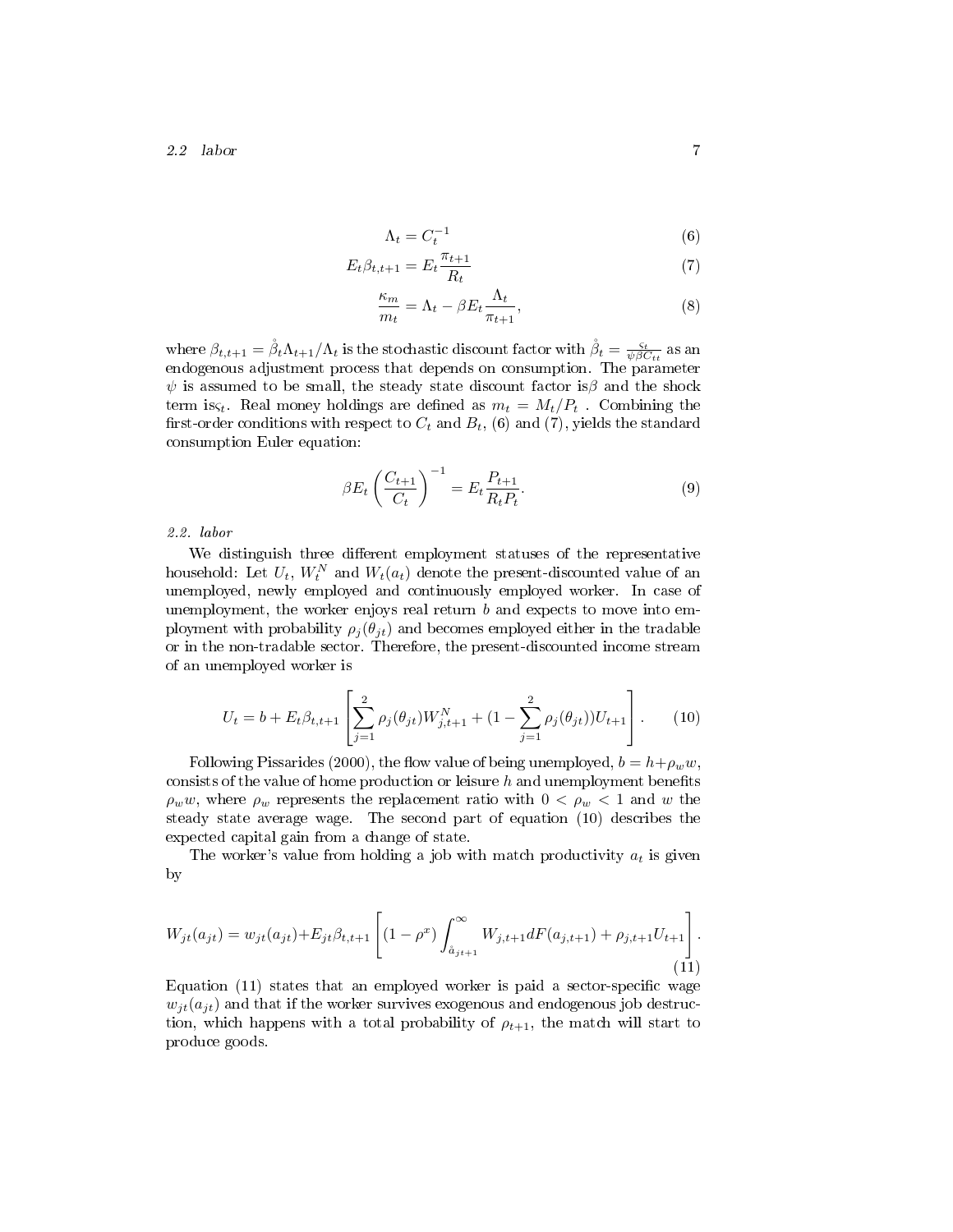#### 2.3 International risk sharing 8

The present-discounted value of a new match is

$$
W_{jt}^{N} = w_{jt}^{N} + E_{jt} \beta_{t,t+1} \left[ (1 - \rho^{x}) \int_{\hat{a}_{j,t+1}}^{\infty} W_{j,t+1}(a_{j,t+1}) dF(a_{j,t+1}) + \rho_{j,t+1} U_{j,t+1} \right].
$$
\n(12)

Please note, that equation  $(12)$  differs from  $(11)$  in the wage of new workers, only. The wage of new workers,  $w_t^N$ , will be different from the wage of continuing workers,  $w_t(a_t)$  due to the presence of firing costs that a firm has to bear if it decides to fire a worker. As in the first period, no endogenous job destruction takes place, firing costs in this period do not influence the wage of new workers.

#### 2.3. International risk sharing

Due to the assumption of complete securities markets, a first-order condition analogous to equation (9) must hold for the foreign country<sup>6</sup>

$$
\beta E_t \left[ \left( \frac{C_t^*}{C_{t+1}^*} \right) \frac{Q_t P_{t+1}^*}{Q_{t+1} P_t^*} \right] = R_t \tag{13}
$$

with a star denoting foreign variables and the real exchange rate  $Q_t \equiv \frac{P_t^*}{P_t}$  as the ratios of CPIs expressed in a common currency. Using this definition, we can combine equations (9) and (13) and express after iterating home consumption in terms of foreign consumption and the real exchange rate

$$
C_t = v C_t^*.
$$
\n<sup>(14)</sup>

#### $2.4.$  Labor market flows and matching

During each period  $t = 0, 1, 2, \ldots$ , the representative intermediate goodsproducing firm posts one vacancy and recruits one worker before production occurs. Each single job has the status filled or vacant. Due to matching frictions, it is assumed that the process of job search and hiring is time-consuming and costly for both the worker and the firm.

<sup>6</sup>Please note that we assume that the law of one price holds throughout, implying that  $P_{F,t}(i) = \varepsilon_t P_{F,t}^*(i)$  for all  $i \in [0,1]$  , where  $\epsilon_t$  is the nominal exchange rate and  $P_{F,t}^*(i)$  is the price of foreign produced good  $i$  in terms of the foreign currency. As the nominal exchange rate is fixed in a currency union, we get  $P_{F,t}(i) = P_{F,t}^*(i)$ . A similar relationship holds for goods produced in the domestic economy  $P_{H,t}(i) = P_{H,t}^*(i)$ . Integrating over all goods allows us to obtain  $P_{F,t} = P_{F,t}^*$  and  $P_{H,t} = P_{H,t}^*$ . As we have preferences for the consumption of home goods in all countries, we define a real exchange rate as  $Q_{tt}\equiv \frac{P_t^*}{P_t}$ . Because of similar preferences, the equilibrium domestic price of a riskless bond issued in foreign currency is given by  $R_t^{*-1} = E_t \left\{ \beta_{t,t+1}, Q_t \right\}$ . As we know from the first-order condition of household utility maximization, the domestic bond pricing equation is  $R_t^{-1} = E_t \{\beta_{t,t+1}\}.$  We can combine both equations to get a currency union version of the uncovered interest parity condition  $E_t \left\{ \beta_{t,t+1} \left[ R_t - R_t^* \left( Q_t / Q_{t+1} \right) \right] \right\} = 0$ . For a paper on exchange rate volatility and labor markets see Belke and Kaas (2004).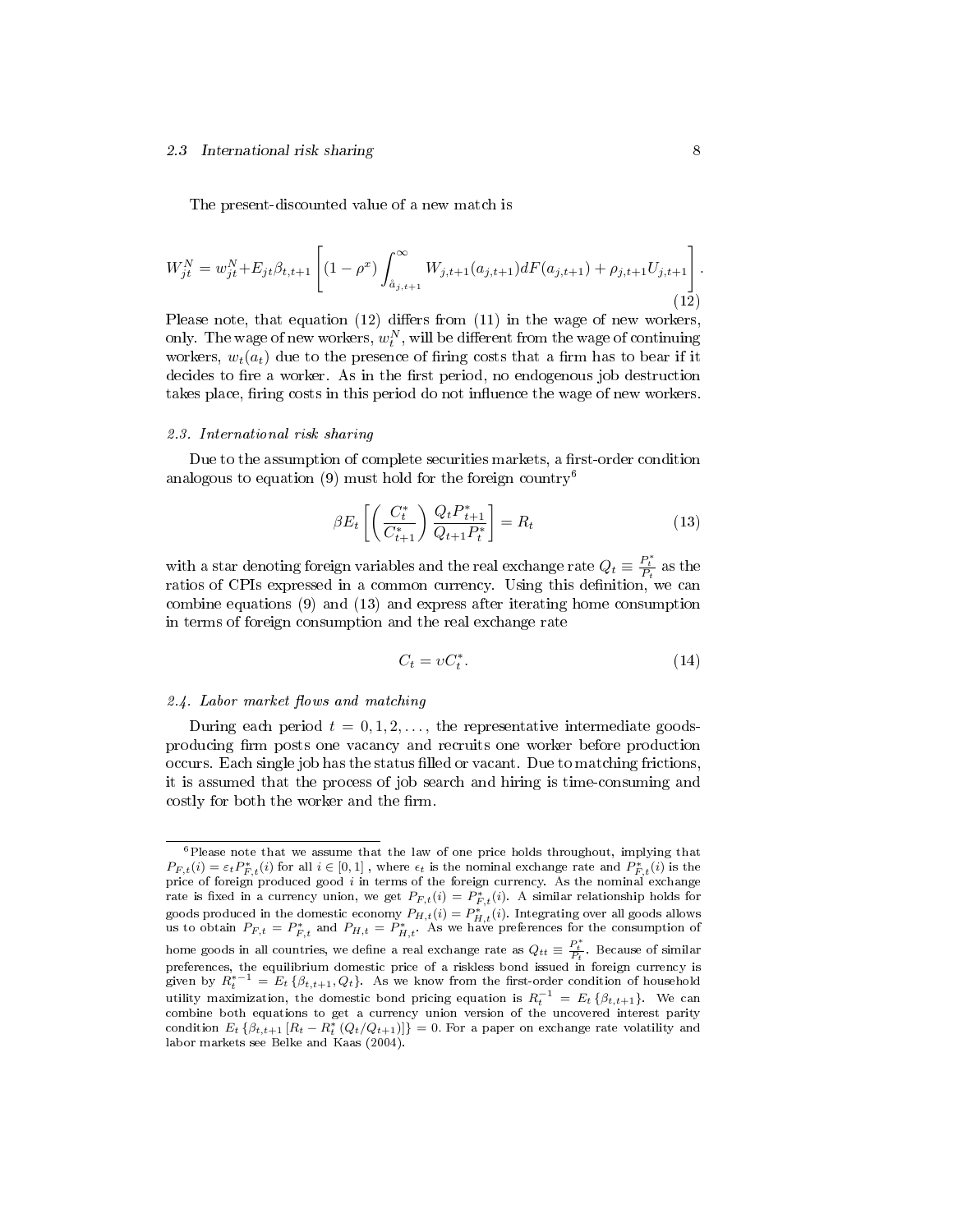If a firm finds a suitable worker, both form a match. The number of job matches depends on the matching function  $m_{it}(u_t, v_{it})$ , where  $v_{it}$  denotes the number of vacancies in both sectors of the economy, tradable and non tradable goods  $j = tr, nt$  and  $u_t$  is the number of unemployed workers. We assume a Cobb-Douglas matching function

$$
m_{jt}(u_t, v_{jt}) = \chi u_t^{\xi} v_{jt}^{1-\xi},\tag{15}
$$

where  $0 < \xi < 1$  and  $\chi$  is scale parameter reflecting the efficiency of the matching process. Defining the labor market tightness as  $\theta_{it} = v_{it}/u_t$  and making use of the CRS property of  $m_{it}$ , we write the job finding probability of an unemployed worker as

$$
p(\theta_{jt}) = m_{jt}(u_t, v_{jt})/u_t = \chi \theta_{jt}^{\xi}, \qquad (16)
$$

and the probability that a searching firms will find a worker is given by

$$
q(\theta_{it}) = m_{it}(u_{it}, v_{it})/v_{it} = \chi \theta_{it}^{1-\xi}.
$$
\n(17)

The tighter the labor market, the easier it is for unemployed workers to find a job. Equation (17) implies that the higher the number of vacancies  $v_{it}$  for a given number of unemployed workers,  $u_t$ , the more difficult it is for firms to fill vacant positions.

At the beginning of any period  $t$ , job separations take place as a result of an exogenous negative shock with probability  $\rho_j^x$ . Firms may decide to dissolve a match endogenously if the realization of the worker's idiosyncratic productivity of  $a_{jt}$  is below a certain threshold productivity  $\mathring{a}_{jt}$ . The probability of endogenous job destruction is given by  $\rho_{jt}^n = P(a_{jt} < \mathring{a}_{jt}) = F(\mathring{a}_{jt})$ . The total job separation rate, therefore, is  $\rho_{jt} = \rho_j^x + (1 - \rho_j^x)\rho_{jt}^n$ . As in den Haan et al. (2000), the idiosyncratic productivity  $a_{jt}$  is drawn from a log-normal distribution with mean  $\mu_{ln}$  and standard deviation  $\sigma_{ln}$ .

Following Mortensen and Pissarides (1994), new matches have a productivity of  $a_{jt}^N$  which ensures that their productivity is always above the productivity threshold  $\tilde{a}_{jt}$ , and that all jobs produce before being destroyed. New matches in t,  $m_{it}$ , become productive for the first time in  $t + 1$ . Consequently, the employment in each sector evolves according to  $n_{jt} = (1 - \rho_{jt})n_{jt-1}$  +  $m_{jt-1}(u_{t-1}, v_{jt-1})$ . The number of unemployed persons is  $u_t = \left(1 - \sum_{j=1}^2 n_{jt}\right)$ .

#### 2.5. The representative intermediate goods-producing firm

In each period  $t = 0, 1, 2, \ldots$ , intermediate goods-producing firms post vacancies at cost  $c_i$  and hire workers. Labor is the only input in the production function. At the beginning of each period, old and new matches draw a idiosyncratic, job-specific productivity  $a_{jt}$ . Production in each sector is subject to an aggregate productivity shock,  $A_{jt}$ , common to all firms. If the realization of the worker's idiosyncratic productivity is above the reservation productivity  $\aa_{jt}$ , firms will produce output using labor  $y_{jt} = A_{jt}a_{jt}$ . The aggregate productivity  $A_{jt}$  follows an AR(1) process,  $\ln(A_{jt}) = \rho_{jA} \ln(A_{jt-1}) + \epsilon_{jA_t}$ , where  $\rho_{jA}$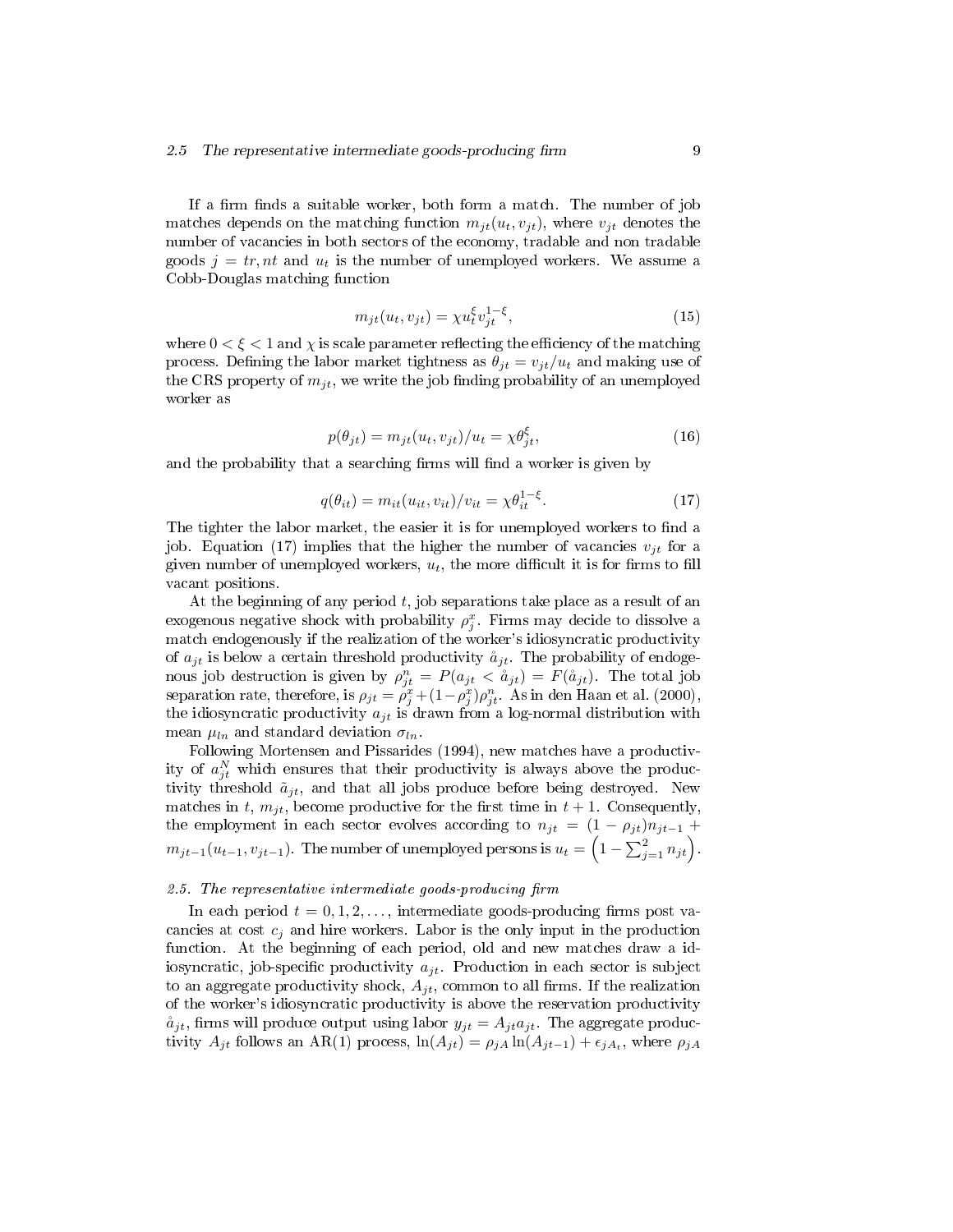#### 2.5 The representative intermediate goods-producing firm  $10$

is the serial correlation coefficient with  $0 < \rho_{jA} < 1$  and  $\epsilon_{A_{jt}}$  follows a white noise process with standard deviation  $\sigma_{iA}$ .

We define the present-discounted value of expected profits from a vacant job as follows:

$$
V_{jt} = -c_j + E_t \beta_{t,t+1} \left[ q_j(\theta_{jt}) J_{jt+1}^N + (1 - q_j(\theta_{jt})) V_{jt+1} \right]. \tag{18}
$$

With probability of  $q_j(\theta_{jt})$ , the firms matches with a worker and the match yields a return of  $J_{jt+1}^N$ . With probability  $1 - q_j(\theta_{jt})$ , the job remains vacant with a return of  $V_{jt+1}$ . As long as the value of a vacancy is greater than zero, firms will post new vacancies. In equilibrium, free market entry drives the profit from opening a vacancy to zero, which implies  $V_{jt} = 0$  for any t. This yields the vacancy posting condition

$$
\frac{c_j}{q_j(\theta_{jt})} = E_t \beta_{t,t+1} J_{jt+1}^N,
$$
\n(19)

which states that the expected cost of hiring a worker,  $c_j/q_j(\theta_{jt})$ , is equal to the expected profit generated by a new match.

The value of a newly hired worker enjoyed by the firm is given by

$$
J_{jt}^{N} = mc_{jt}A_{jt}a_{jt}^{N} - w_{jt}^{N} + E_{t}\beta_{t,t+1}(1 - \rho_{j}^{x})\left[\int_{\hat{a}_{j}t+1}^{\infty}J_{jt+1}(a_{jt+1})dF_{j}(a_{jt+1}) - F_{j}(\hat{a}_{jt+1})T_{j}\right],
$$
\n(20)

where  $mc<sub>i</sub>$  denotes the sector-specific real marginal costs of providing one additional unit of output. We distinguish between endogenous and exogenous separations. With probability  $1 - \rho_j^x$ , the worker survives exogenous job destruction. For a surviving match, a realization of the idiosyncratic productivity below the critical threshold  $\hat{a}_{jt+1}$  leads to endogenous separation and the firm incurs firing costs  $T_i$ .

Similarly, the present-discount value of a continuing job with productivity  $a_{it}$  to the employer is

$$
J_{jt}(a_{jt}) = \begin{aligned} m c_{jt} A_{jt} a_{jt} - w_{jt}(a_{jt}) \\ + E_t \beta_{t,t+1} (1 - \rho_j^x) \left[ \int_{\aa_{jt+1}}^{\infty} J_{jt+1}(a_{jt+1}) dF_j(a_{jt+1}) - F_j(\aa_{jt+1}) T_j \right] \end{aligned} \tag{21}
$$

In equations (20) and (21) the term  $mc_{jt}A_{jt}a_{jt} - w_{jt}(a_{jt})$  represents the net return of a match, and  $J_{jt+1} - F_j(\mathring{a}_{jt+1})T_j$  represents the present-discounted firm surplus, if the match is not destroyed.

In this model, an expression for the real marginal cost  $mc_{it}$  can be derived by using equation  $(11)$  and the condition that a firm is indifferent between continuing a match or separating from the worker,  $J_{it}(\aa) + T_i = 0$  (Mortensen and Pissarides, 2003). Combining these two equations and solving for  $mc_{jt}$ , we obtain: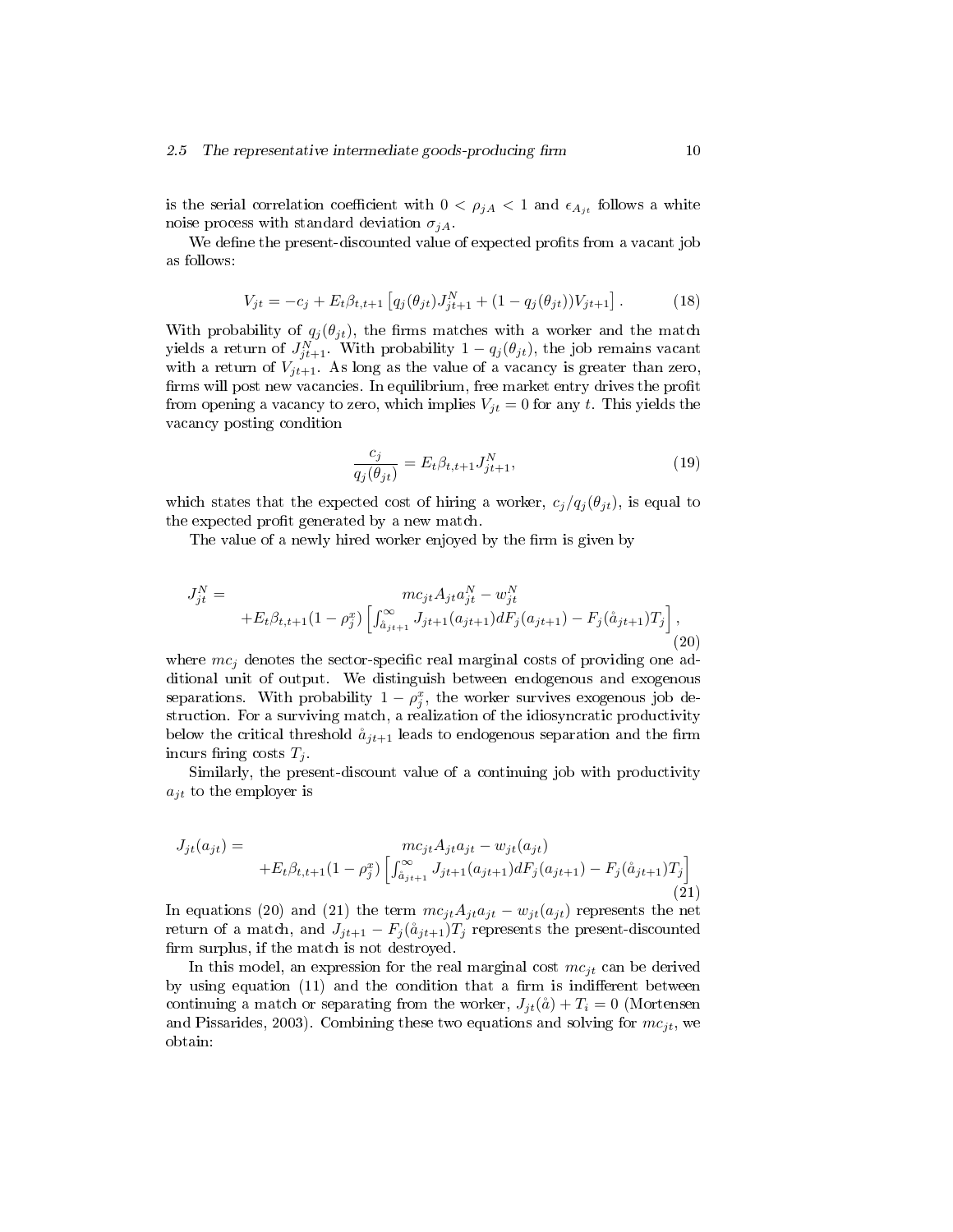#### 2.6 Wage bargaining 11

$$
mc_{jt} = \frac{mc_{jt}}{\left(w_{jt}(\mathring{a}_{jt}) - E_t\beta_{t,t+1}\left[\int_{\mathring{a}_{jt+1}}^{\infty} J_{jt+1}(a_{jt+1})dF_j(a_{jt+1}) - F_j(\mathring{a}_{jt+1})T_j\right] - T_j\right)}
$$
\n(22)

From equation (22), it can be seen that the real marginal costs amount to the wage minus the expected future return generated by the match and the firing costs, weighted by the marginal product of labor. As pointed out by Trigari (2009), the real marginal costs are, in the presence search and matching frictions, not equal to the wage divided by the marginal product of labor. Instead they also depend on the expected present-discounted payoff of preserving a match, which internalizes the firing costs.

#### 2.6. Wage bargaining

In each period, firms and workers bargain over the real wage for the current period, regardless of whether they form a continuing or a new match,. The wage is set according to Nash bargaining. The worker and the firm share the joint surplus and the worker receives the fraction  $\eta \in [0,1]$ . Since the wage depends on the idiosyncratic productivity of the worker, the wage bargaining rules for new and continuing matches are given by

$$
\eta(J_{jt}(a_{jt}) + T_j) = (1 - \eta)(W_{jt}(a_{jt}) - U_{jt})
$$
\n(23)

and

$$
\eta J_{jt}^{N}(a_{jt}) = (1 - \eta)(W_{jt}^{N} - U_{jt}), \qquad (24)
$$

respectively. The bargaining rule for continuing workers, represented by equation (23), internalizes firing costs  $T_j$ , whereas new workers are not subject to firing costs because in the period they are hired, their idiosyncratic productivity  $a_{jt}^N$  is assumed to be above the critical threshold  $\aa_{jt}$ .

We can now derive the wage for continuing workers by using the Bellman equations  $(10)-(13)$ ,  $(15)-(16)$  and the bargaining rules for continuing and new matches,  $(17)$  and  $(18)$ 

$$
w_{jt}(a_{jt}) = \eta \left[ mc_{jt} A_{jt} a_{jt} + c \theta_t + (1 - \zeta_{jt}) T_i \right] + (1 - \eta) b_j.
$$
 (25)

The agreed wage for new workers is equal to

$$
w_{jt}^{N} = \eta \left[ mc_{jt} A_{jt} a_{jt}^{N} + c \theta_{t} - \zeta_{jt} T_{j} \right] + (1 - \eta) b_{j}, \qquad (26)
$$

where  $\zeta_{jt} = E_t \beta_{t,t+1} (1 - \rho_j^x)$ .

The wage that new and continuing workers receive consists of two elements. First, if firms have complete bargaining power, the optimum wage would be the slightly above the benefits from unemployment  $b_i$ , which includes unemployment insurance payments and welfare captured by the replacement rate as well as the utility derived from not working. Second, if workers have complete market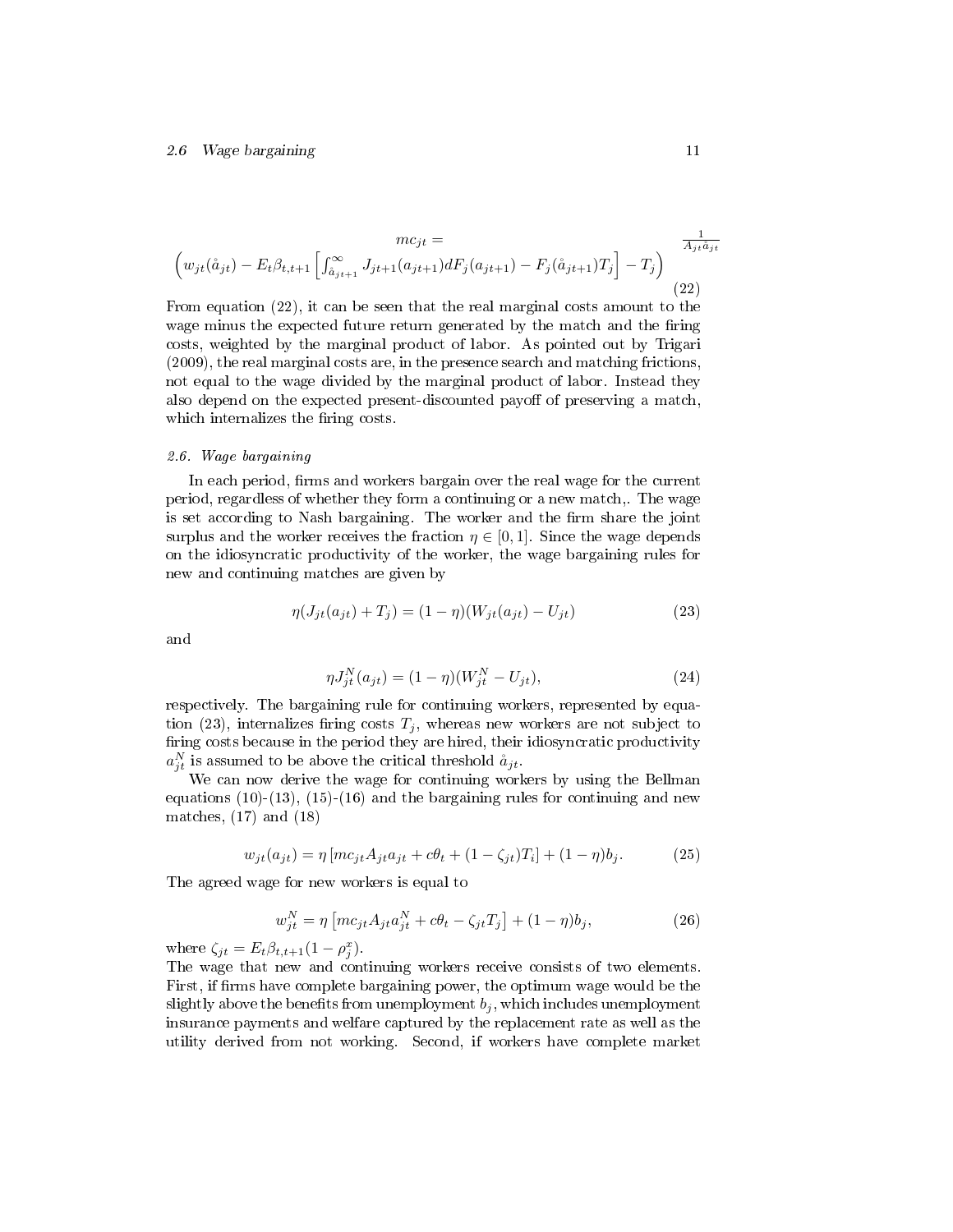#### 2.7 Retail firms 12

power, the wage would be slightly less than the match revenue  $mc_{jt}A_{jt}a_{jt}$ , plus the saved hiring costs,  $c_j \theta_{jt}$ , minus the present-discounted firing costs,  $\zeta_{jt}T_j$ , and plus the savings on firing costs,  $T_j$ , in the case of continuing workers. In the case where the bargaining power of firms and workers is between those two extremes, the bargaining power of workers  $\eta$  attaches weight to the two elements. It follows from equation (26) that the wage of new workers does not include firing costs related to endogenous job separations in the initial period. Firing costs are assumed to be sunk. Lazear (1990) shows that any mandated severance payment can be offset by an efficient labor contract and, hence, firing costs do not impose no real effects.

#### 2.7. Retail firms

We assume a continuum of monopolistic competitive retailers on the unit interval indexed by  $i$ . Each retailer purchases goods from the intermediate goods-producing firms and transforms it into a differentiated retail good using a linear production technology. During each period  $t = 0, 1, 2, \ldots$  a retailer j of sector  $i = H, F, N$  sells  $Y_{it}(j)$  units of the retail goods, at the nominal price  $P_{it}(j)$ . Let  $Y_{it}$  denote the composite of individual retails goods which is described by the CES aggregator of Dixit and Stiglitz (1975):

$$
Y_{it} = \left[ \int_0^1 Y_{it}(j)^{(\gamma - 1)/\gamma} dj \right]^{\gamma/(\gamma - 1)}, \qquad (27)
$$

where  $\gamma$  with  $\gamma > 1$  is the elasticity of substitution across the differentiated retail goods. Then, the demand curve facing each retailer  $j$  is given by

$$
Y_{it}(j) = \left[\frac{P_{it}(j)}{P_{it}}\right]^{-\gamma} Y_{it},\tag{28}
$$

where  $P_{Hit}$  is the aggregate price index

$$
P_{it} = \left[ \int_0^1 P_{it}(j)^{1-\gamma} dj \right]^{1/(1-\gamma)}
$$
\n(29)

for all  $t = 0, 1, 2, \ldots$  . As in Calvo (1983), only a randomly and independently chosen fraction  $1-\nu$  of the firms in the retail is sector is allowed to set its prices optimally, whereas the remaining fraction  $\nu$  adjust its prices by charging the previous period's price times the steady state inflation. Hence, a retail firm  $j$ , which can choose its price in period t, chooses the price  $\hat{P}_{it}(j)$  to maximize

$$
E_t \sum_{s=0}^{\infty} (\beta \nu)^j \beta_{t,t+s} \left[ \left( \frac{\hat{P}_{it}(j)}{P_{it+s}} \right)^{-\gamma} Y_{it+j} \left( \frac{\hat{P}_{it}(j)}{P_{it+s}} - mc_{it+s} \right) \right],
$$
 (30)

where  $\beta_{t+s}$  is the discount factor used by the firms and  $mc_{it}$  is the real marginal costs. The first-order condition for this problem is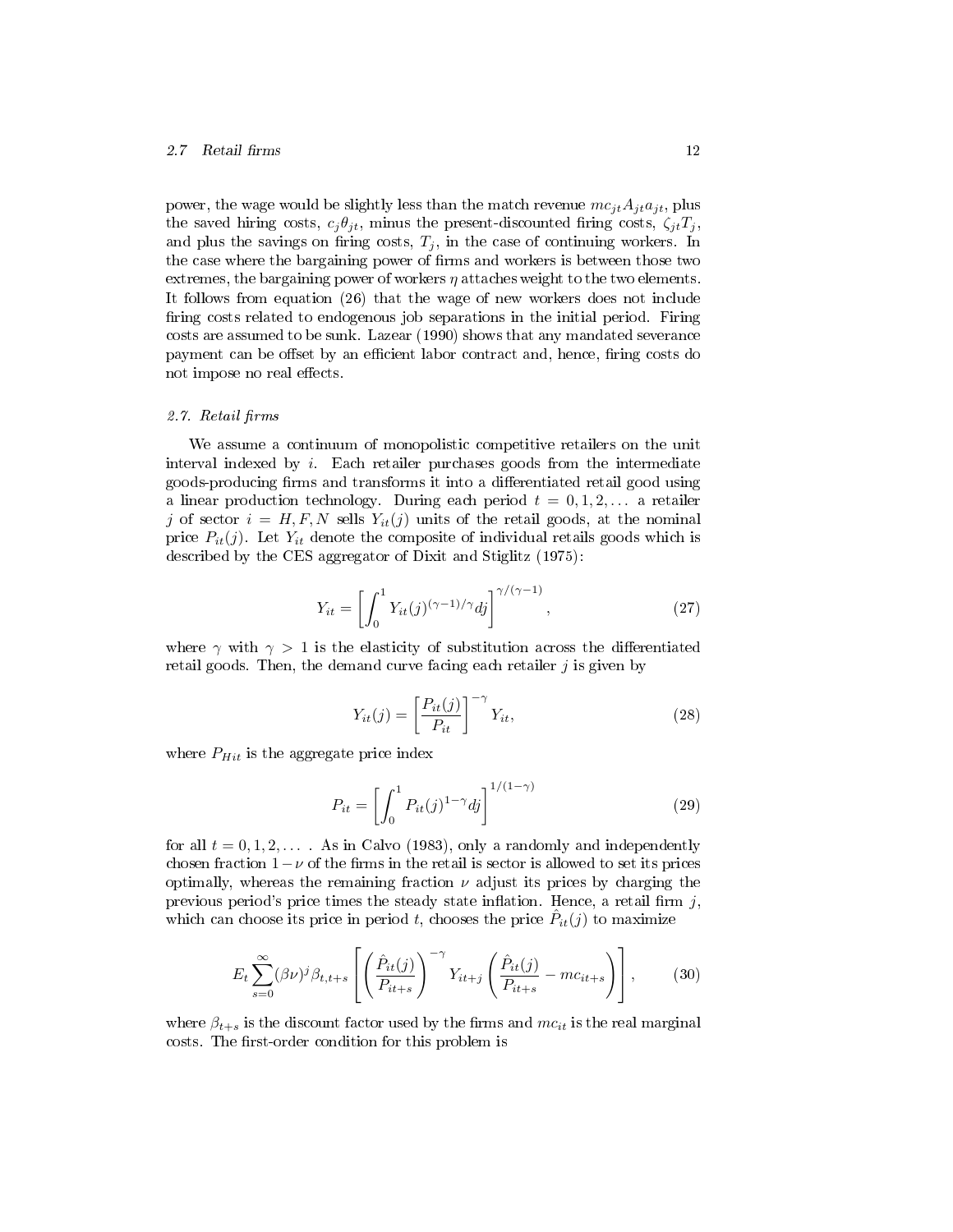#### 2.8 The central bank 13

$$
\hat{P}_{it}(j) = \frac{\gamma}{(\gamma - 1)} \frac{\sum_{s=0}^{\infty} (\nu \beta)^j E_t(\lambda_{it+s} P_{it+s}^{\gamma} Y_{it+s} m c_{it+s})}{\sum_{s=0}^{\infty} (\nu \beta)^j E_t(\lambda_{it+s} P_{it+s}^{\gamma - 1} Y_{it+s})}.
$$
(31)

#### 2.8. The central bank

The central bank conducts monetary policy according to a modified Taylor (1993) rule

$$
\ln (R_t/\bar{R}) = \rho_r \ln(R_{t-1}/\bar{R}) + \rho_y \left( \delta \ln(Y_t/\bar{Y}) + (1-\delta) \ln(Y_t^*/\bar{Y}^*) \right), \quad (32) + \rho_\pi \left( \delta \ln(\pi_{H,t}/\bar{\pi}_H) + (1-\delta) \ln(\pi_{F,t}^*/\bar{\pi}_F^*) \right) + m p_{r_t}
$$

where  $\bar{R},\,\bar{Y}$  and  $\bar{\pi}_H,\bar{\pi}^*_F$  are the steady state values of the gross nominal interest rate, output and gross inflation rate for domestically and foreign-produced goods and  $mp_{r_t} \stackrel{i.i.d.}{\sim} N(0, \sigma_{r_t}^2)$  is a shock to monetary policy. The of the degree of interest rate smoothing  $\rho_r$  and the reaction coefficients to inflation and output,  $\rho_{\pi}$  and  $\rho_{y}$ , are positive.

#### 2.9. Trade

The real value of net exports is defined using the weighted difference between home production and tradable consumption  $NX \equiv \frac{P_{Ht}Y_{Ht}-P_{Tt}C_{Tt}}{P_t}$ . Using this definition, we specify total nominal bond holdings  $B_t$  according to

$$
\frac{B_t}{P_t} = \frac{R_{t-1}B_{t-1}}{P_t} + N X.
$$
\n(33)

The net change of real bond holding reflects the current account  $CA_t \equiv$  $B_t-B_{t-1}$  $\frac{-B_{t-1}}{P_t}$ 

Given two sectors in each economy, it is convenient to define a set of relative prices. The relative price of non-tradables to tradables is defined as  $X_t \equiv$  $P_{Nt}/P_{Tt}$  and the terms of trade as  $\top \equiv P_{\rm Ft}/P_{\rm Ht}$ . Using these definitions and their foreign counterparts gives us the expression of the real exchange rate in terms of the relative price of non-tradables to tradables and the terms of trade

$$
Q_t = \left[\frac{\alpha \top^{1-\gamma} + (1-\alpha)}{\alpha + (1-\alpha)\top_t^{1-\gamma}}\right]^{\frac{1}{1-\gamma}} \left(\frac{X_t^*}{X_t}\right)^{1-\eta}.
$$
 (34)

#### 2.10. Domestic equilibrium conditions

In equilibrium, the value of an open vacancy is zero in both sectors. Making use of the vacancy posting condition (19), combined with equations (20) and (26), yields the job creation condition

$$
\frac{c_j}{q_j(\theta_{jt})} = (1 - \eta) E_t \beta_{t,t+1} \left[ mc_{jt+1} A_{jt+1} (a_{jt+1}^N - \mathring{a}_{jt+1}) - T_i \right]. \tag{35}
$$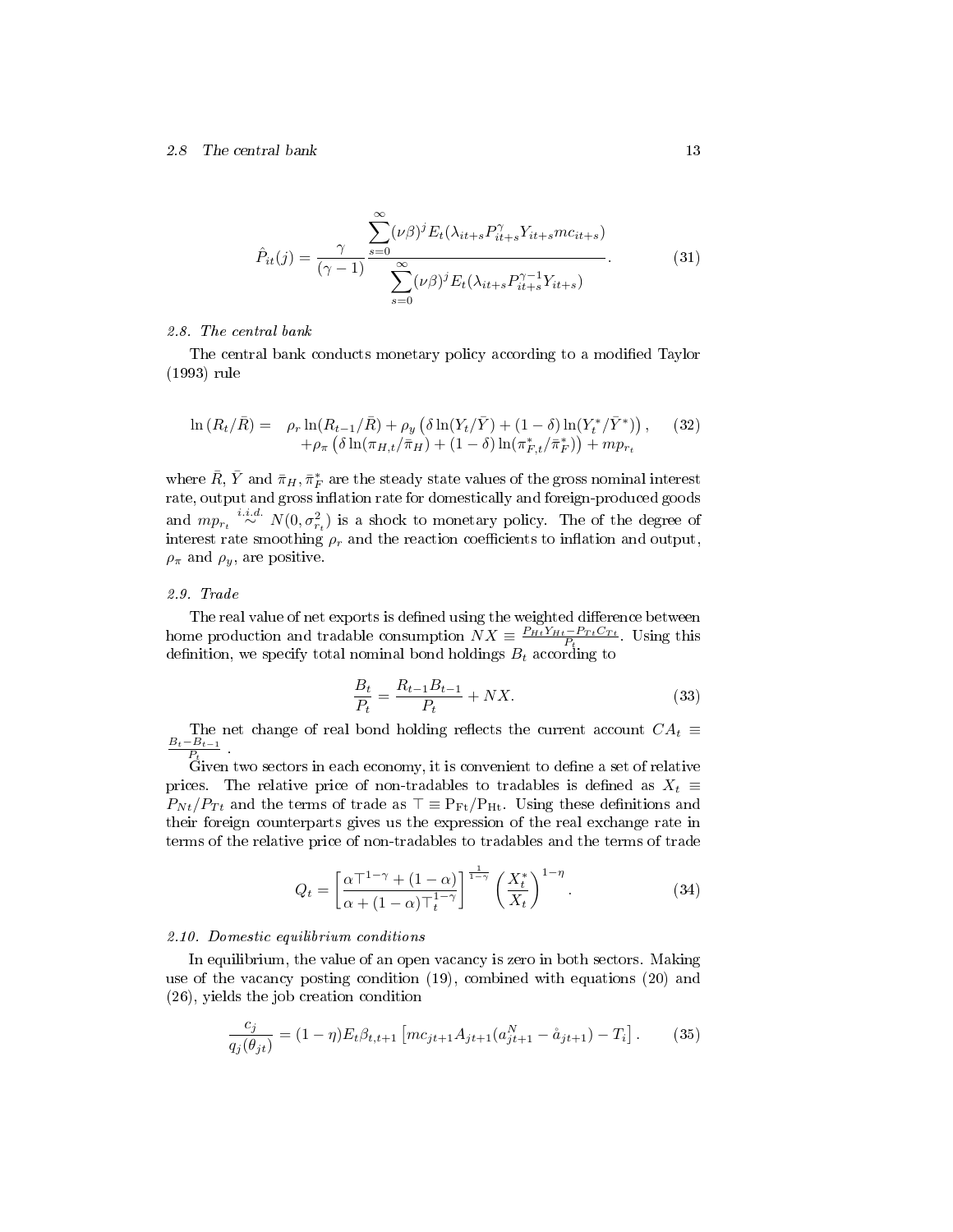#### 2.10 Domestic equilibrium conditions 14

Equation  $(35)$  states that the expected hiring cost that the firm has to pay must be equal to the expected gain from a filled job. Jobs are destroyed by the firm when the realization of the worker's productivity is below the reservation productivity. The reservation productivity is defined as the value of  $a_{it}$ , which makes the firm's surplus received from a job equal to zero,

$$
J_{jt}(\mathring{a}_{jt}) + T_j = 0. \tag{36}
$$

The job destruction condition is derived using equations (21), (25) and (36) and is given by

$$
mc_{jt}A_{jt}\mathring{a}_{jt} - b_j - \frac{\eta}{(1-\eta)}c\theta_t + (1-\zeta_{jt})T_j = 0.
$$
 (37)  
+ $E_t\beta_{t,t+1}(1-\rho_j^x)mc_{jt+1}A_{jt+1}\int_{\mathring{a}_{jt+1}}^{\infty}(a_{jt+1} - \mathring{a}_{jt+1})dF(a_{jt+1})$ 

with  $c\theta_t$  representing the average hiring costs of all firms in the two sectors of the economy.

As in Zanetti (2011), the equilibrium average real wage is a weighted average of continuing workers with weight  $\omega_{jt}^C = (1 - \rho_{jt}) \frac{n_{jt-1}}{n_{it}}$  $\frac{ijt-1}{n_{jt}}$  while that for new workers is  $1 - \omega_{jt}^C$ . Therefore, the average real wage is

$$
w_{jt} = \eta \left[ mc_{jt} A_{jt} \overline{a}_{jt} + c\theta_t + (\omega_{jt}^c - \zeta_{jt})T_j \right] + (1 - \eta_j)b,
$$
 (38)

where  $\overline{a}_{jt} = \omega_{jt}^C H(\aa_{jt}) + (1 - \omega_{jt}^C)a_{jt}^N$  is the average idiosyncratic productivity across jobs and  $H(\aa_{jt}) = E(a_{jt}|a_{jt} > \aa_{jt}) = \int_{\aa_{jt}}^{\infty}$  $af_j(a_j)$  $\frac{a_{Jj}(a_j)}{1-F_j(\aa_j)}da$  represents the average productivity for continuing workers. The aggregate output, net of vacancy costs, amounts to

$$
y_{jt} = n_{jt} A_{jt} \overline{a}_{jt} - c_{jt} v_{jt}.
$$
\n(39)

Both, home and foreign non-tradable consumption must equal demand

$$
Y_{Nt} = C_{Nt} Y_{Nt}^* = C_{Nt}^*,
$$

as must home tradable production

$$
Y_{Ht} = C_{Ht} + C_{Ht}^*,
$$

with  $C_{Ht}^{*}$  as demand of home tradable goods from abroad. Combining this relation with equation (33) implies that the foreign trade balance in units of home consumption  $Q_tNX_t^*$  must equal the negative home trade balance  $NX_t$ .

Now we make use of the market clearing condition for home production and include the demand functions for home produced tradables, the definition of the real exchange rate and the definition of the terms of trade and the relative price of non-tradables to tradables which yields

$$
Y_{Ht} = \alpha \left[ \alpha + (1 - \alpha) \top_t^{1 - \gamma} \right]^{\frac{\gamma}{1 - \gamma}} C_{Tt} + (1 - \alpha) \left[ \alpha \top_t^{1 - \gamma} + (1 - \alpha) \right]^{\frac{\gamma}{1 - \gamma}} C_{Tt}^* . \tag{40}
$$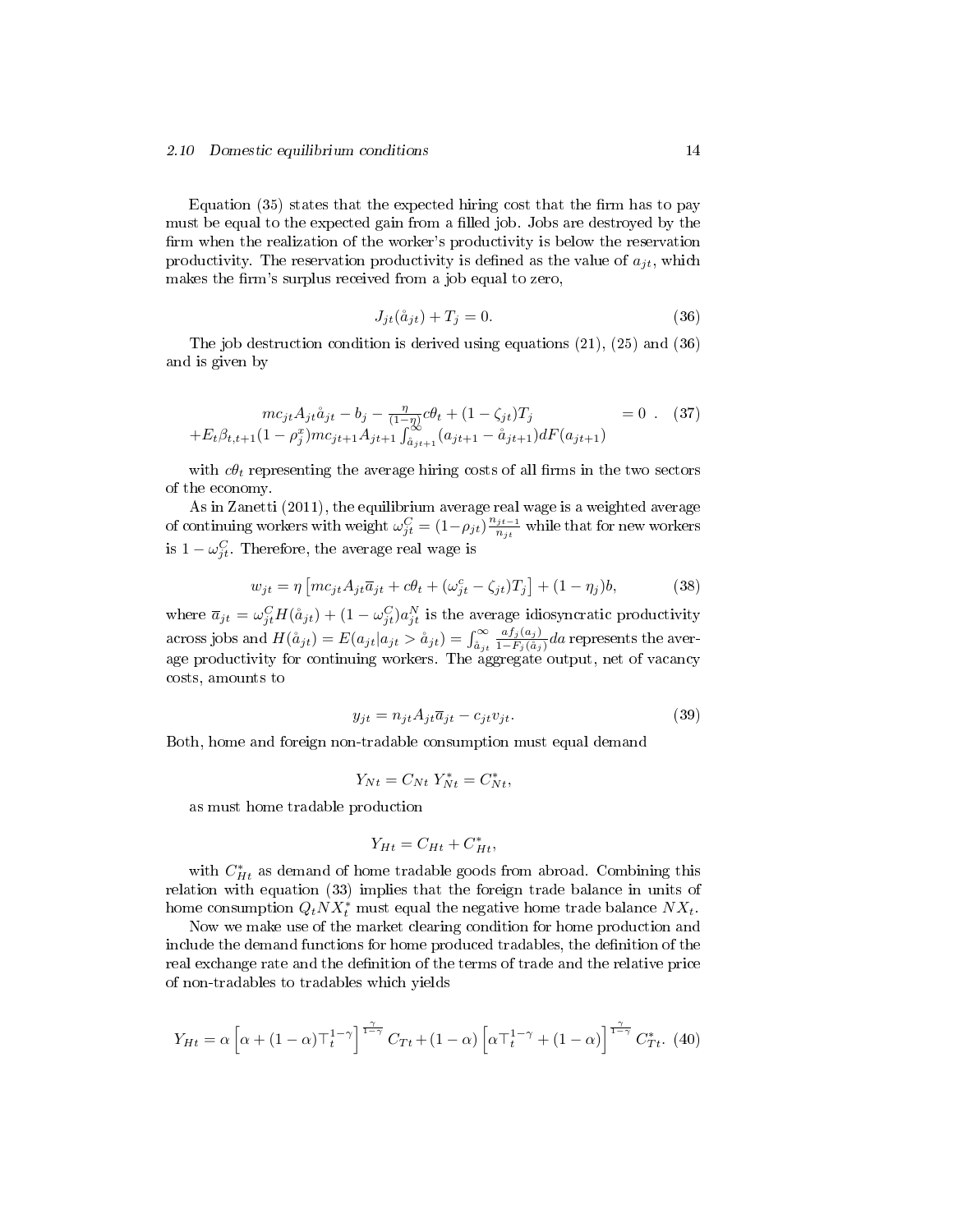#### 2.11 The log-linearized model 15

For domestic and foreign non-tradables we get

$$
Y_{Nt} = \frac{1 - \eta}{\eta} (X_t)^{\eta - 1} C_{Tt} Y_{Nt}^* = \frac{1 - \eta}{\eta} (X_t^*)^{\eta - 1} C_{Tt}^*.
$$

Given that bond-markets clear, we are able to get an expression for net exports in terms of non-tradable to tradable prices and the terms of trade

$$
NX_t = (X_t)^{\eta - 1} \left\{ \left[ \alpha + (1 - \alpha) \top_t^{1 - \gamma} \right]^{\frac{1}{1 - \gamma}} Y_{Ht} - C_{Tt} \right\}
$$

and

$$
-\frac{NX_t}{Q_t} = (X_t)^{\eta - 1} \left\{ \left[ \alpha + (1 - \alpha) \top_t^{1 - \gamma} \right]^{\frac{1}{1 - \gamma}} Y_{Ht} - C_{Tt} \right\}.
$$

Furthermore, the current account can be expressed as

$$
CA_t = (R_{t-1} - 1)\frac{B_{t-1}}{P_t} + N X_t.
$$

Finally we can express tradable consumption in terms of aggregate consumption for the home and foreign country

$$
C_{Tt} = \gamma (X_t)^{1-\gamma} C_t C_{Tt}^* = \gamma (X_t)^{1-\gamma} C_t^*.
$$

In the steady state equilibrium, the household's bonds and money holdings are  $B_t = B_{t+1} = 0$  and  $M_t = M_{t+1} = 0$ , which ensures that any seigniorage revenue is rebated to the households. Furthermore, international financial markets must clear, which implies that  $B_t + B_t^* = 0$ , where  $B_t^*$  represents nominal bond holdings of domestic assets by foreign households.

#### 2.11. The log-linearized model

We now derive the log-linear equations for the domestic economy. A symmetric set of equations specifies the economy of the foreign country. The loglinearized version of the model is derived through a first-order Taylor approximation, while variables with a tilde denote the log-deviations from a deterministic steady state. From the household's utility maximization, we can derive a log-linearized Euler equation

$$
\tilde{c}_t = E_t \left\{ \tilde{c}_{t+1} \right\} - \left( \tilde{r}_t - E_t \left\{ \tilde{\pi}_{t+1} \right\} - \hat{\beta}_t \right),
$$

and money demand from equation (8)

$$
\tilde{m}_{Ht} - \tilde{p}_t = \sigma_m \tilde{y}_t + \left(\frac{1-\bar{\triangle}}{\bar{\triangle}}\right) \sigma_m \left(\hat{r}_t - \hat{r}_t^m\right),\,
$$

where  $\hat{\beta}_t$  denotes the log of the endogenous time-discount rate,  $\tilde{\pi}_t \equiv \tilde{p}_t - \tilde{p}_{t-1}$ represents the log CPI inflation and the log differential in interest rates on assets and money is given by  $\bar{\triangle} = 1 - \beta (1 - \bar{r}^m)$ . The price of a consumption good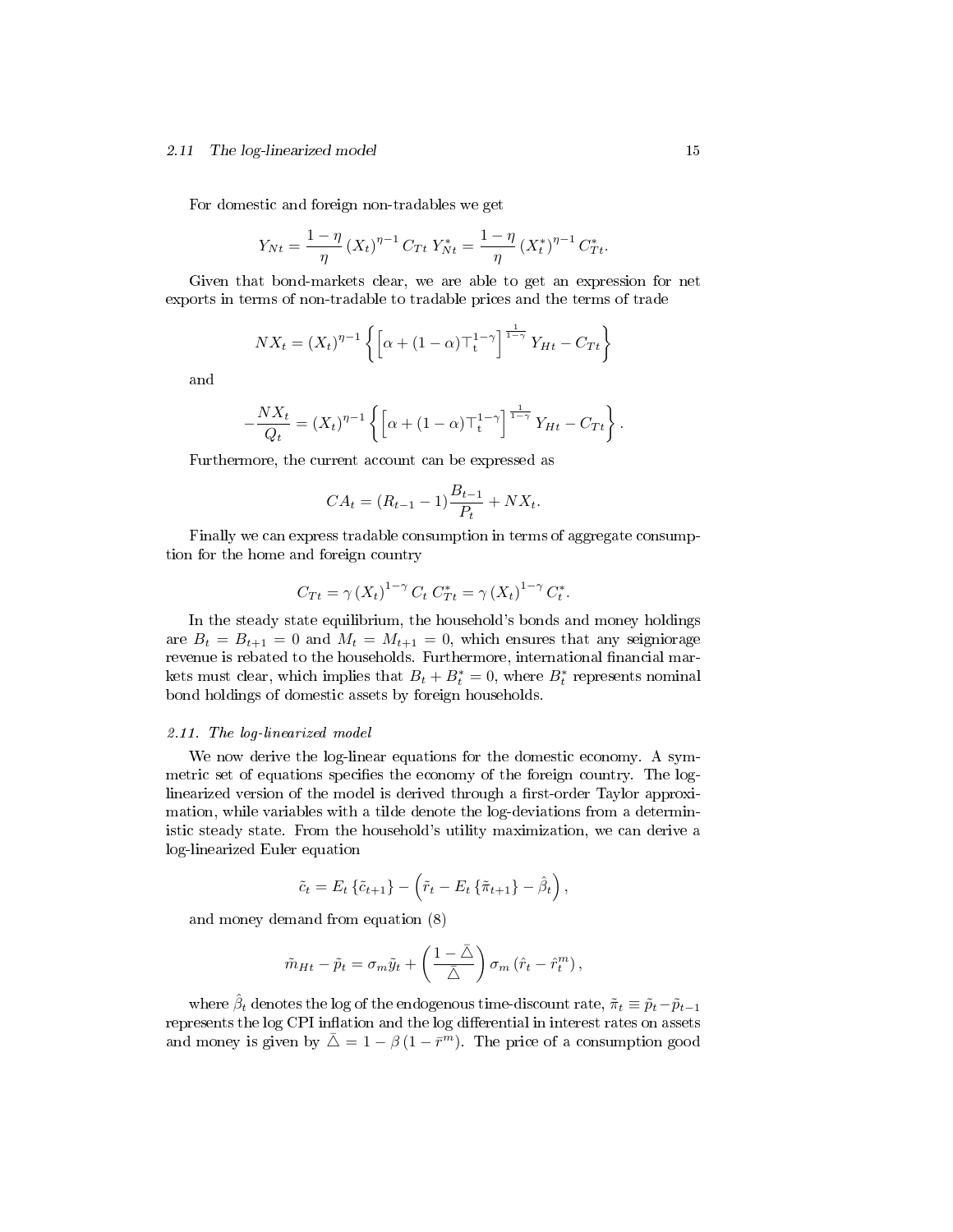bundle  $\tilde{p}_t$  consists of prices for home-produced goods  $\tilde{p}_{Ht}$  and goods produced in the rest of the currency union  $\tilde{p}_{F,t}$ . The log interest rate differential is given by  $\hat{r}_t^m = \log{(1+\hat{r}_t^m/1+\bar{r}^m)},$  with  $\bar{r}^m$  being the steady state zero inflation interest rate.

The endogenous discount factor depends negatively on consumption according to

$$
\hat{\beta}_t = \varsigma_t - \psi \beta \tilde{c}_t,
$$

where  $\varsigma_t$  denotes an exogenous shock to the discount factor that obeys an autoregressive process. We, nevertheless, assume that  $\psi$  is small so that the effect is negligible on medium-term dynamics.

The demand of home tradables depends on the non-tradable to tradable price relation and on the terms of trade

$$
\tilde{y}_{Ht} = 2\alpha(1-\alpha)\gamma\tilde{\tau}_t + (1-\eta)\left[\alpha\tilde{x}_t + (1-\alpha)\tilde{x}_t^*\right] + \alpha\tilde{c}_t + (1-\alpha)\tilde{c}_t^*.
$$

To derive this equation, we used the tradables consumption to aggregate consumption relation and the equations (14) and (40). We derive the demand for non-tradables using the market clearing condition and the relation of nontradables to aggregate consumption, which also depends on the non-tradables to tradables price relation

$$
\tilde{y}_{Nt} = -\gamma \tilde{x}_t + \tilde{c}_t.
$$

We now relate the terms of trade and the non-tradable to tradable price relation to CPI inflation and home prices for both domestic as well as foreignproduced tradable goods

$$
\tilde{\tau}_t = \tilde{\tau}_{t-1} + (\Delta \tilde{q}_t + \tilde{\pi}_{Ft}^* - \tilde{\pi}_t) - (\tilde{\pi}_{Ht} - \tilde{\pi}_t),
$$
  

$$
\tilde{x}_t = \tilde{x}_{t-1} + \tilde{\pi}_{Nt} - \tilde{\pi}_{Ht} - \eta (1 - \alpha) \Delta \tilde{\tau}_t.
$$

The price of domestically produced goods, nevertheless, is subject to labor market imperfections. If we now log-linearize equation (31) around the steady state, we can derive two New Keynesian Philips Curves

$$
\tilde{\pi}_{Ht} = \beta E_t \tilde{\pi}_{Ht+1} + \frac{(1 - \nu)(1 - \nu \beta)}{\nu} \tilde{m} c_{Tt},
$$
\n(41)  
\n
$$
\tilde{\pi}_{Nt} = \beta E_t \tilde{\pi}_{Nt+1} + \frac{(1 - \nu)(1 - \nu \beta)}{\nu} \tilde{m} c_{Nt}.
$$

where  $\tilde{mc}_{it}$  is defined as the log-deviation of marginal costs from their steady state value  $\mu$ . Marginal costs  $\tilde{mc}_{it}$  are derived using a log-linear first-order approximation of (22). In general, CPI depends on home and foreign prices as well as the terms of trade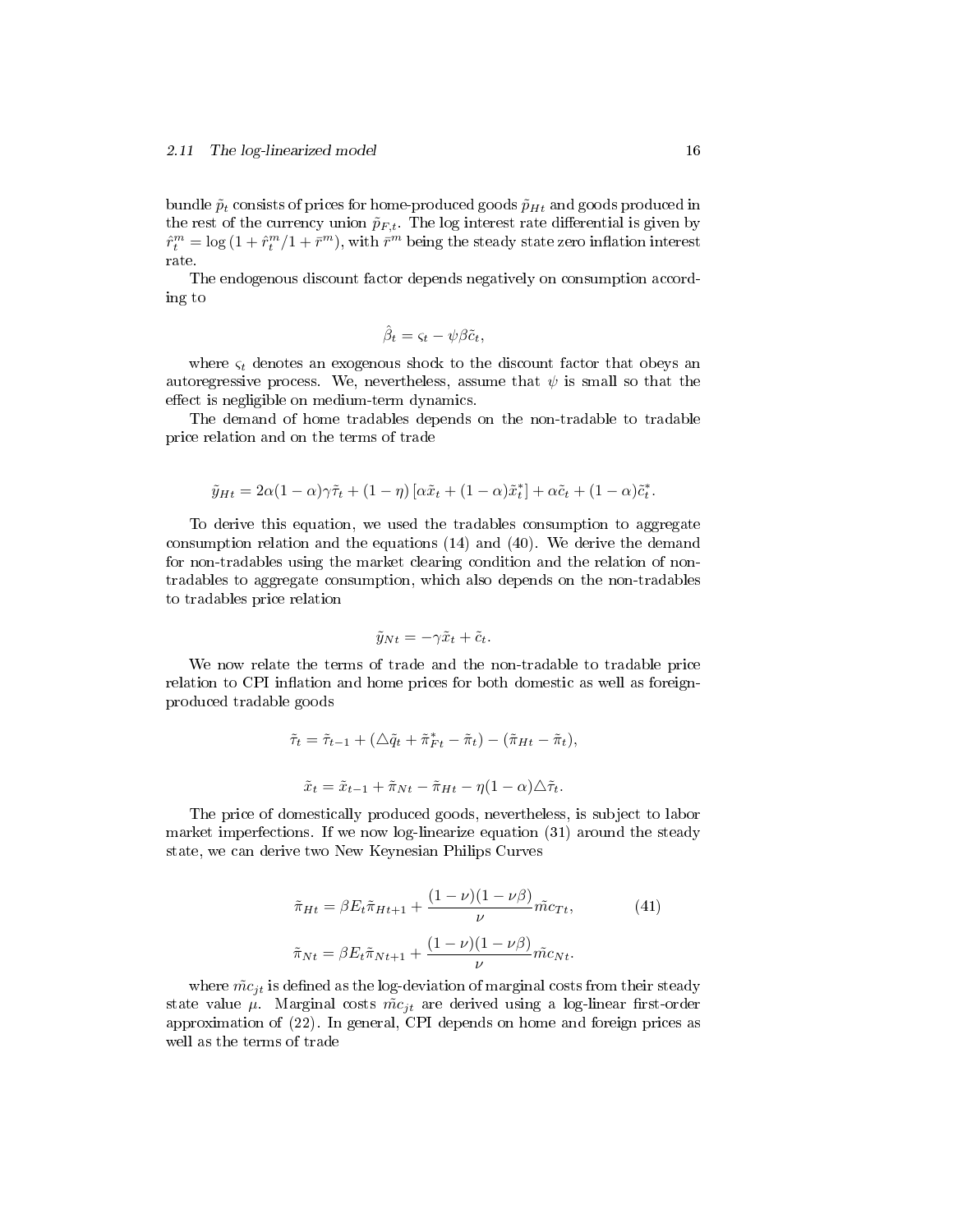$$
\tilde{\pi}_t = \mu \tilde{\pi}_{Ht} + (1 - \mu)\tilde{\pi}_{Nt} + \mu(1 - \alpha)\Delta \tilde{\tau}_t.
$$

Net exports depend on the difference of time-varying discount factors, the terms of trade and expected future net exports

$$
\tilde{n}x_t = (1 - \alpha)\hat{\beta}_{R,t} - 2\alpha(1 - \alpha)(\mu - 1)E_t\Delta\tilde{\tau}_{t+1} + E_t\tilde{n}x_{t+1}.
$$

Net indebtedness evolves from previous trade imbalances and net exports in the current period

$$
\tilde{b}_t = \frac{1}{\beta}\tilde{b}_{t-1} + \tilde{n}x_t.
$$

Given the indebtedness of the economy, we can express the current account as

$$
\tilde{ca}_t = \tilde{b}_t - \frac{1}{1+g} \tilde{b}_{t-1},
$$

with  $ca_t$  denoting the current account normalized by steady state growth.

From the labor market equilibrium, we get the log-linear average real wage per sector

$$
\tilde{w}_{jt} = \frac{1}{\bar{w}_j} \left[ \eta \bar{m} \bar{c}_j \bar{A}_j \bar{a}_j \left( \tilde{m} c_{jt} + \tilde{A}_{jt} + \tilde{a}_{jt} \right) + c \bar{\theta} \tilde{\theta}_t + \tilde{T}_j \left( \bar{\omega}_j \tilde{\omega}_{jt} + \beta (1 - \rho^x) \tilde{\beta}_{t,t+1} \right) \right]
$$

with  $\rho = \frac{\eta \varepsilon A a}{w}$ , the job creation condition

$$
\tilde{\theta}_{jt} = \frac{1}{\xi} \left[ (1 - \eta) \beta m \bar{c}_j (\bar{a}_j{}^N - \bar{g}) \left( \frac{\chi_j}{c_j \bar{\theta}_j} \right) E_t \Omega_1 + \tilde{\beta}_{t,t+1} \right],
$$

$$
\Omega_1 = \left( \tilde{m} c_{jt+1} + \tilde{A}_{jt+1} - \frac{\bar{a}_i}{\bar{a}_j^N - \bar{g}} \tilde{\dot{a}}_{jt+1} \right)
$$

and the job destruction condition

$$
\tilde{\theta}_{jt} = \left(\frac{\eta}{1-\eta}\right) c\theta \tilde{\theta}_t \left[ m\bar{c}_j \bar{A}_j \Omega_2 + \beta (1-\rho^x) \tilde{T}_j E_t \tilde{\beta}_{t,t+1} \right],
$$
\n
$$
\Omega_2 = \left\{ \begin{array}{c} \bar{c}_g \left( \tilde{m}c_{jt} + \tilde{A}_{jt} + \tilde{\mathring{a}}_{jt} \right) + \beta (1-\rho^x) \left( H(\bar{c}_g) - \bar{\mathring{a}}_j \right) \\ E_t \left( \tilde{\beta}_{t,t+1} + \tilde{m}c_{jt+1} + \tilde{A}_{jt+1} + \frac{\bar{c}_g}{H(\bar{c}_g) - \bar{c}_g} \tilde{\mathring{a}}_{jt+1} \right) \end{array} \right\}
$$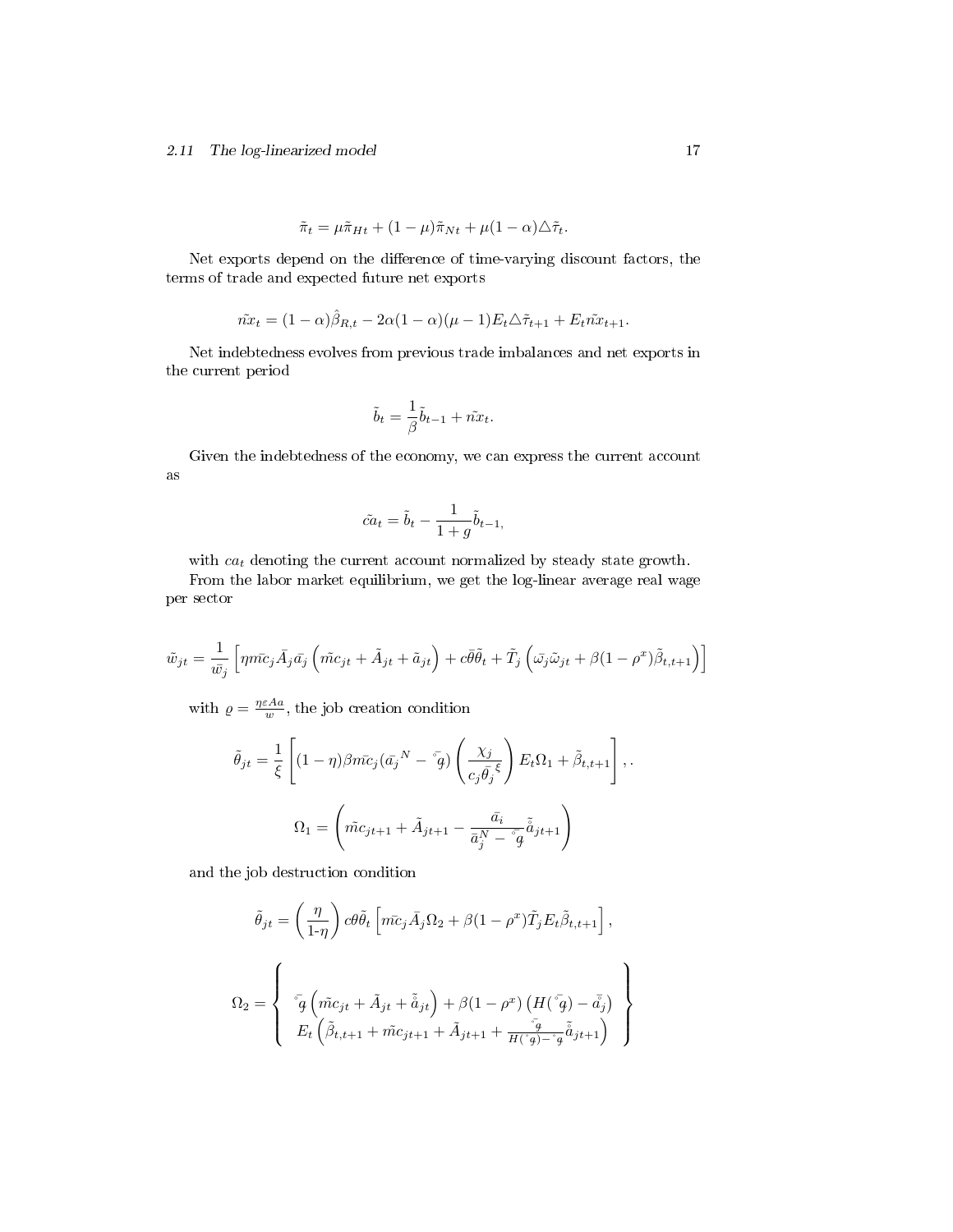#### 2.12. Monetary policy

In our model, we assumed a currency union with a common monetary policy. In this case, the central bank targets inflation and output stability for the whole currency union

$$
\tilde{r}_t = \rho_r \tilde{r}_{t-1} + \rho_y \left[ \delta \tilde{y}_t^* + (1 - \delta) \tilde{y}_t \right] + \rho_\pi \left( \delta \tilde{\pi}_t^* + (1 - \delta) \tilde{\pi}_t \right) + \epsilon_{r_t}, \qquad (42)
$$

where  $\delta$  attaches weights to the importance of the economy in the monetary policy function and  $\epsilon_{r_t} \stackrel{i.i.d.}{\sim} N(0, \sigma_{r_t}^2)$  is a shock to monetary policy. The degree of interest rate smoothing  $\rho_r$  and the reaction coefficients to inflation and output,  $\rho_{\pi}$  and  $\rho_{y}$ , are all positive.

#### 3. Calibration

Household preferences are characterized by seven parameters, the steady state discount factor, the value of leisure, the partial elasticities for tradables and non-tradables, the elasticities of substitution between home and foreignproduced tradables, the home bias and the elasticities of substitution for varieties of a good. The periods of the model are calibrated to be quarters and we assume both countries and both sectors to be symmetric. Parameters, therefore, are the same if not indicated otherwise. The steady state discount factor, therefore, is assumed to have the value  $\beta = .99$  which implies an annual steady state interest rate of 4 per cent. In the literature there exists a variety of definitions distinguishing tradables from non-tradables. We follow the traditional approach in assigning manufacturing, business services, financial services and tourism to the tradables sector. Given this denition, the size of the tradable sector for France is slightly higher than 41 per cent of GDP; for Italy the share is slightly higher than 45 per cent; while Germany has the highest tradable share of 49 per cent. Southern EMU countries, however, have much lower tradable shares. Given these values, we set the steady state share of the tradable sector to  $\iota = .40$ , which is roughly in-line with the share of tradables of EMU countries. We follow, furthermore, Ferrero et al. (2008) in setting the preference share parameter to  $\alpha = 0.7$  and the elasticity of substitution between home and foreign tradables to  $\gamma = 2.0$ . Using a Cobb-Douglas specification, we impose a unit elasticity of substitution between tradables and non-tradables, which is the benchmark case in Obstfeld and Rogoff  $(2007)$ .

We calibrate the labor market of the model to reproduce the structural characteristics of a typical EMU country. The unemployment rate is set to  $u = 9.5$ per cent, which is the long-term average among EMU countries. We choose a job separation rate of  $\rho = 1.2$  given estimates of between 0.7 per cent for Germany and 1.9 per cent for Denmark (Hobijn and Sahin, 2007). Given these two values, the probability of a worker finding a job in any period is  $q_i = .37$ per cent. However, this figure varies significantly among countries within EMU. For German workers, the probability of finding the next job is 57 per cent while it is 18 per cent for Spain so we took a medium value. Using the calibrated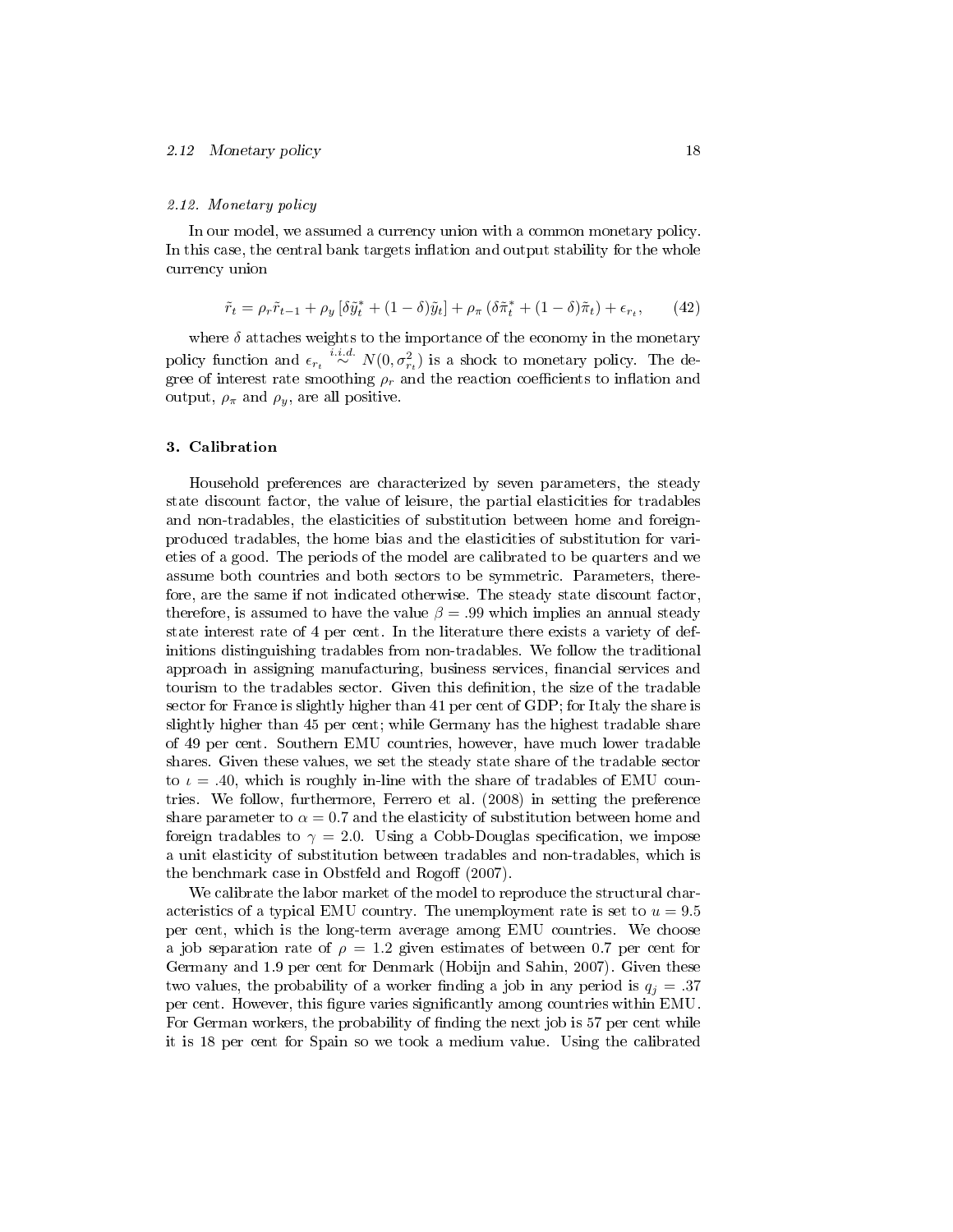probabilities, we derive a exogenous separation rate of  $\rho_x = 0.02$ . Unfortunately, the data do not contain information on the share of the endogenous and exogenous separation in the total separation rate, which, therefore, has to be calibrated using the job creation and job destruction function. The reservation productivity threshold of  $\tilde{a} = 4.14$  is calculated at the steady state intersection of the job destruction and job creation curve. We follow den Haan et al. (2000) in assuming the idiosyncratic productivity to be log-normally distributed. As Germany is the biggest country in the Eurozone, we mimic the wage distribution of this country, which we have calculated using SOEP data. The mean of  $F(.)$ , therefore, is calibrated to be  $\mu_{ln} = 2.54$  and the value of its standard deviation equal to  $\sigma_{ln} = 0.48$ . We, furthermore, assume that the productivity of new matches is always in the 0.95th percentile of  $F(.)$  and therefore always above the threshold productivity  $a^n > \tilde{a}$  which implies that new matches never separate.

We follow Burgess and Turon  $(2010)$  in setting the matching rate of firms to  $q_i(\theta_{it}) = 0.9$ . The elasticity of a match is calibrated to be  $\xi = .7$  based on the estimates of Bean (1994) and in-line with Petrongolo and Pissarides (2001). We calibrate the level parameter of the matching function  $\chi$  in a way that we replicate the steady state number of matches. As standard in the literature, the Nash bargaining coefficient used in the wage-setting equation is set to  $\mu = 0.5$ such that workers and firms have the same bargaining power. The vacancy posting costs in the baseline scenario  $c = 7.82$  and the unemployment benefits b are inferred from the steady state job destruction and cob-creation conditions. The parameter measuring leisure is calibrated to  $h = 1.78$ , a value calibrated using the calibrated realization of w and b. Firing costs  $T$  are set to .67 per cent, which is calculated as EMU average using the World Development Indicators (WDI) database, while the replacement rate is  $\rho_u = .5$  cent of the mean wage. According to the dataset of Vliet and Caminada (2012), most EMU countries have a replacement rate between 0.5 and 0.6 per cent, while Portugal has the highest (78 per cent) and Malta the lowest value(30 per cent).

As it is common in the literature, the parameter measuring the market power of intermediate good firms is set to  $\varepsilon = 11$ . This implies a mark-up over marginal costs of 10 per cent and reflects empirical findings. The Calvo parameter that governs the frequency of price adjustments is, in accordance with Taylor and Woodford (1999), set to  $\nu = 0.75$  such that the average binding of prices is 4 quarters. As common, we normalize steady state inflation to 1. The Taylor rule is calibrated following Taylor and Woodford (1999) implying a monetary policy response to inflation equal to  $\rho_{\pi} = 1.5$ , a response to a change in output of  $\rho_y = .5$  and a degree of interest rate smoothing of  $\rho_r = .32$ .

Finally, we specify the shock processes. In line with most of the literature, we calibrate the productivity shock such that the baseline model replicates the standard deviation of output of European countries, which is on average 1.08. The standard deviation of the shock, consequently amounts to  $\sigma_a = 0.0045$  and the shock persistence parameter is  $\rho_a = 0.94$ .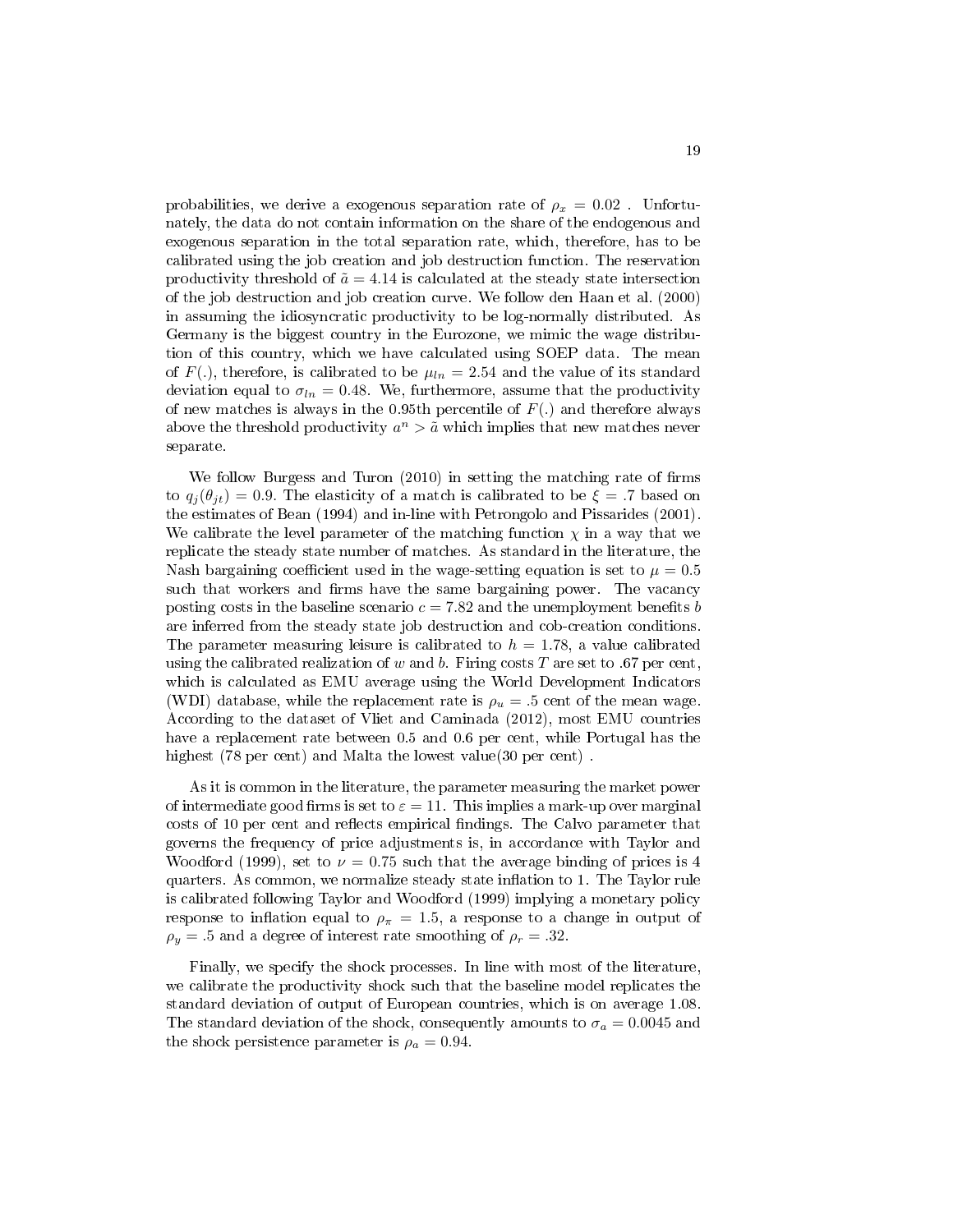#### 4. Results

In this section we present the results of our simulation exercise. In the first subsection, we show the impact of three reform measures, a reduction of vacancy posting costs, more efficient placement and a lower replacement rate on the four sectors of our two-economy model. In the second subsection, we will discuss the impulse response functions (IRF) showing the adjustment of the economy after a transitory shock and, finally, we assess the robustness of our results.

#### 4.1. Steady state analysis

In section 3 we calibrated the model to reflect the structure of a typical EMU member state. In the benchmark scenario, both countries are symmetric. In our three policy scenarios, we changed the labor market framework to reproduce the impact of labor market reforms. The steady state values of the four scenarios are presented in Table 1. As labor market reforms are imposed in the domestic country, only, and due to zero net-exports and constant consumption preference parameters, the foreign country remains at the benchmark steady state values in all of our scenarios. In the first policy scenario, we decreased vacancy posting costs for the tradable goods sector. As mentioned earlier, a reduction in regulatory requirements for the posting of workers reduces the vacancy posting costs for firms. This affects primarily the tradable-goods sector, as two-thirds of posted workers are employed there. The second policy scenario discusses a situation in which the domestic country has a higher replacement ratio. Krause and Uhlig (2012), among others, consider the reduction of the replacement rate and the regime shift from earnings-dependent to an earnings-independent system as crucial for explaining the large drop in unemployment in Germany.<sup>7</sup> In our third policy scenario, we follow Fahr and Sunde (2009), who analyze the increase in matching efficiency related to the German labor market reforms.

The calibration of the model to the characteristics of a typical EMU member states results in a low threshold productivity of 0.25, which implies that there are nearly zero endogenous job-separations. In the model of Zanetti (2011) which reproduces the structural characteristics of the UK economy, the threshold productivity is much higher due to lower vacancy posting and firing costs.

In the first policy scenario, we decrease the vacancy posting costs by 25 per cent for the tradable goods sector. In the second column of Table 1, we see an increase in wages of both sectors which easily follows from equation (38) and an boost in the threshold productivity for job-separations which follows from equation (37). The increase in the threshold productivity is sizeable but, given the productivity distribution, has only minor effects on total job separations. The most important impact of a reduction in vacancy posting costs is on the job

 $7$ We assumed an increase in the replacement rate for technical reasons. This enables us to analyze the other labor market reform measures at a low endogenous separation steady state that the calibration of the "core" countries of EMU implies. This is important, as we believe that a reduction of the replacement rate has an immediate impact on the economy, while a change in regulations and an increase in the matching efficiency follows.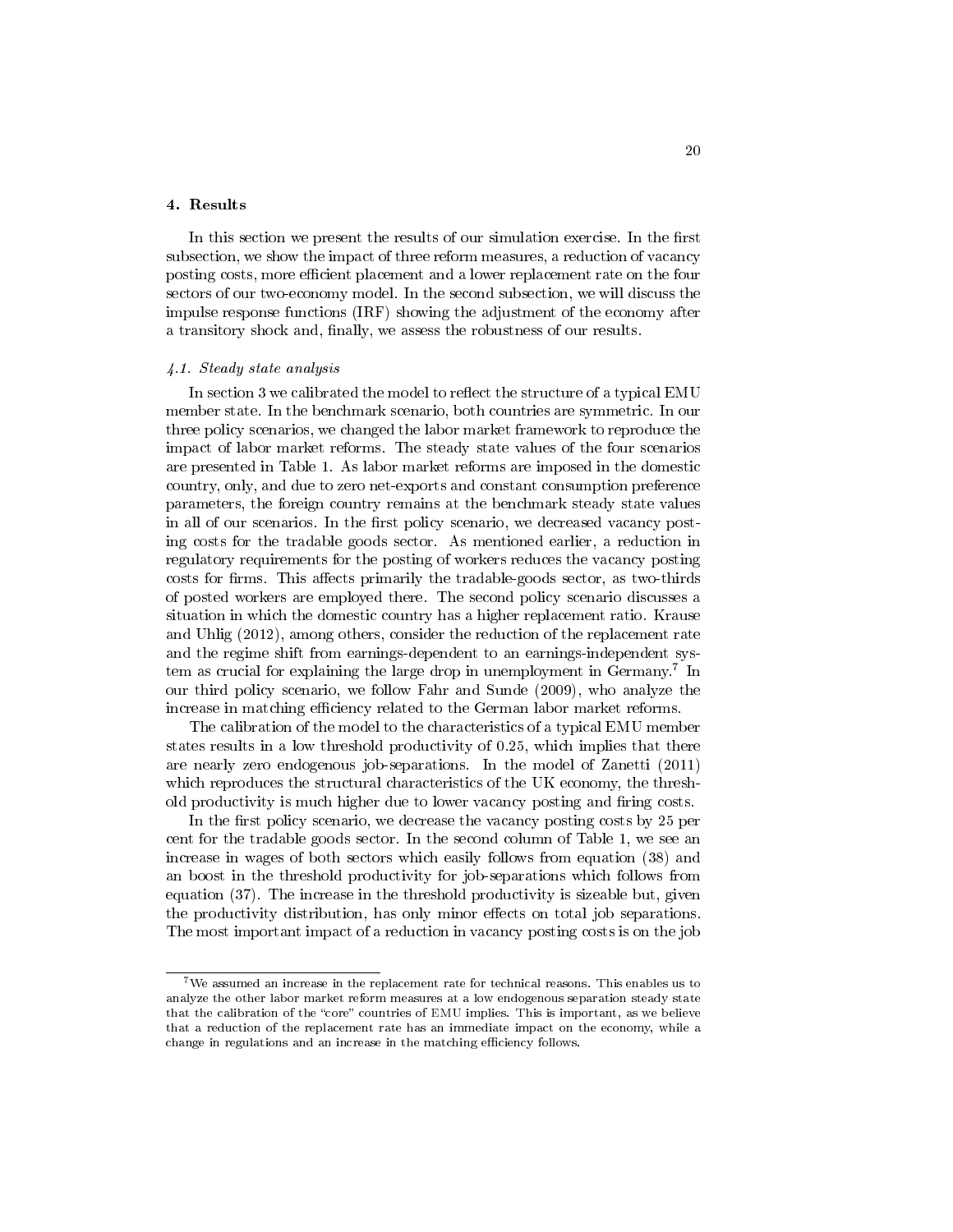creation condition of the tradable sector (equation 35). Consequently, the number of matches increases for the tradable sector and unemployment decreases. Given that preferences do not change, the output of both sectors increases.

In our second policy scenario, we assume that the replacement rate of the domestic country increases by 5 percentage points compared to the benchmark replacement rate. The domestic country experiences higher wages following directly from the wage bargaining equation (38), an increase in the threshold productivity due to the job destruction condition and an increase in endogenous separations as the threshold productivity raises. An increase in separations, in general, increases the necessity for firms to post vacancies. The value of a vacancy, nevertheless, is decreasing, which results in an opposing effect, i.e. lowering the probability of firms to open new positions. In our model, the latter effect dominates, thereby, reducing the number of vacancies. The unemployment rate rises due to decreasing employment. Both a decreasing number of vacancies and an increase in the unemployment rate reduces labor market tightness.

In our third policy scenario we increase the matching efficiency by  $5$  percentage points which increases the number of matches given the number of vacancies and the number of unemployed workers. As it becomes more likely for a firm to fill a position, the costs for a match decrease. Given the job destruction condition, this implies an increase in the threshold productivity as the value of a match is constant while the costs of opening and filling positions decline. The total job destruction rate increases, which implies an increase in transitions to unemployment. But the latter is compensated as workers have a higher probability to find a job and spend less time in unemployment spells. As output increases, the real wage stays constant due to the fact that the bargaining position of workers is not affected by an increase in matching efficiency.

Table 1 on page 31 about here

#### 4.2. Shock responses

In this section, we discuss the impulse responses to a positive domestic technology shock, a negative foreign technology shock, a monetary policy shock and a time-preference shock affecting households living in the domestic economy. In Figures 1 and 2, we see the response of the model to a positive technology shock on tradable good production of one standard deviation is visualized. On impact, output and employment in the tradable sector increases while inflation of home-produced tradables declines. As the value of a match increases, the threshold productivity declines and workers that used to be fired because their productivity is below the steady state threshold remain employed. This is exactly the reason why the average productivity of a worker and transitions from employment in the tradables sector to unemployment decline. As the technology shock affects the tradable sector of the economy, only, a price drop in tradables decreases the price relation of tradable to non-tradable goods and households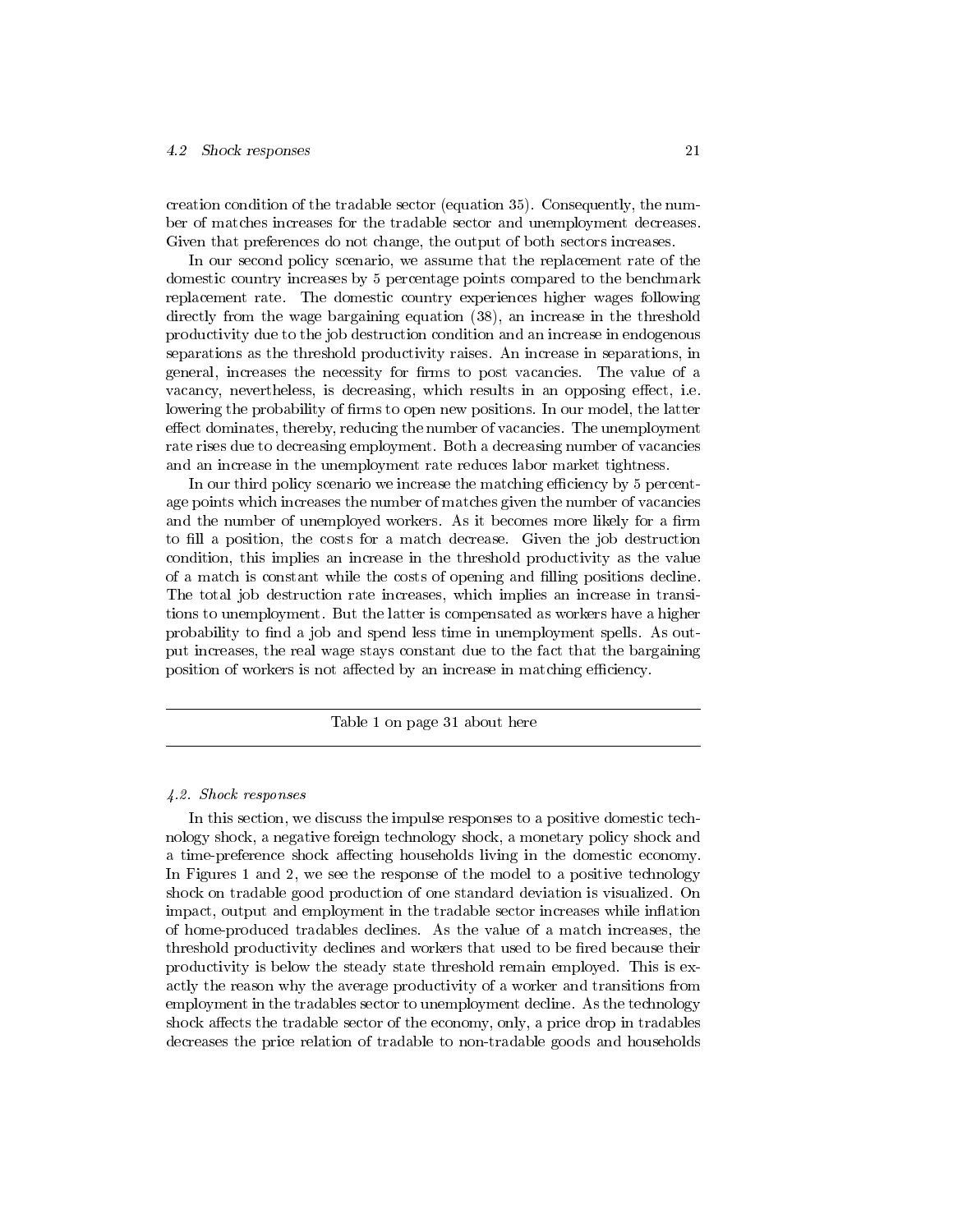shift consumption towards tradables. Experiencing a drop in demand, the revenue of firms in the non-tradables sector declines, increasing the productivity threshold for continuing employment in this sector and boost transitions from non-tradable employment to unemployment.

In this model, wages are bargained in the second stage of a two-stage approach. Average wages in the non-tradable sector increase as costs stay constant and the average productivity of a worker is rising. The impact on average wages in the tradables sector, however, is not clear. As total factor productivity increases, there is a positive stimulus on the average wage. The marginal costs, nevertheless, decline, serving as a negative stimulus as does a decline in the average productivity so that we observe a tiny reduction in average wages of the tradable sector. A reduction in the average real wage does not affect the likelihood of accepting a position in the tradable sector. As vacancies of tradable firms increase and vacancies of non-tradable firms decline, the probability of becoming employed in the tradable sector increases. Households living in the foreign economy experience a drop in tradable good prices produced in the domestic economy. Given irrevocably fixed exchange rates in the currency union, they shift consumption towards these goods, increasing net imports and, therefore, the debt of their country. In sum, the production of tradables in the home country increases and the demand for these products in the home and foreign country. As overall prices decrease in the home country, households can consume more goods.

All of our four scenarios follow the pattern just sketched. In the scenario indicated by a dotted line where unemployment benefits are five percentage points higher than in the benchmark scenario, indicated by a continuous line, we observe a stronger increase in employment (Figures 1 and 2). This effect results from a stronger drop in endogenous job destruction. As we see in Table 1, the steady state of this scenario is characterized by a high job destruction rate, implying more endogenous job-separations than in the other scenarios. Given these steady state values, a drop in the threshold productivity results in a much stronger decline of endogenous job-separations than in the other scenarios. As a firm in the tradable sector is able to fill positions by reducing endogenous separations, it posts more positions in the first periods and keeps workers for a longer time which, in turn, results in reduced posting activities in later periods. Given that the impact on employment is stronger, and due to the fact that labor is the sole production factor, output in the tradable-sector is higher in this scenario. With a higher output, the impact on prices is greater. Both results in a stronger shift from non-tradable to tradable consumption and in an increase in demand for tradables from the foreign country resulting in higher debt there. We observe endogenous steady state job separations due to the calibration of our model. Decreasing the unemployment benefits further would be misleading as the impact of this institutional change works through the channel of netseparations. As net-separations are close to zero for any replacement rate equal or lower the the steady state value of 0.5, the impact of a decrease of the replacement rate would be minor. That is why we decided to present an increase in the replacement rate rather than a decrease observed in recent labor market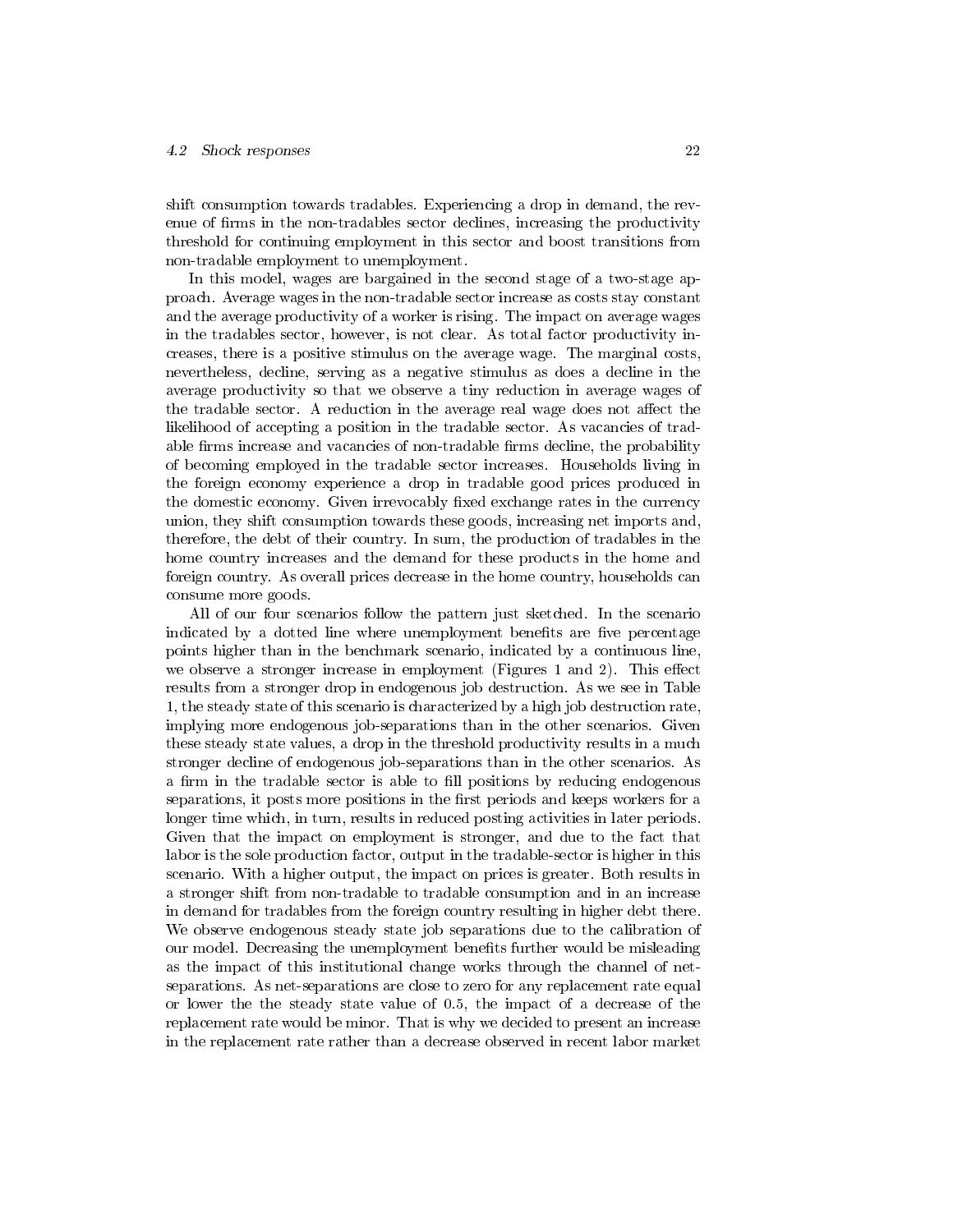reforms.<sup>8</sup> The impact of a reduction in unemployment benefits can, therefore, easily dwarf the other labor market reforms if endogenous steady state jobseparations strongly decline but may also be minor if endogenous steady state separations are already close to zero.

A second policy scenario, where we increased the matching efficiency by five percentage points, is indicated by a dotted / broken line (Figures 1 and 2). In this scenario, we record a smaller but still substantial increase in the tradable goods production compared to the scenario with an increase in the replacement rate. Gains in production are again caused by a stronger increase in employment compared to the benchmark scenario. The reason for this increase is a better matching of workers, which on the one hand, reduces the time workers spend searching for a job and, therefore, unemployment. On the other hand, the time span of an open vacancy is reduced, which raises the value of a vacancy as filled positions have a higher reward than open positions. As the value of a vacancy increases, firms open more positions. Again, the increase in output necessitates a stronger decrease in prices which, in turn, raises net exports and foreign debt.

Our third policy scenario, indicated by a broken line (Figures 1 and 2), shows a reduction in vacancy posting costs for vacancies posted by tradable goods producing firms. As in the scenario with an increase in matching efficiency, firms increase the posting of vacancies which increases employment. The increase, nevertheless, is much smaller than in the previous scenarios since the reduction affects tradable-goods-producing-firms, only. Vacancy posting costs, furthermore, have a smaller impact on average wages than a reduction of the replacement rate. Again we see an improvement in the terms of trade, an increase in net exports and an increase in foreign debt, but the impact is much smaller than in the other policy scenarios. However, a reduction of vacancy posting costs results in an increase in the number of posted workers. As labor market reforms diminish the regulations on this industry, the number of posted workers increased tremendously. From the literature on labor market reforms, we know, that posted workers are deployed mainly in tradable industries like manufacturing and business services, which is why we see decreased vacancy posting costs only for tradable firms.

Figure 1 on page 32 and Figure 2 on page 33 about here

As there are reasons to assume that some countries in the Eurozone were subject to positive technology shocks which mainly beneted the tradable goods sector (Krause and Uhlig, 2012), we are also interested in the impact of a negative technology shock that may hits the periphery of the Eurozone (Figures 3 and 4). In the benchmark scenario, the negative technology shock improves the terms of trade of the domestic economy. Alike the scenario with a positive

 $8$ This is in line with replacement rates of EMU countries that are, except those of the EU accession states of 2008 and 2010, all equal or greater than 0.5.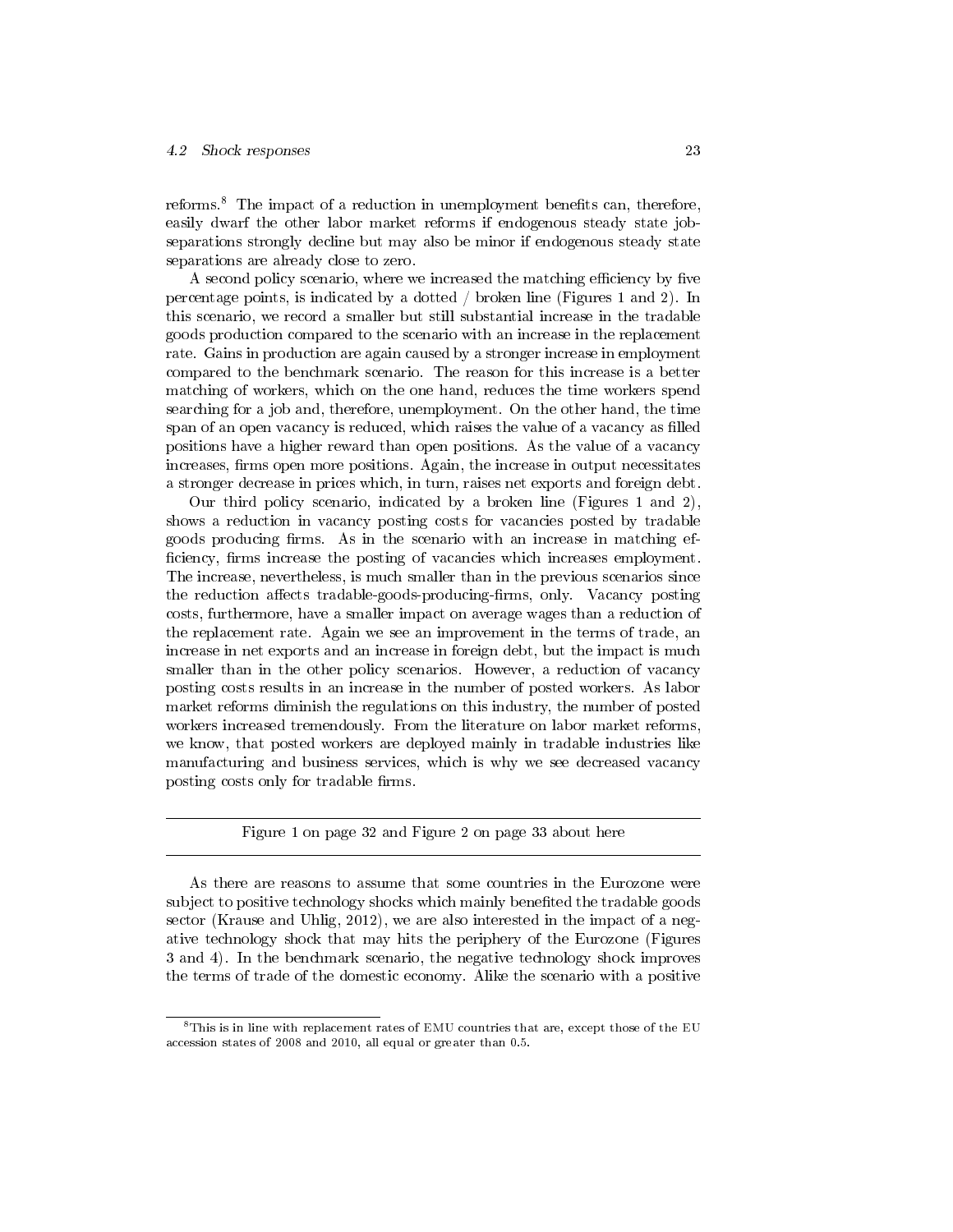technology shock, net exports increase and, consequently, the foreign country experiences an increase in foreign debt. In the domestic economy, households shift consumption from foreign tradables, where prices tend to increase, to tradables of the domestic economy. In sum, the price of tradables increases, which is the reason why households shift from tradable to non-tradable consumption. The impact of the shock on home production is ambiguous. Demand of native households having a home preference is shrinking as households shift from tradables to non-tradables but also increases as households shift from foreign tradables to domestic produced tradables. Additionally, households living in the foreign country, increase their demand for tradables produced in the domestic economy. It is, therefore, likely that the demand for domestic produced tradable increases which induces an increase in production. If production increases, the demand for labor grows and the threshold productivity declines, reducing the number of endogenous job separations. In contrast to the previous shock, non tradable output is also growing and consumption has to decline because of an increase in the overall price index. In sum, the foreign negative technology shock increases prices and production in the home country and reduces production of tradables in the foreign country that was initially hit by the shock. As net imports from the domestic economy increase, foreign households increase debt.

Labor market reforms, again, affect the pattern of adjustment to a macroeconomic shock. Employment is falling with an increase in the replacement rate. If we consider that labor market reforms tend to reduce the replacement rate, a reduction in the replacement rate is the only reform measure reducing the debt of the foreign country. Again, like in the scenarios with a technology shock, an increase in the matching efficiency has a stronger effect than decreasing job creation costs. This is, however, true for the first 31 periods and turns around thereafter. From the 42nd period on, the increase in employment is higher in the vacancy cost reduction scenario than in all other scenarios. A similar pattern holds for unemployment, which turns round already in the 30nd period.

Given the tradable / non-tradable price relation, adjustment is faster in the vacancy posting scenario than in all other scenarios. The reason for this pattern is that firms in the tradable sector post more positions than in the other scenarios which, over time, turns into an increase in employment. The other sectors rely less on job separations than on a rising number of new matches. This holds especially for the scenario were we have an increase in the replacement rate. For the foreign country, a flexible adjustment in the tradable sector of the domestic economy comes at the cost of higher debt. While debt in the scenario of reduced vacancy posting costs was below that of the scenario with an increase in the replacement rate, this changes after 35 periods. Given that the increase in employment and production for the home tradable sector is ongoing and net exports stay above the value of all other scenarios, foreign debt will increase further. A deregulation of the posting of worker industry, therefore, is likely to result in increasing debt of non-reforming countries if those countries are subject to negative technology shocks. This effect overtakes the impact of a reduction in the replacement rate and will dominate the overall impact of labor market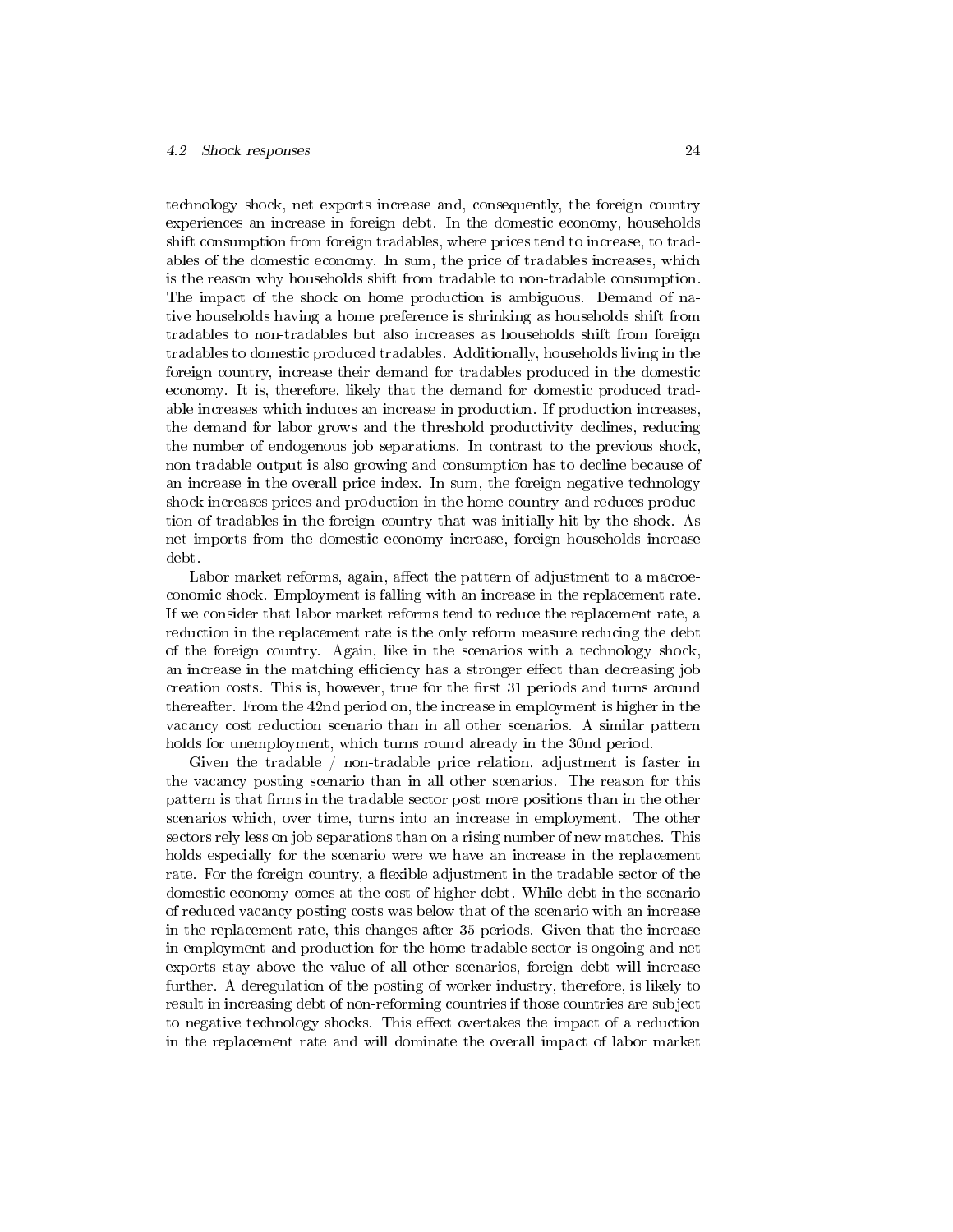reforms.

#### Figure 3 on page 34 and Figure 4 on page 35 about here

Figure 5 shows the impact of both, a time preference shock in the domestic country and of a monetary policy shock on the debt of the foreign country. As expected, a monetary policy shock has no impact on debt in the benchmark case. As monetary policy affects both countries in the monetary union, there is no reason for adjusting net exports, which also implies that debt of the foreign country remains unaffected. If the domestic country raises its matching efficiency, debt of the domestic country increases. As in the scenarios with technology shocks, a reduction in matching frictions amplifies the response of the economy to macroeconomic shocks. As the foreign country is more stable and does not adjust prices as the domestic country does, this induces a stronger demand for foreign tradable goods which increases net exports of the foreign country and increases the debt of the domestic country. The same holds true if the domestic country increases the replacement rate, as more endogenous job destruction makes the economy more sensitive with respect to macroeconomic shocks. As labor market reforms usually reduce the replacement rate, the reforming economy becomes more stable, which, in turn, might result in an increase of debt of the non-reforming countries.

Finally, we analyze the impact of a time preference shock on the domestic economy. Such a shock increases the share of income households save for the purpose of consumption smoothing (see equation 7). As foreign households have a higher preference for present consumption it is reasonable for them to increase net imports and repay the debt later on. For domestic households, net exports are treated as an riskless asset comparable to government bonds. In the wake of the time preference shock, domestic households have to cut consumption demand. As firms experience a drop in demand for their goods, those firms able to alter prices, adjust. In order to be able to stay in the market, firms have to reduce marginal costs by increasing the productivity threshold. The number of endogenous job separations, therefore, is rising. Additionally, firms post fewer vacancies as the value of a vacancy decreases. Both adds to an increase in unemployment and a reduction of labor market tightness. The drop in prices is stronger for non-tradables than for tradable goods as the prices of tradables from the foreign country remains unaltered. The tradable good firms, nevertheless, face an increasing demand by foreign households after the price drop. This raises net exports and foreign debt (Figure 5). The increase in debt is larger the scenario with an increase in the replacement rate since the productivity threshold in the steady state is much higher here than in the other scenarios. A further increase, therefore, affects more workers and decreases employment and production more sharply thereby enlarging the impact on debt.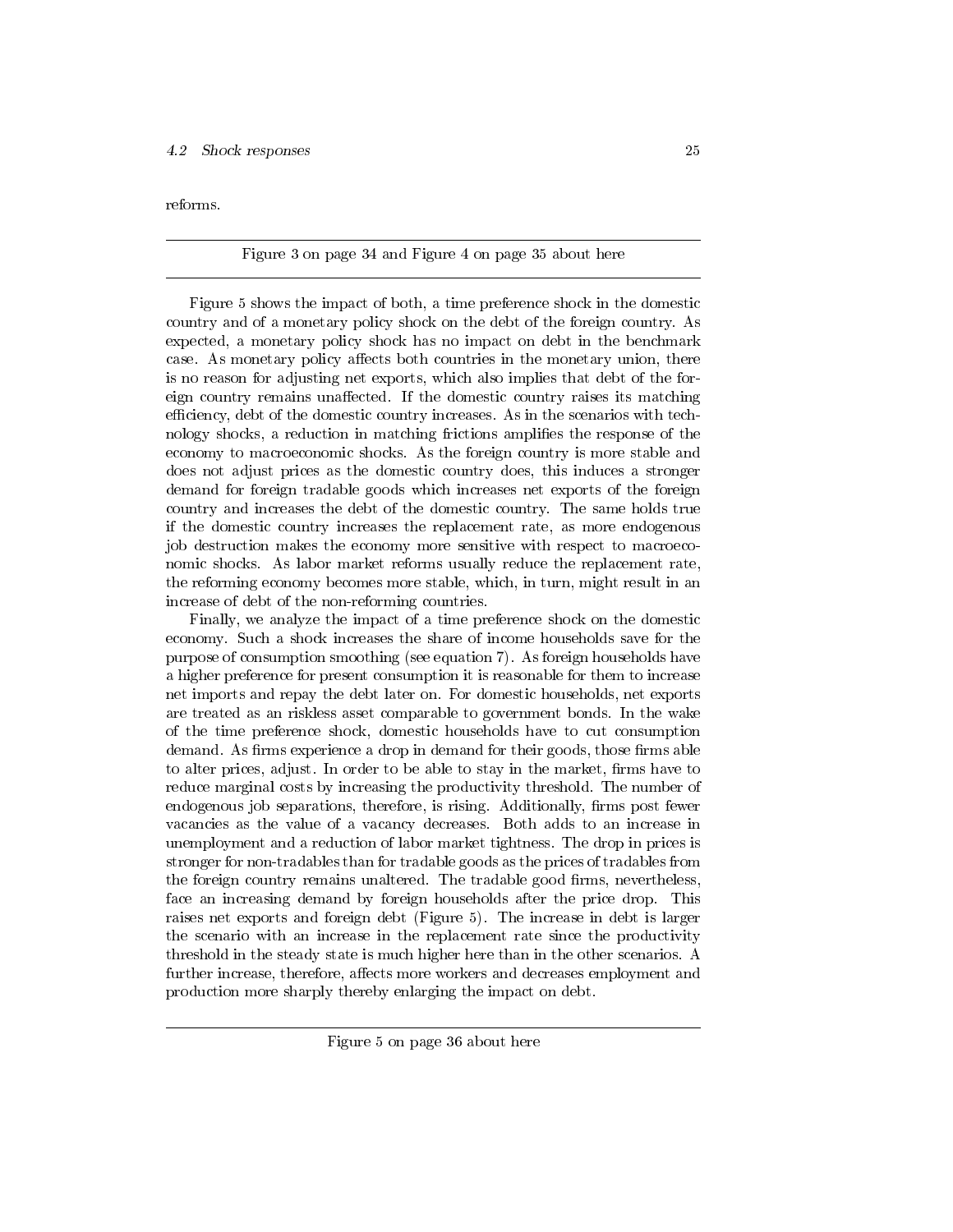#### 4.2.1. Sensitivity analysis

The results of our model clearly depend on the distribution of the idiosyncratic productivity shock that we calibrated in section (3). Calibrating the model to reflect the properties of a typical member country of the EMU resulted in a low value of endogenous job destruction. The standard deviation of idiosyncratic productivity was 0.48, which is broadly in line with Trigari (2009). In this section, we lower the standard deviation to  $0.38$ , which should affect the threshold productivity, a driving force of the model.

#### Table 2 on page 37 about here

Reducing the standard deviation of the idiosyncratic productivity in all sectors of both countries raises the productivity threshold from 0.25 to 3. A new value of the equilibrium threshold productivity requires a full new set of calibrations. These new parameter values, yields higher steady state unemployment, lower average real wages and a lower output. The qualitative results of the previous section, nevertheless, stays the same. In general, the impact of labor market reforms turns out to be stronger. The scenario with a higher replacement rate (dotted line) is still the one with the highest impact on tradable production and consumption and and in which the foreign debt of the foreign country increases most strongly. The scenario with a higher matching efficiency (dotted / broken line) follows close behind. The impact of the scenario with an increase in vacancy posting costs (broken line), nevertheless, is gaining in size and is in its impact on output and net exports close to the scenario with an increase in matching efficiency. The previously gained clear result that the replacement rate scenario outperforms the other scenarios no longer holds. If we look at the combined effect, labor market reforms increase the debt of the foreign country compared to the baseline, while in the previous section, the reduction of the replacement rate had such a strong effect that labor market reforms reduced the impact of a domestic technology shock to the debt of the foreign country.

Figure 6 on page 38 about here

#### 5. Conclusion

After the creation of the EMU, current account imbalances increased sharply as expectations regarding growth in the periphery of the union failed to materialize (Blanchard, 2007) and both the core and the periphery of the euro area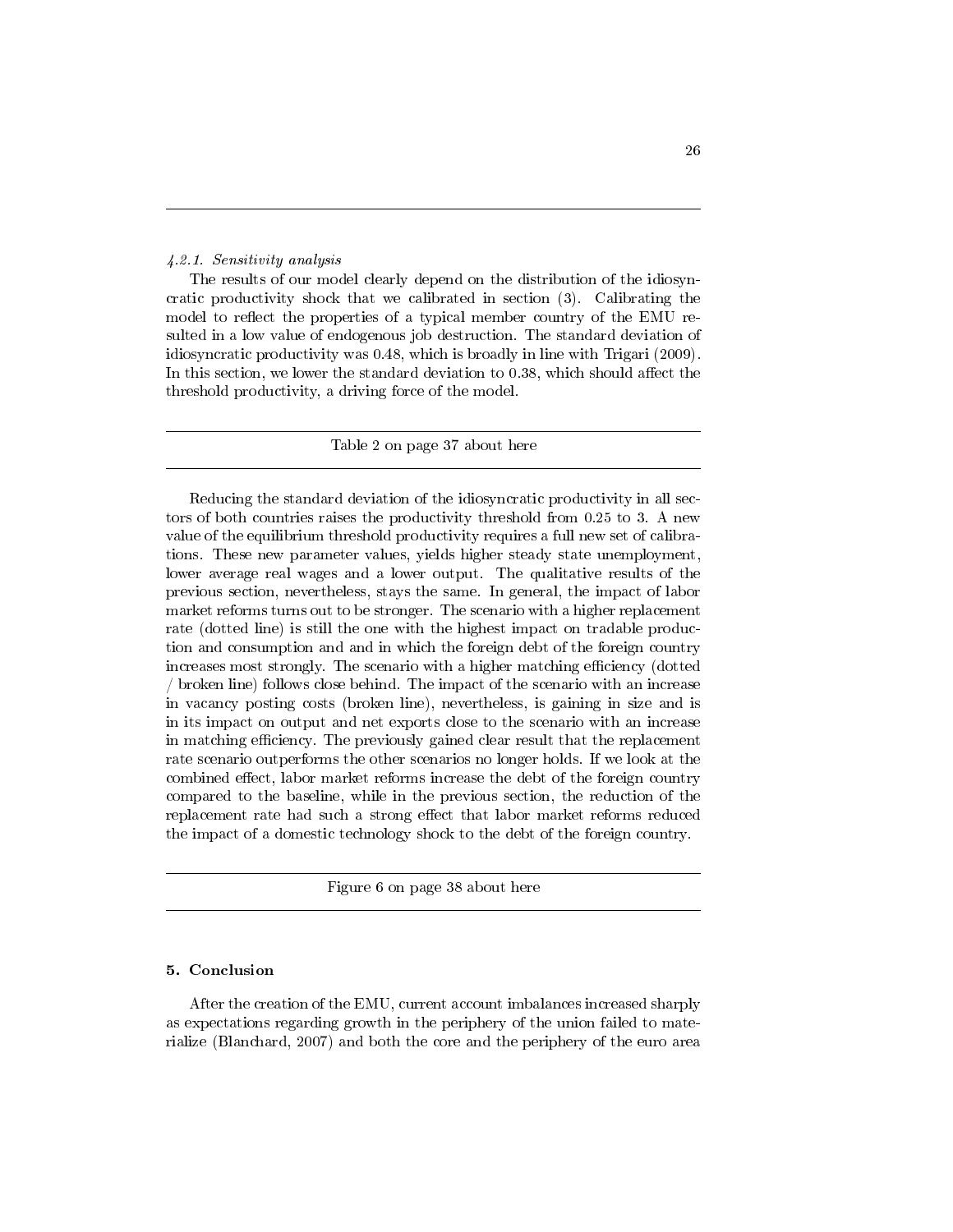were hit by common and asymmetric macroeconomic shocks. In the economic literature, there is a discussion going on concerning to what extent labor market reforms contributed to these imbalances. In this paper, we examine the effects of three types of labor market reform measures, namely a decrease in the replacement rate, an increase in matching efficiency and a decrease of vacancy posting costs on the foreign debt of non-reforming countries. If the reforming country increases its current account surplus due to these reforms, some speak of a beggar-thy-neighbor policy.

The first reform measure, a decline in the replacement rate, reduces both, steady state unemployment and endogenous job-destruction, which is closely related to a lower impact of shocks on output, prices and, therefore, also on net exports and the level of foreign debt of non-reforming countries. The second reform measure, an increase in matching efficiency, in contrast, corresponds with a higher level of foreign debt of non-reformers, as endogenous job-destruction increases. This, in turn, amplifies the impact of a shock on employment, production and, therefore, all macroeconomic variables related to changes in prices. A higher matching efficiency, thus, leads to an increase in employment and output in the steady state, but comes at the cost of higher fluctuations of output and prices, an increase in the impact of a shock on net exports and a stronger impact on the level of foreign debt of the non-reforming country. Finally, the third reform measure, a reduction in the costs of posting a vacancy, has an impact on the level of foreign debt on non-reformers, as the reforming country's tradable sector is able to alter employment at lower cost and, thus, more strongly. This in turn amplies the impact of a shock on prices, production and, therefore, also on the foreign debt of the non-reformers.

In the case of a positive technology shock hitting a reforming country with the characteristics of a typical EMU member, fears about a beggar-thy-neighbor policy that leaves non-reforming countries with a loss in competitiveness and an increase in foreign debt cannot be corroborated by us for the specific bundle of reforms considered here. The positive effect of reduction in the replacement rate more than compensates negative spillovers from increases in matching ef ficiency and a decrease in vacancy posting costs. This does, however, not hold for a negative productivity shock in the non-reforming country, as the second reform measure, a reduction in vacancy posting costs in the tradable sectors, is dominating the overall impact of labor market reforms and, thus, increasing the foreign debt of the non-reforming country. As the impact of labor market reforms in the latter case are small compared to the impact of a positive technology shock in the reforming country, we do not see the danger of a beggarthy-neighbor policy in the case of EMU member countries reforming their labor markets.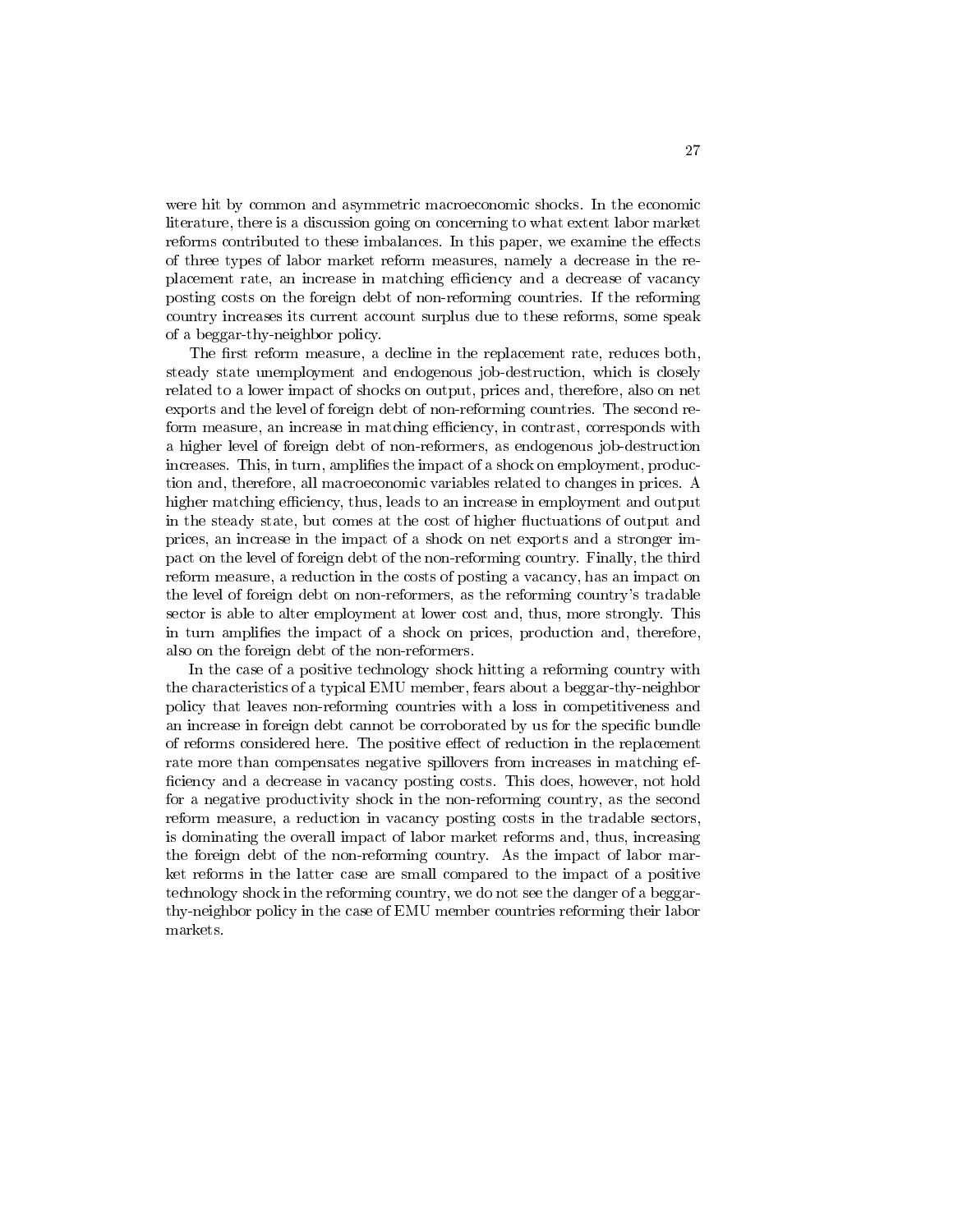#### References

- Andolfatto, D., 1996. Business cycles and labor-market search. American Economic Review 86  $(1)$ , 112-132.
- Bean, C. R., 1994. European unemployment: a survey. Journal of Economic Literature 32 $(2)$ , 573–619.
- Belke, A., Kaas, L., 2004. The impact of exchange rate volatility on labor markets: Europe versus United States. Journal of Economic Asymmetries 1 (2),  $21 - 50$ .
- Bernanke, B. S., Gertler, M., Gilchrist, S., 1999. The financial accelerator in a quantitative business cycle framework. In: Taylor, J. B., Woodford, M. (Eds.), Handbook of Macroeconomics. Volume 1C. Handbooks in Economics, vol. 15 and Amsterdam and New York and Oxford and Elsevier Science, North-Holland, pp.  $1341-1393$ .
- Bertola, G., Lo Prete, A., 2009. Reforms, finance, and current accounts. In: Paper presented at the IZA/CEPR 11th European Summer Symposium in Labour Economics. Institute for the Study of Labor, Bonn.
- Blanchard, O., 2007. Adjustment within the Euro: the difficult case of Portugal. Portuguese Economic Journal  $6(1)$ , 1-21.
- Blanchard, O., Wolfers, J., 2000. The role of shocks and institutions in the rise of European unemployment: The aggregate evidence. Economic Journal  $110$  (462), C1–C33.
- Blanchard, O. J., Summers, L. H., 1987. Hysteresis in unemployment. European Economic Review 31  $(1-2)$ , 288-295.
- Burgess, S., Turon, H., 2010. Worker flows, job flows and unemployment in a matching model. European Economic Review  $54$   $(3)$ ,  $393-408$ .
- Calvo, G. A., 1983. Staggered prices in a utility-maximizing framework. Journal of Monetary Economics 12 $(3)$ , 383-398.
- Carone, G., Pierini, F., Stovicek, K., Sail, E., 2009. Recent reforms of the tax and benefit systems in the framework of flexicurity. European Economy. Occasional paper 43.
- Chen, R., Milesi-Ferretti, G. M., Tressel, T., 2013. External imbalances in the Eurozone. Economic Policy  $(28)$ , 101-142.
- den Haan, W. J., Ramey, G., Watson, J., 2000. Job destruction and propagation of shocks. American Economic Review 90 (3), 482-498.
- Dixit, A. K., Stiglitz, J. E., 1975. Monopolistic competition and optimum product diversity. American Economic Review  $67$   $(3)$ ,  $297-308$ .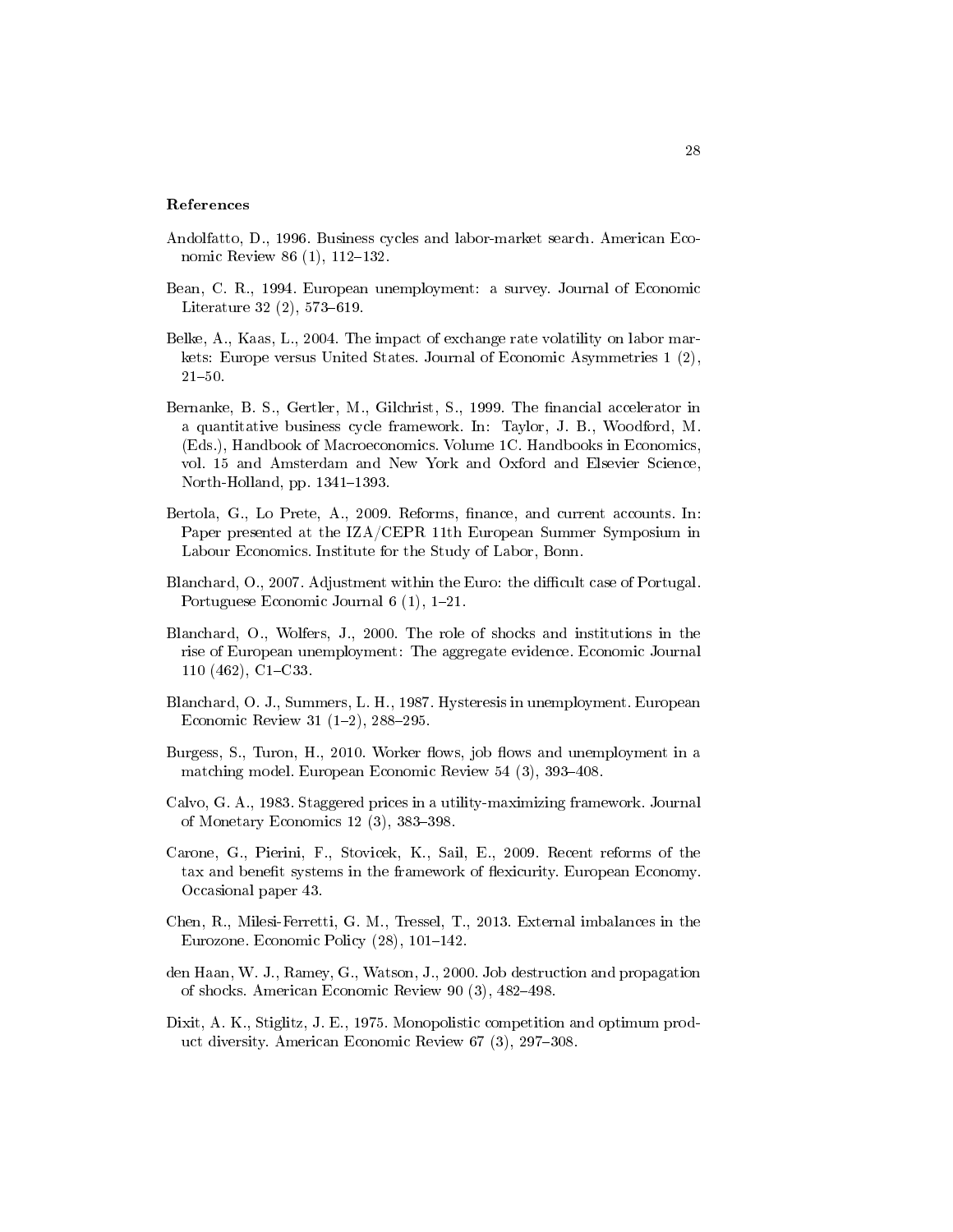- Dreze, J. H., Malinvaud, E., 1994. Growth and employment: the scope of a European initiative. European Economic Review 38 (3-4), 489–504.
- Fahr, R., Sunde, U., 2009. Did the Hartz reforms speed-up the matching process? A macro-evaluation using empirical matching functions. German Economic Review 10 $(3)$ , 284-316.
- Felbermayr, G., Larch, M., Lechthaler, W., 2012. Labour market reforms in a globalised world. Intereconomics/Review of European Economic Policy 47 (5), 307-312.
- Ferrero, A., Gertler, M., Svensson, Lars E. O., 2008. Current account dynamics and monetary policy. Working Paper, National Bureau of Economic Research (NBER) , Cambridge/MA 13906.
- Hobijn, B., Sahin, A., 2007. Job-finding and separation rates in the OECD. Federal Reserve Bank of New York Staff Report 298.
- Kennedy, M., Slok, T., 2005. Structural policy reforms and external imbalances. Organisation for Economic Co-operation and Development (OECD) Working Paper 415.
- Krause, A., Rinne, U., Zimmermann, K. F., 2014. How far away is a single European labor market? Institute for the Study of Labor (IZA), Discussion Paper 2014 (8383).
- Krause, M. U., Lubik, T. A., 2007. The (ir)relevance of real wage rigidity in the New Keynesian model with search frictions. Journal of Monetary Economics 54 (3), 706-727.
- Krause, M. U., Uhlig, H., 2012. Transitions in the German labor market: Structure and crisis. Journal of Monetary Economics  $59$  (1),  $64-79$ .
- Layard, R., Nickell, S., Jackman, R., 1994. The unemployment crisis. Oxford and New York and Oxford University Press.
- Lazear, E. P., 1990. Job security provisions and employment. Quarterly Journal of Economics 105 (3), 699–726.
- Lindbeck, A., 1996. The West European employment problem. Weltwirtschaftliches Archiv  $132(4)$ , 609–637.
- Merz, M., 1995. Search in the labor market and the real business cycle. Journal of Monetary Economics 36  $(2)$ , 269–300.
- Mortensen, D. T., Pissarides, C. A., 1994. Job creation and job destruction in the theory of unemployment. Review of Economic Studies  $61$  (3),  $397-415$ .
- Mortensen, D. T., Pissarides, C. A., 2003. Taxes, subsidies and equilibrium labor market outcomes. In: Phelps, E. S. (Ed.), Designing inclusion: tools to raise low-end pay and employment in private enterprise. Cambridge University Press, Cambridge, New York and Melbourne, pp. 44-73.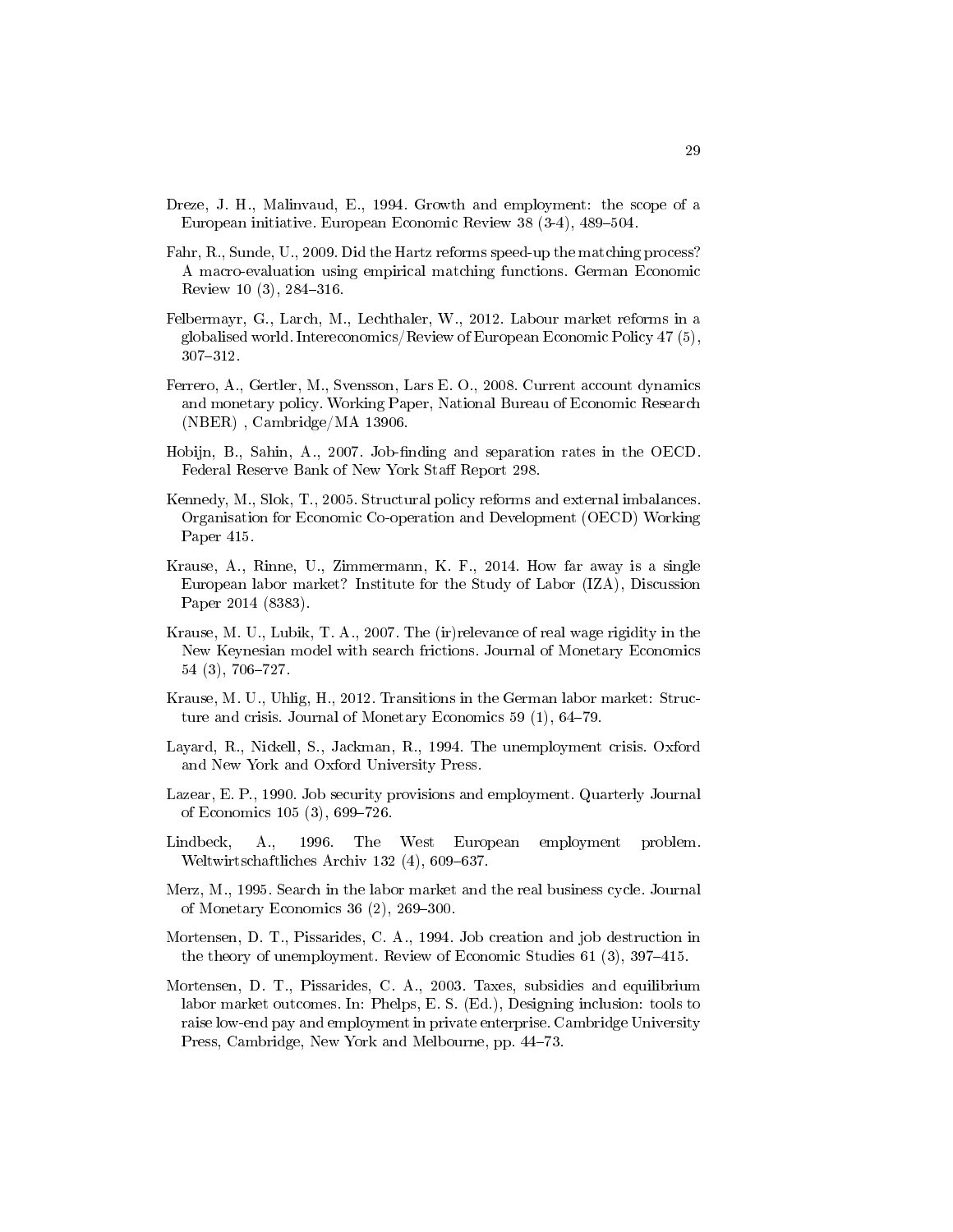- Mundell, R. A., 1961. A theory of optimum currency areas. American Economic Review 51  $(4)$ , 657–665.
- Mussa, M., 2005. Sustaining global growth while reducing external imbalances. In: Bergsten, C. F., Institute for International Economics (Eds.), The United States and the World Economy: Foreign Economic Policy for the Next Decade. Institute for International Economics, Washington, D.C., pp. 175 207.
- Obstfeld, M., Rogoff, K., 1995. The intertemporal approach to the current account. In: Grossman, G. M., Rogoff, K. (Eds.), Handbook of International Economics. Volume 3. Elsevier, North-Holland, Amsterdam, New York and Oxford, pp.  $1731 - 1799$ .
- Obstfeld, M., Rogoff, K., 2007. The unsustainable u.s. current account position revisited. In: Clarida, R. H. (Ed.), G7 Current Account Imbalances: Sustainability and Adjustment. National Bureau of Economic Research Conference Report. Chicago and London: University of Chicago Press, pp. 339-366.
- Petrongolo, B., Pissarides, C. A., 2001. Looking into the black box: a survey of the matching function. Journal of Economic Literature  $39(2)$ ,  $390-431$ .
- Phelps, E. S., 1994. Structural slumps: The modern equilibrium theory of unemployment, interest, and assets. In collaboration with Hian Teck Hoon, George Kanaginis, and Gylfi Zoega, Cambridge and London, Harvard University Press.
- Pissarides, C. A., 1997. The need for labor-market flexibility in a European Economic and Monetary Union. Swedish Economic Policy Review 4 (2), 513 545.
- Salvatore, D., 1998. Europe's structural and competitiveness problems and the Euro. World Economy 21 (2), 189-205.
- Taylor, J. B., 1993. Discretion versus policy rules in practice. Carnegie-Rochester Conference Series on Public Policy 39, 195-214.
- Taylor, J. B., Woodford, M. (Eds.), 1999. Handbook of Macroeconomics. Volume 1C. Handbooks in Economics, vol. 15 and Amsterdam and New York and Oxford and Elsevier Science, North-Holland.
- Trigari, A., 2009. Equilibrium unemployment, job flows, and inflation dynamics. Journal of Money, Credit, and Banking  $41$   $(1)$ ,  $1-33$ .
- Walsh, C. E., 2005. Labor market search, sticky prices, and interest rate policies. Review of Economic Dynamics  $8(4)$ ,  $829-849$ .
- Zanetti, F., 2011. Labor market institutions and aggregate fluctuations in a search and matching model. European Economic Review 55 (5), 644–658.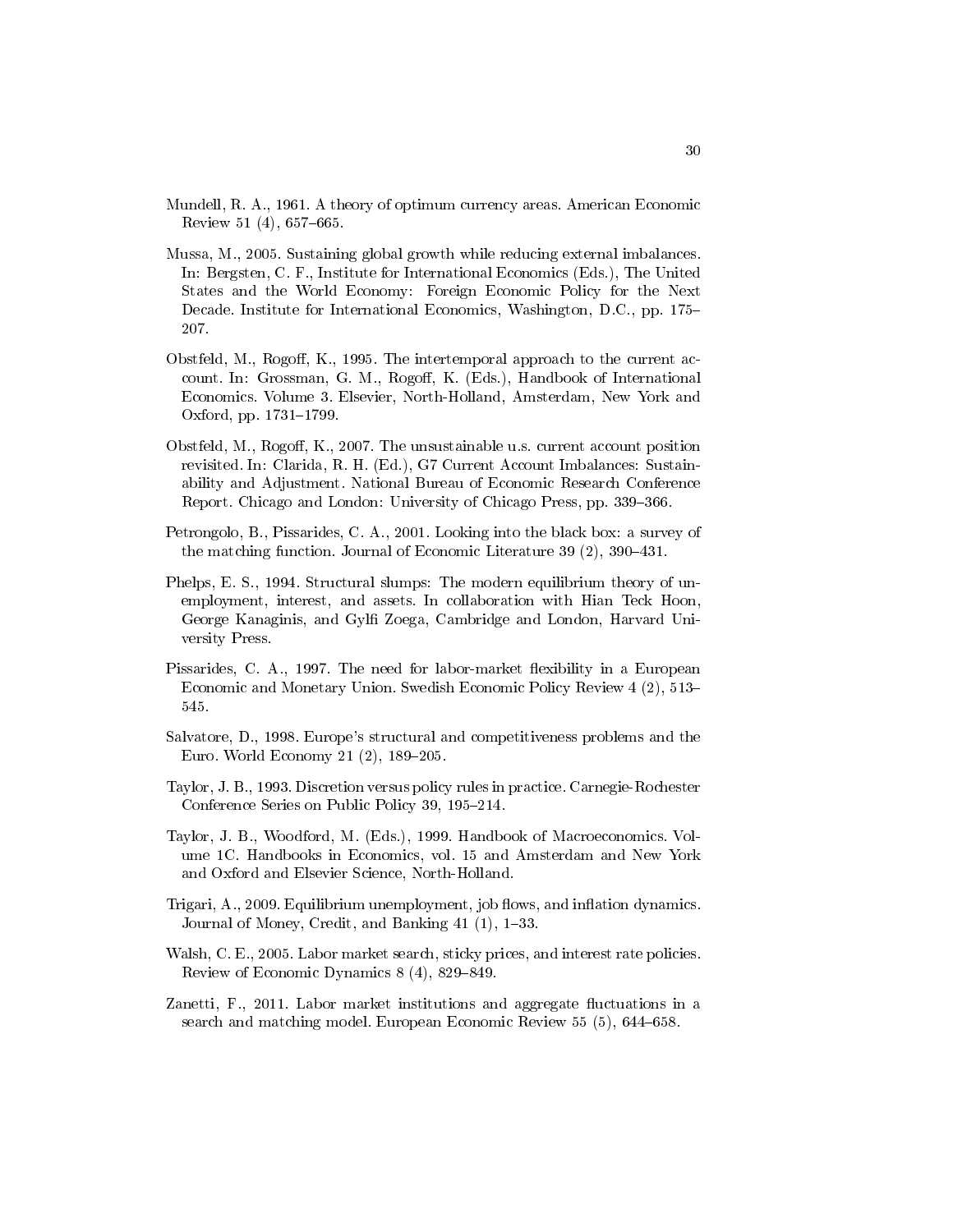Tables and Graphs

| Table 1: Steady state values |           |                       |                   |                     |  |  |  |
|------------------------------|-----------|-----------------------|-------------------|---------------------|--|--|--|
| Variable                     | Benchmark | Decrease in           | Increase in the   | Increase in         |  |  |  |
|                              |           | vacancy posting costs | replacement ratio | matching efficiency |  |  |  |
|                              |           |                       |                   |                     |  |  |  |
| Output                       | 12.96     | 13.01                 | 12.89             | 13.07               |  |  |  |
| Unemployment rate            | 0.095     | 0.090                 | 0.10              | 0.087               |  |  |  |
| Real wages                   | 12.96     | 12.97                 | 12.99             | 12.96               |  |  |  |
| Tightness                    | 0.23      | 0.29                  | 0.22              | 0.25                |  |  |  |
| Tradables                    |           |                       |                   |                     |  |  |  |
| Output tradables             | 5.13      | 5.15                  | 5.11              | 5.18                |  |  |  |
| Vacancies                    | 0.009     | 0.012                 | 0.009             | 0.009               |  |  |  |
| Threshold productivity       | 0.25      | 1.03                  | 2.53              | 2.27                |  |  |  |
| Total job destruction rate   | 0.02      | 0.02                  | 0.03              | 0.0202              |  |  |  |
| Non-tradables                |           |                       |                   |                     |  |  |  |
| Output non-tradables         | 782       | 7.85                  | 7.78              | 7.89                |  |  |  |
| Vacancies                    | 0.014     | 0.014                 | 0.013             | 0.013               |  |  |  |
| Threshold productivity       | 0.25      | 0.99                  | 2.53              | 2.27                |  |  |  |
| Total job destruction rate   | 0.0200    | 0.0200                | 0.0204            | 0.0202              |  |  |  |

Notes: Entries in this table are computed using the calibration described in section (3)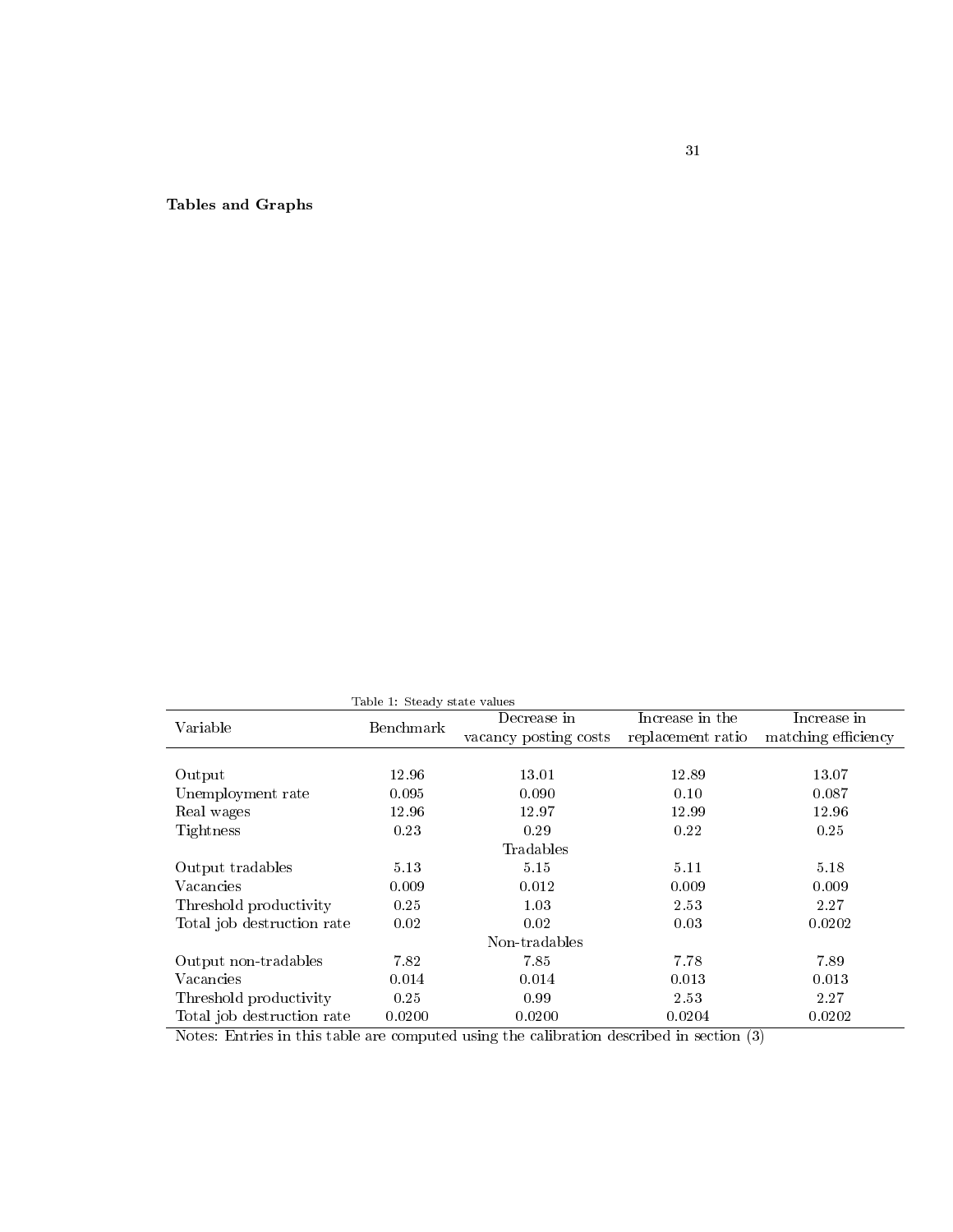Figure 1: Positive domestic technology shock



Impulse response functions to a positive technology shock in the domestic country.

Notes: Each panel shows the response of the models' variables to a technology shock of one standard deviation. The horizontal axes measure time, expressed in quarters.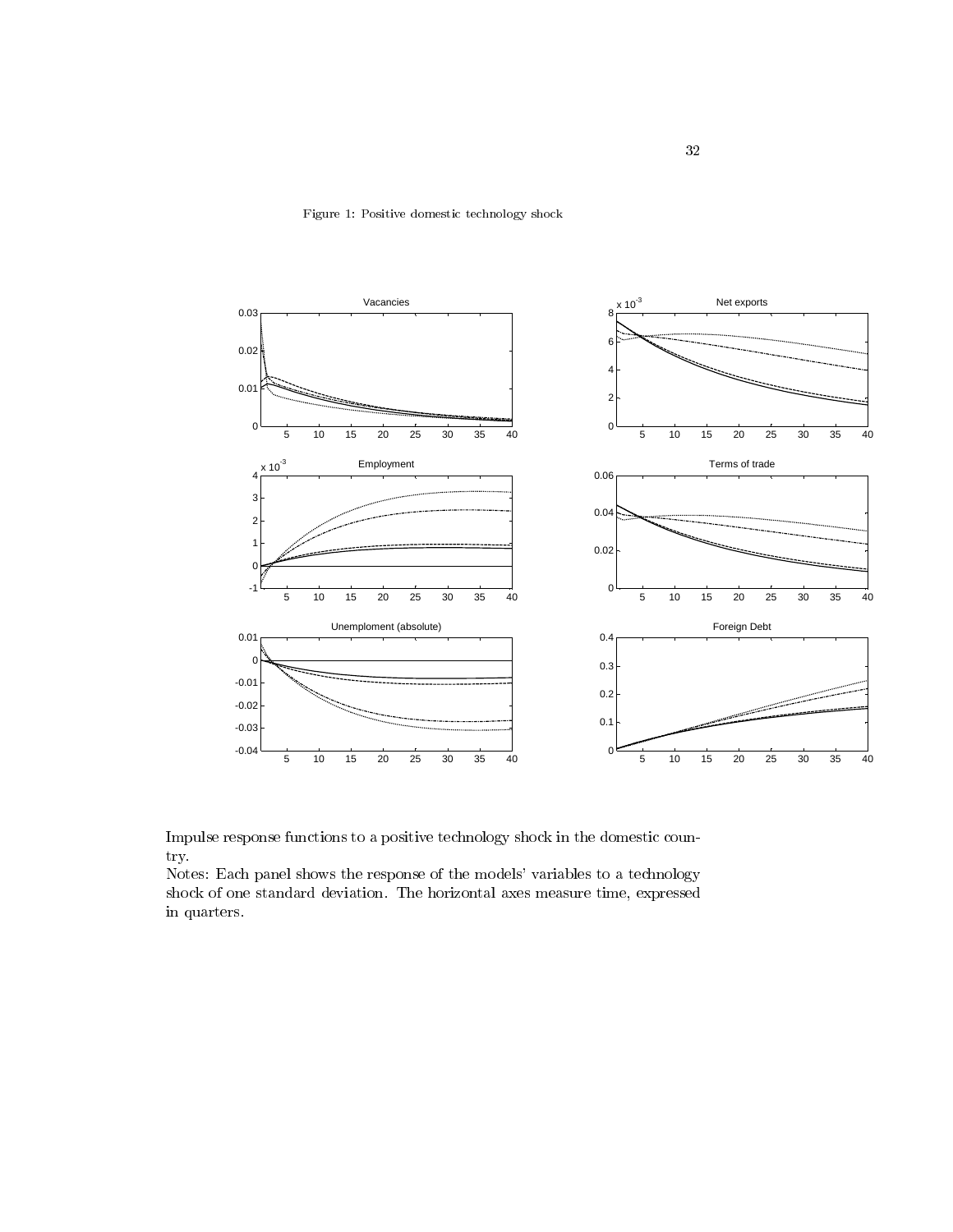

Figure 2: Positive domestic technology shock

Impulse response functions to a positive technology shock in the domestic country.

Notes: Each panel shows the response of the models' variables to a technology shock of one standard deviation. The horizontal axes measure time, expressed in quarters.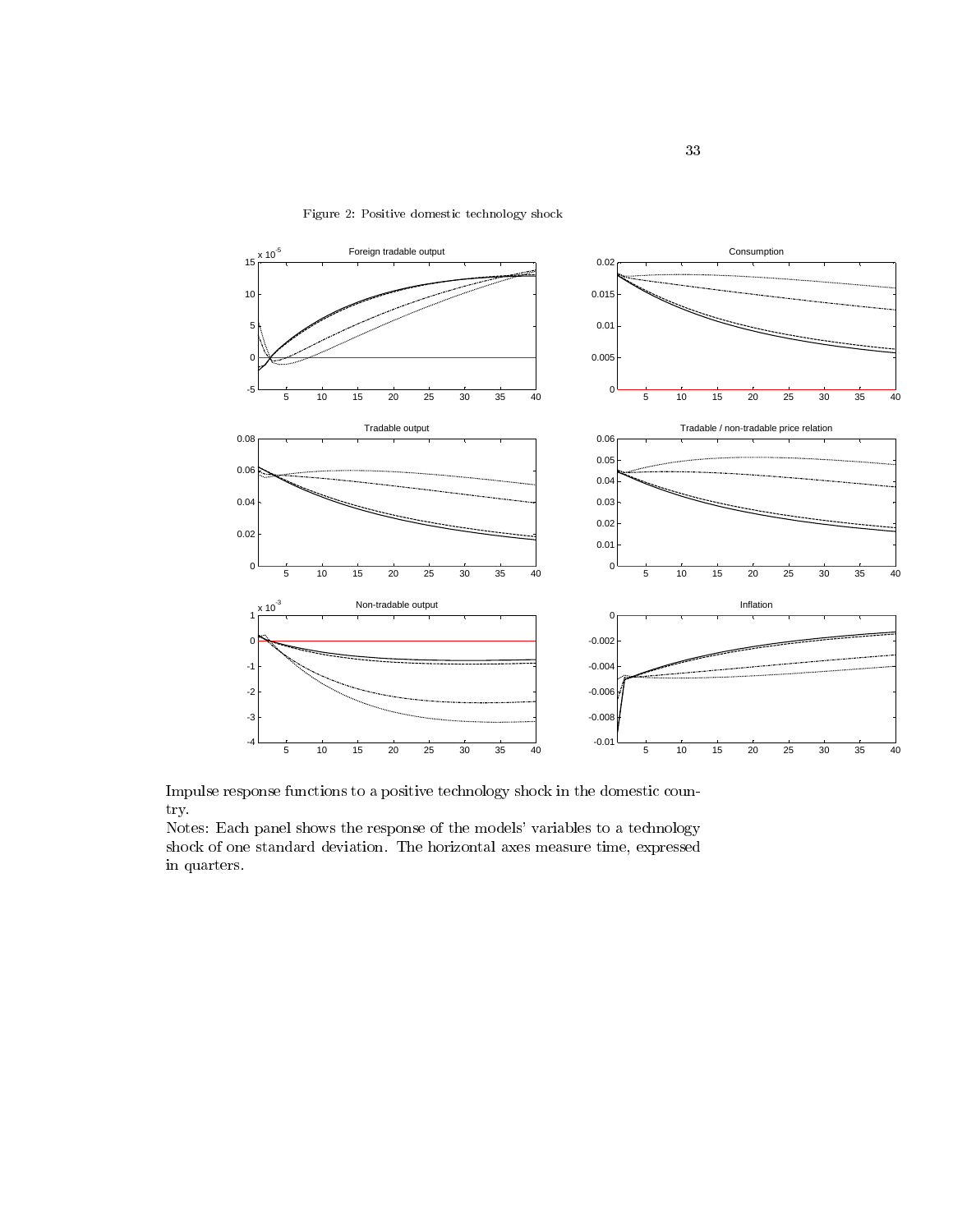

Figure 3: Negative foreign technology shock

Impulse response functions to a negative technology shock in the foreign country. Notes: Each panel shows the response of the models' variables to a technology shock of one standard deviation. The horizontal axes measure time, expressed in quarters.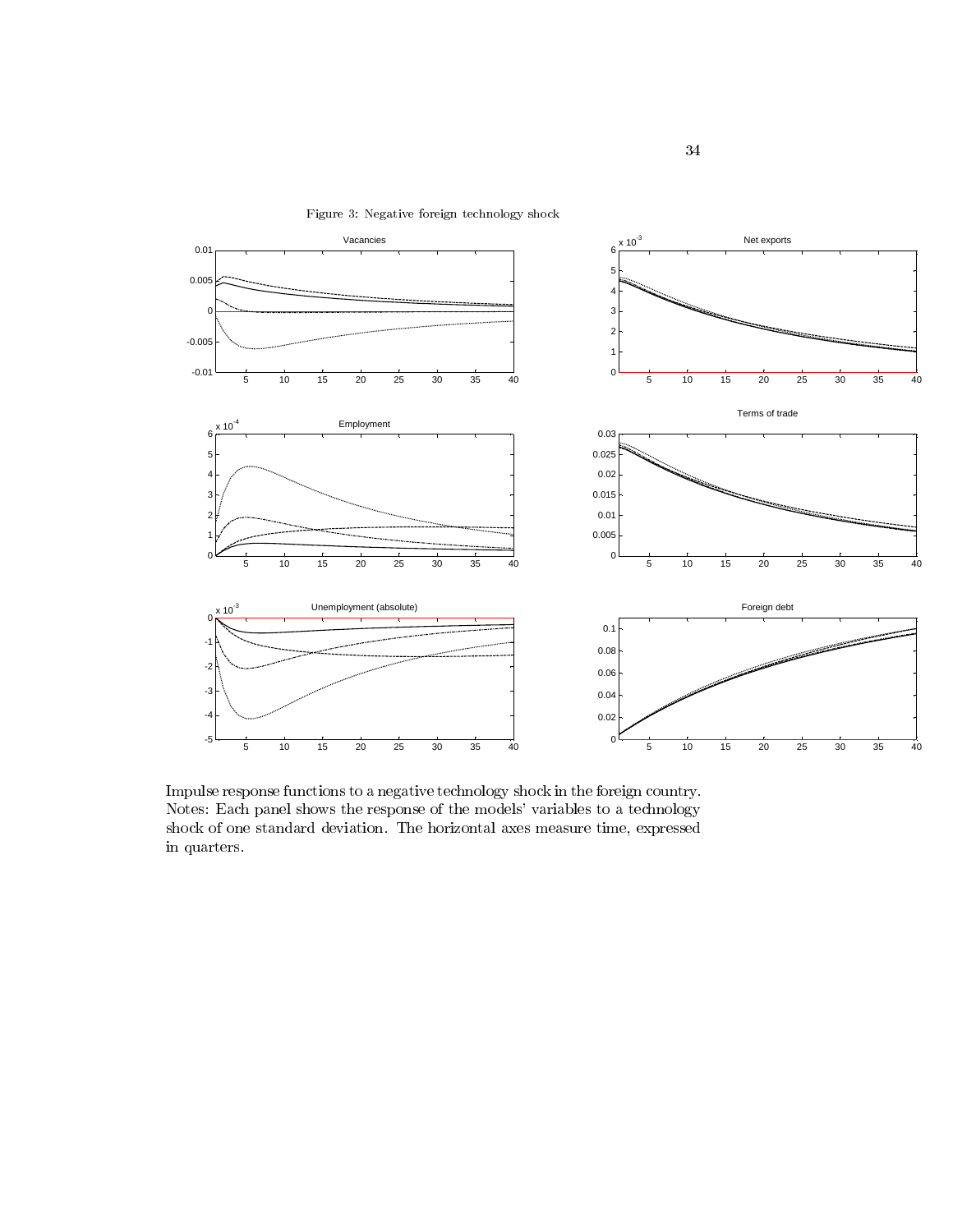



Impulse response functions to a negative technology shock in the foreign country. Notes: Each panel shows the response of the models' variables to a technology shock of one standard deviation. The horizontal axes measure time, expressed in quarters.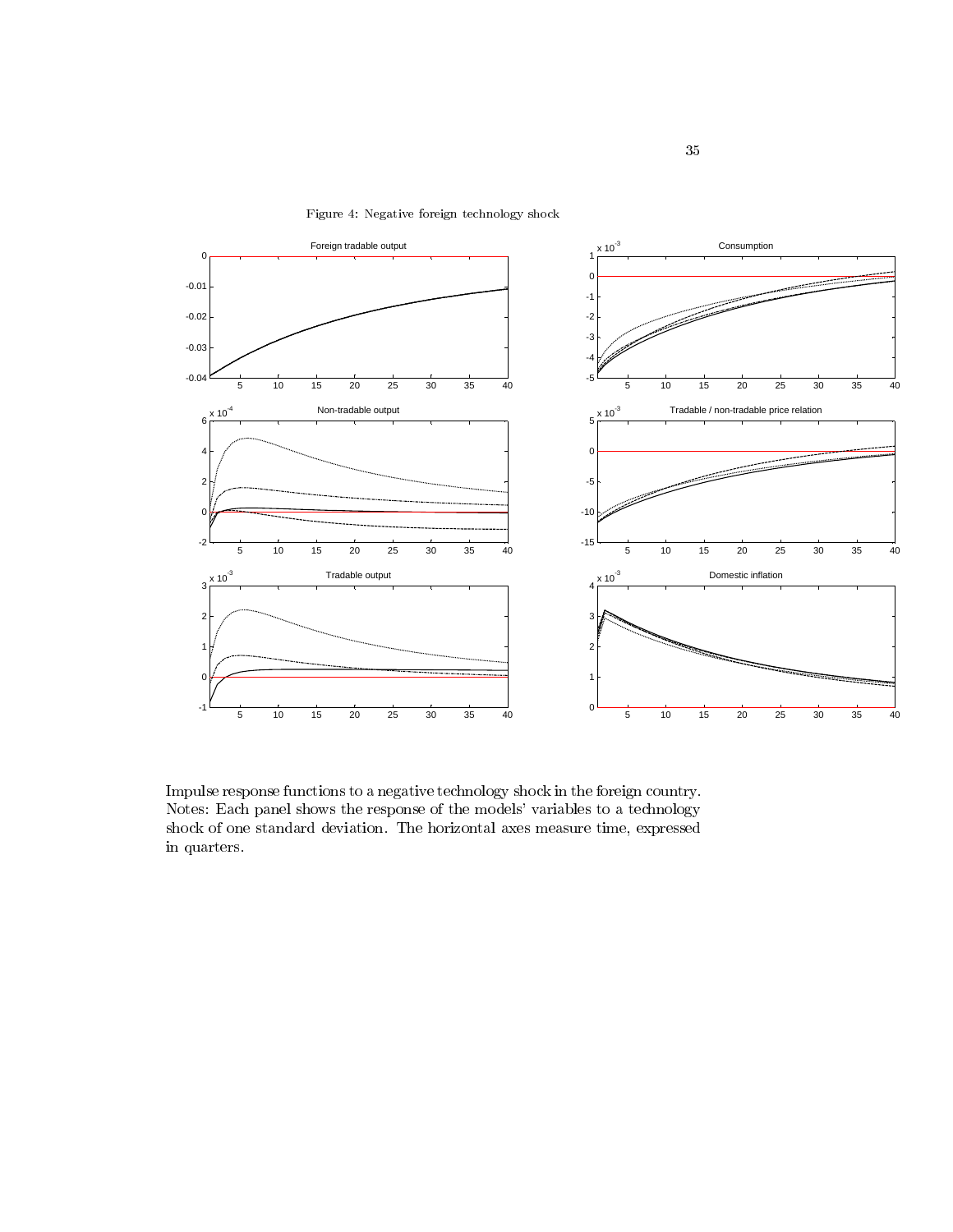Figure 5: Monetary policy shock



Impulse response functions to a monetary-policy and a time-preference shock in the union / domestic country.

Notes: Each panel shows the response of the models' variables to a technology shock of one standard deviation. The horizontal axes measure time, expressed in quarters.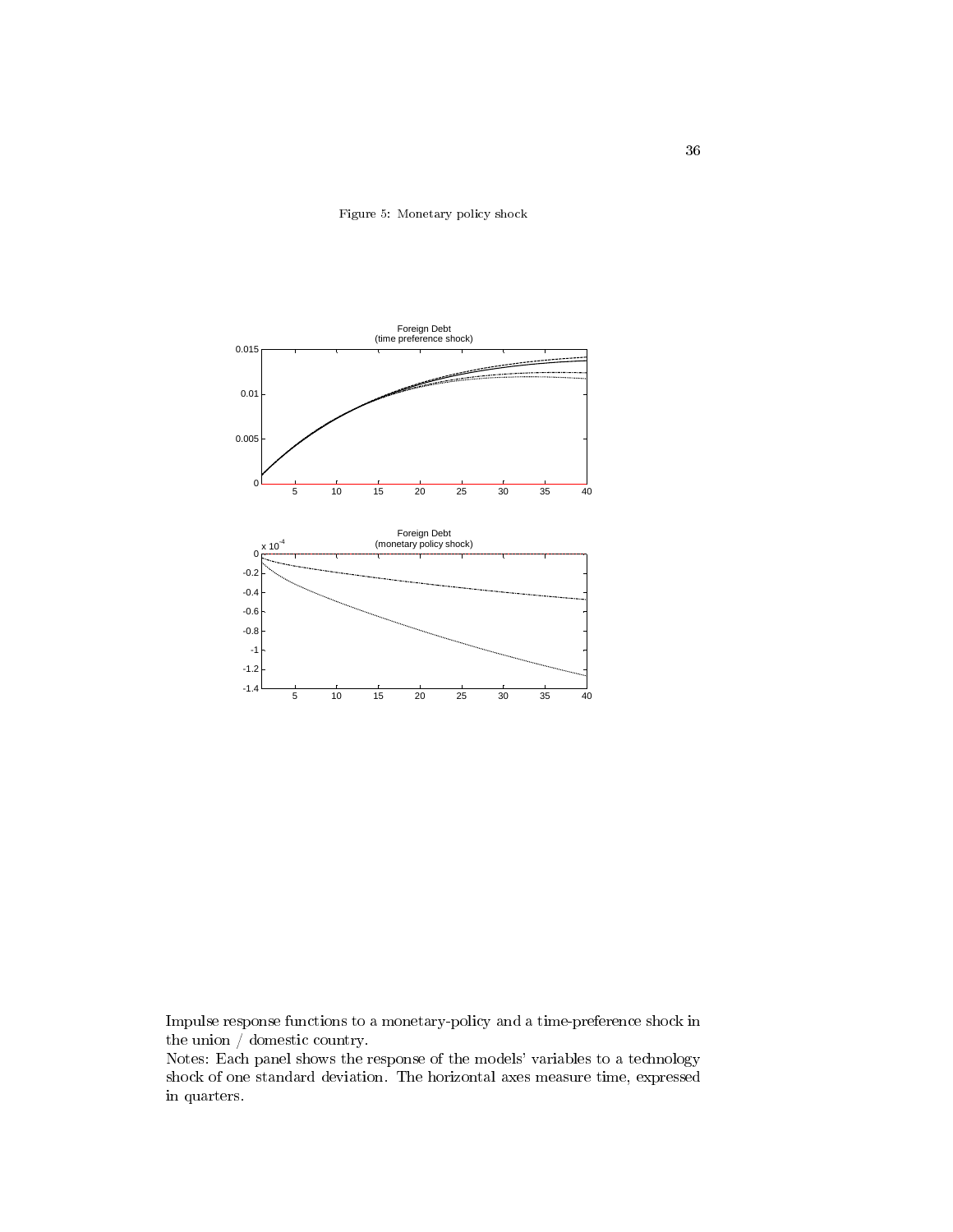| Table 2: Steady state values sensitivity analysis |           |                       |                     |                   |  |  |  |
|---------------------------------------------------|-----------|-----------------------|---------------------|-------------------|--|--|--|
| Variable                                          | Benchmark | Decrease in           | Increase in the     | Increase in       |  |  |  |
|                                                   |           | vacancy posting costs | matching efficiency | replacement ratio |  |  |  |
|                                                   |           |                       |                     |                   |  |  |  |
| Output                                            | 12.56     | 12.60                 | 12.63               | 12.53             |  |  |  |
| Unemployment rate                                 | 0.10      | 0.095                 | 0.095               | 0.11              |  |  |  |
| Real wages                                        | 12.03     | 12.04                 | 12.04               | 12.05             |  |  |  |
| Tightness                                         | 0.37      | 0.34                  | 0.37                | 0.31              |  |  |  |
| Tradables                                         |           |                       |                     |                   |  |  |  |
| Output tradables                                  | 4.91      | 4.92                  | 4.94                | 4.90              |  |  |  |
| Vacancies                                         | 0.008     | 0.011                 | 0.007               | 0.007             |  |  |  |
| Threshold productivity                            | 3,00      | 3,66                  | 4,16                | 4,41              |  |  |  |
| Total job destruction rate                        | 0.02      | 0.02                  | 0.0201              | 0.0201            |  |  |  |
| Non-tradables                                     |           |                       |                     |                   |  |  |  |
| Output non-tradables                              | 7.65      | 7.67                  | 7.69                | 7.64              |  |  |  |
| Vacancies                                         | 0.012     | 0.011                 | 0.011               | 0.011             |  |  |  |
| Threshold productivity                            | 3,00      | 3,66                  | 4,16                | 4,41              |  |  |  |
| Total job destruction rate                        | 0.0200    | 0.0200                | 0.0201              | 0.0201            |  |  |  |

Notes: Entries in this table are computed using the calibration described in Section 4.